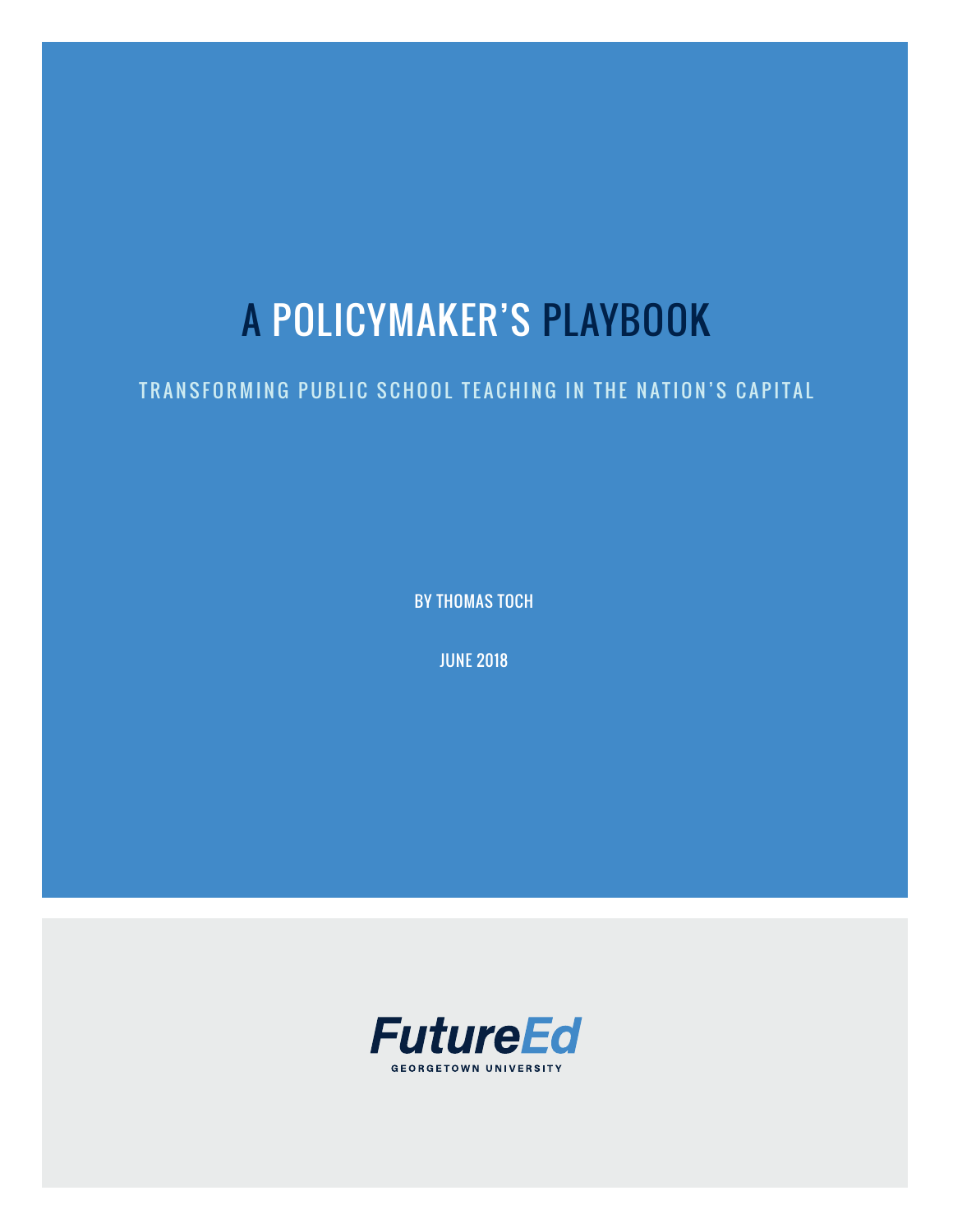#### **About the Author**

Thomas Toch is the director of FutureEd.

[ttoch@future-ed.org](http://ttoch@future-ed.org)

@thomas\_toch

#### **About FutureEd**

FutureEd is an independent, solutionoriented think tank at Georgetown University's McCourt School of Public Policy, committed to bringing fresh energy to the causes of excellence, equity, and efficiency in K-12 and higher education. Follow us on Twitter at

@FutureEdGU.

#### **Use**

The non-commercial use, reproduction, and distribution of this report is permitted.

© 2018 FutureEd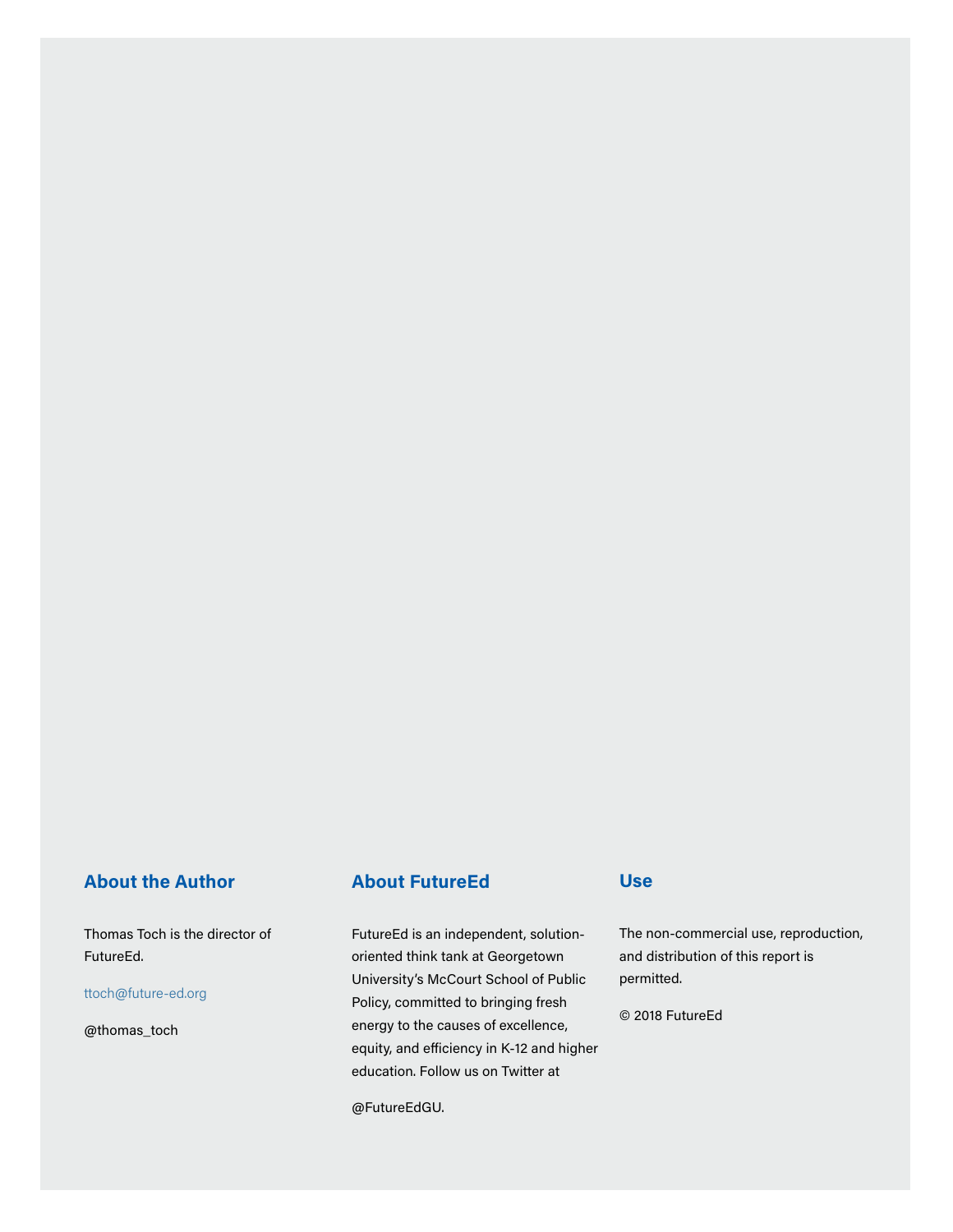# <span id="page-2-0"></span>**FOREWORD**

The District of Columbia Public Schools (DCPS) has been a source of many sensational headlines over the past decade, from Chancellor Michelle Rhee's on-camera firing of a school principal to recent revelations of district high schools issuing watered-down diplomas.

Yet during the same period, DCPS arguably has done more to modernize public school teaching than any other school district in the nation. It is powerful work, yielding compelling results and important lessons.

Our goal in this report is to tell the story of the District of Columbia Public Schools' teacher reforms for education policymakers and practitioners who want to adapt D.C.'s reforms to their own political and policy environments.

Drawing on hundreds of hours of interviews with past and present DCPS leaders, staff, principals, teachers, union officials, and researchers, we explore why and how the school system's leaders abandoned teaching's traditional policies and practices; the mistakes they made in doing so; the lessons they learned; and the results they achieved. We also examine the reforms in the nation's capital through the prisms of policy, politics, and funding.

Our narrative is supplemented by an array of graphs and charts highlighting the DCPS human capital reforms, and by a set of key policy questions for education leaders exploring ways to strengthen their teacher corps.

A number of FutureEd team members and contributors have made important contributions to this report, including Merry Alderman, Molly Breen, Trish Cummins, Phyllis Jordan, Paige Marley, and Mary Rosende. We are grateful to the many experts and past and present DCPS officials who shared their insights and expertise. Michelle Lerner, the district's deputy chief of communications, was helpful at every turn. Ross Wiener, the director of the Aspen Institute's education program and a close observer of the District of Columbia reforms, graciously offered to read a draft of the report. And we are grateful to the Carnegie Corporation of New York and the Joyce Foundation for supporting the project.

Generations of reformers have sought to transform public school teaching into the true profession it deserves to be. The District of Columbia has produced a compelling blueprint for achieving that goal.

# **Thomas Toch Director**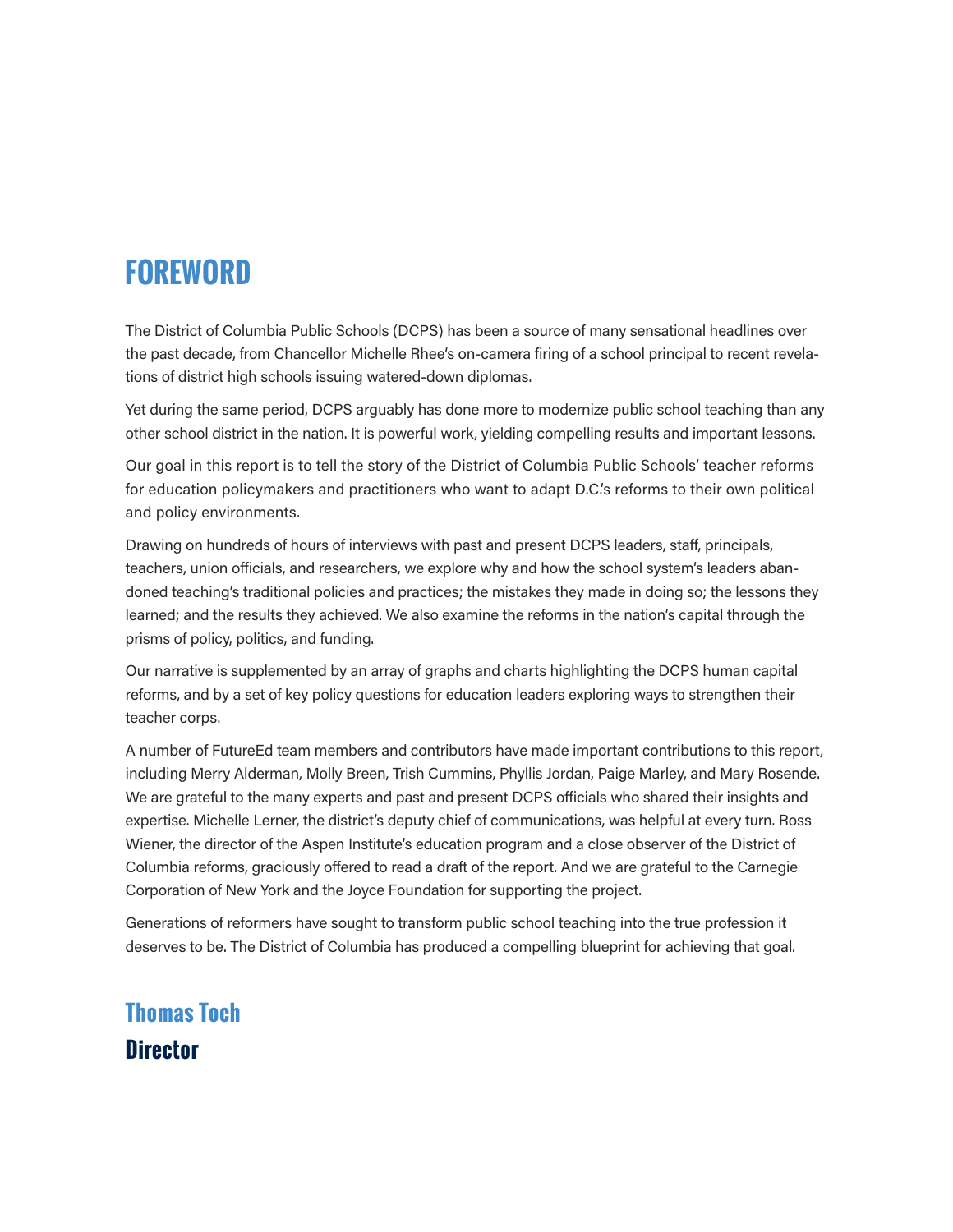# A Policymaker's Playbook: Transforming Public School Teaching in the Nation's Capital

# **Table of Contents**

|                           | 1. Disruption      | $\mathbf{1}$   |
|---------------------------|--------------------|----------------|
|                           | 2. Talent          | $\overline{2}$ |
|                           | 3. Performance Pay | 11             |
|                           | 4. Career Ladder   | 16             |
|                           | 5. Recruitment     | 18             |
|                           | 6. Retention       | 21             |
|                           | 7. Improvement     | 22             |
|                           | 8. Catalysts       | 28             |
| <b>Critical Questions</b> |                    | 31             |
|                           | <b>Timeline</b>    |                |
|                           | <b>Resources</b>   |                |
| <b>Endnotes</b>           |                    | 37             |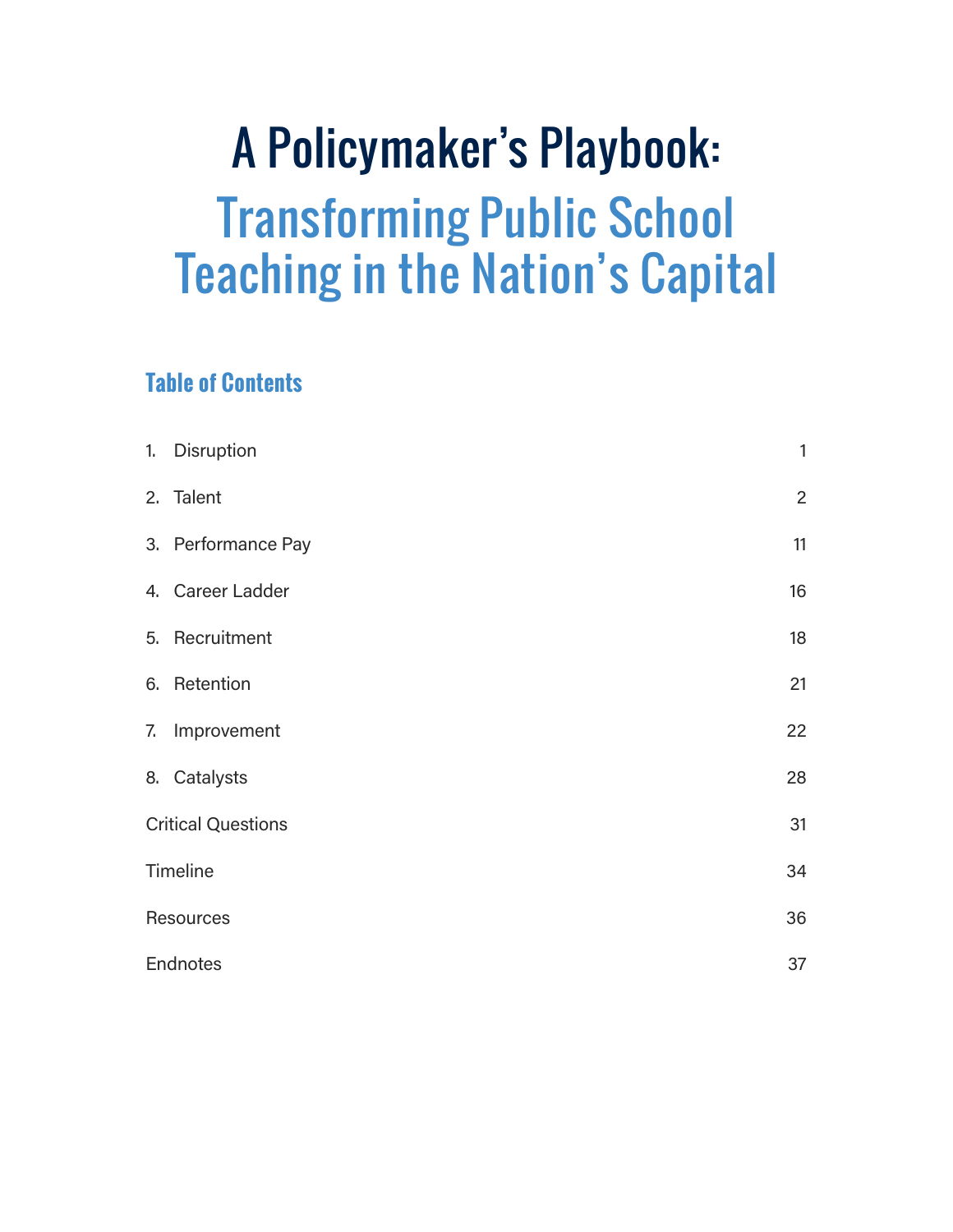# **1. DISRUPTION**

When most people think of school reform in the District of Columbia, they probably remember the 2008 Time magazine cover photo of Chancellor Michelle Rhee with a broom in her hand and a hard look on her face. In leading the school system from 2007 to 2010, she was the polarizing public image of a controversial national strategy to improve public education by cracking down on bad teachers.

But in the eight years since Rhee left Washington, her successors at District of Columbia Public Schools (DCPS) have continued to transform the teaching profession in the nation's capital. Teaching in D.C., and in public education generally, had long been a low-status occupation marked by weak standards and factory-like work rules. Building on Rhee's early work, and learning from her mistakes, her successors have effectively transformed teaching in their district into a performance-based profession that provides recognition, responsibility, collegiality, support, and significant compensation—features that national policy experts have long sought but only partially achieved.

Rhee's successors at DCPS have redesigned teaching through changes that teacher unions and other key public education stakeholders traditionally have backed, such as higher compensation and more chances to work with colleagues, and other reforms that they have typically opposed, including a new generation of comprehensive teacher evaluations, the abandonment of seniority-based staffing, and performance-based promotions and compensation.

Importantly, the work to strengthen teachers and teaching in the nation's capital evolved substantially over the years, away from a narrow focus on teacher accountability, and toward a comprehensive strategy that has combined an emphasis on teacher quality with improvements in curriculum, instruction, and professional development. And while the school district's leaders at first demanded that schools adhere to central direction as the most efficient way to begin to improve a low-performing system, more recently, as many schools have progressed, they have given school leaders more autonomy

in implementing change, while continuing to support them in a variety of ways.

There's no doubt that the school reform stars aligned in Washington over the past decade. Among other things, Rhee and their colleagues were able to sidestep traditional collective bargaining obstacles. And they had ample funding, first from government and foundation grants, then from savings within the district.

Washington's reforms have been marred by teacher protests, a cheating scandal, and recent revelations that the city's high schools were granting many unearned diplomas, as well as the departures of the city's deputy mayor for education and Chancellor Antwan Wilson for abusing enrollment policies.

The diploma scandal [prompted reform o](https://www.manhattan-institute.org/html/fraud-and-failure-dc-public-schools-10946.html)pponents to declare a decade's worth of educational transformation in D.C. a failure. But there is strong evidence that Washington's teacher reforms have paid substantial dividends.

# **The work to strengthen teachers and teaching in the nation's capital evolved toward a comprehensive strategy that has combined an emphasis on teacher quality with improvements in curriculum, instruction, and professional development.**

Once plagued by defections of talented teachers to charter schools and surrounding school systems and beset by hundreds of understaffed classrooms, DCPS today recruits higher caliber candidates, and retains the highest performers in the city's classrooms.<sup>1</sup> Researchers have found that replacements for low-rated teachers have produced months of additional student learning.<sup>2</sup> The city's students this year ranked 71 percent of DCPS teachers above the national average on the quality of classroom culture.<sup>3</sup> Leaders of even the city's best charter schools now say it is difficult to compete with DCPS for talent.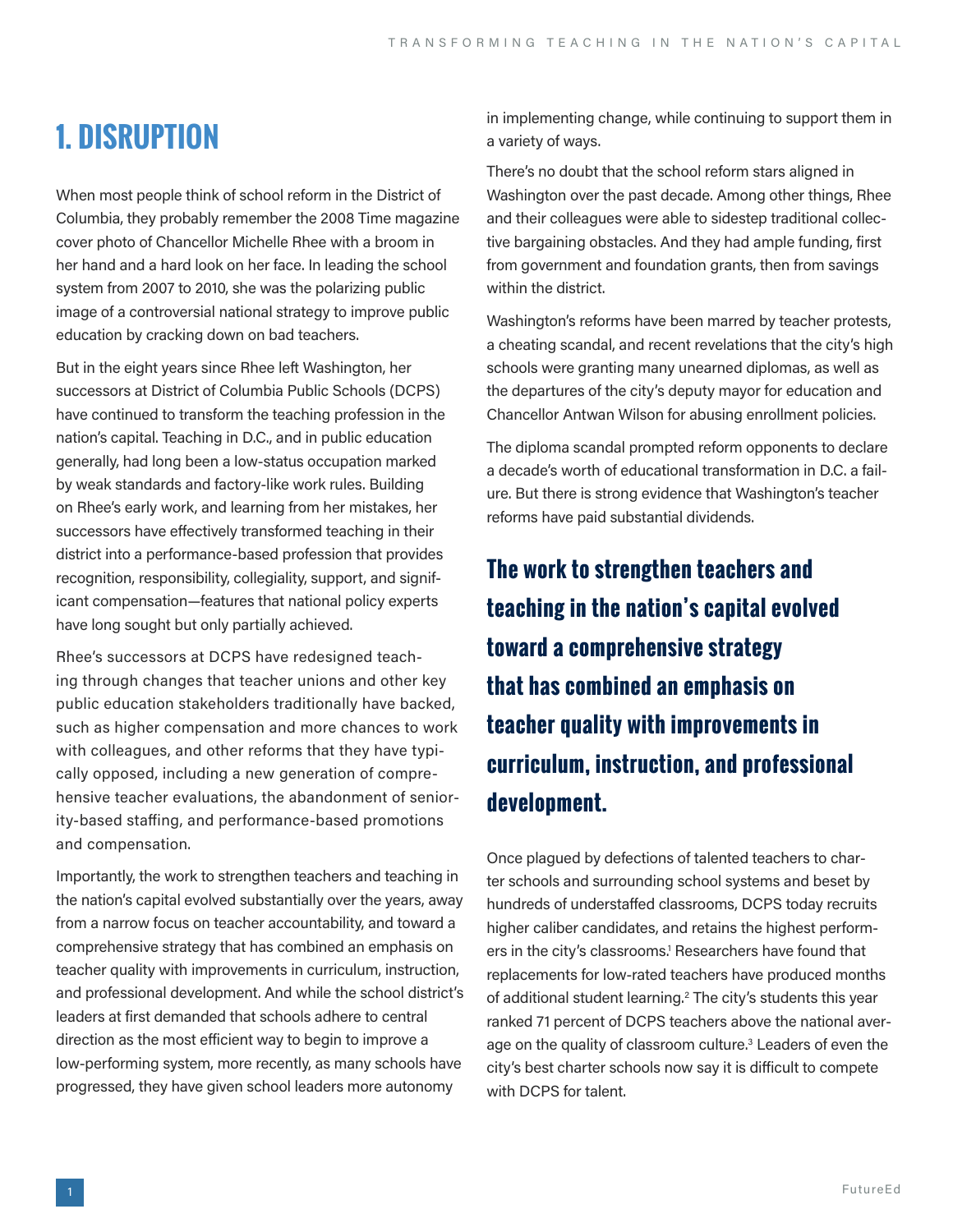The school system's revamped teaching force has raised the academic trajectory of many of Washington's students. Many are receiving richer educational experiences, with more exposure to art, music and foreign languages—experiences taken for granted in affluent school districts that are often lacking in urban public education.

Test scores are by no means the sole measure of educational success, but they do matter, and in the District of Columbia they have been rising. The proportion of fourth graders scoring proficient or above on the National Assessment of Educational Progress has more than doubled in reading and math since 2007, when Rhee arrived, moving the District of Columbia up to the middle of the pack among urban school districts at that grade level.<sup>4</sup> Scores rose at every grade level for every student group on the city's spring 2017 administration of the demanding PARCC standardized tests.<sup>5</sup>

These improvements represent only the beginning of a long climb to academic credibility, as the low standards in many of the city's high schools make clear. Washington's many impoverished African American and Hispanic students continue to lag far behind their white counterparts. By no means is every Washington teacher happy with the changes to her profession. And the sudden departure of Chancellor Antwan Wilson in February, after only a year on the job, has unsettled the school district.

But the transformation of Washington's teaching profession and instructional systems has been impressive by any standard. That an urban school system with a troubled past has produced such a comprehensive blueprint for change makes the District of Columbia's work that much more compelling.

This is the story of the DCPS teacher reforms—why and how the school system's leaders abandoned teaching's traditional policies and practices; the mistakes they made in doing so; the lessons they learned; and the results they achieved. It is an analysis based on hundreds of hours of interviews with past and present DCPS leaders, staff, principals, teachers, union officials, and academic researchers who have studied the school district.

Under the federal Every Student Succeeds Act, leadership on school reform has shifted to states and school districts. Through its work to substantially reshape the teaching

profession in the nation's capital over the past decade, DCPS has produced a valuable roadmap for reform for policymakers and practitioners nationwide.

# **2. TALENT**

Washington's then-36-year-old mayor, Adrian Fenty, named Michelle Rhee chancellor of the city's public school system in June 2007, the day after a desperate City Council shifted control of the 49,000-student system from an elected school board to the mayor's office.

The District of Columbia Public Schools was dysfunctional. The patronage-plagued central office couldn't manage to calculate daily attendance, much less educate students. New hires often didn't get paid for months. New textbooks gathered dust in warehouses while there weren't enough to go around in classrooms. Elementary schools mostly didn't teach art or music. High school electives were rare. More students dropped out than graduated. A decade earlier, the start of the school year had been delayed three weeks to complete roof repairs. And the system was hemorrhaging students to charter schools. Rhee was the seventh chancellor in a decade.

The school system's teaching force was also foundering. Many teachers received weak training at the University of the District of Columbia and other unselective schools. Low pay made it hard for D.C. teachers to live in the city and forced many to take second jobs. Many schools were understaffed. The best and brightest defected to charters.

In the absence of a common curriculum and citywide teaching standards, instruction in many classrooms was a steady diet of worksheets and other drudgery. "You were never sure what, or how, you should teach," a veteran educator told me. While upwards of 90 percent of Washington's students were below grade level the year before Rhee arrived, 95 percent of the city's teachers had earned satisfactory ratings.<sup>6</sup>

Rhee knew these problems well. Many commentators have characterized her as a tough-talking but inexperienced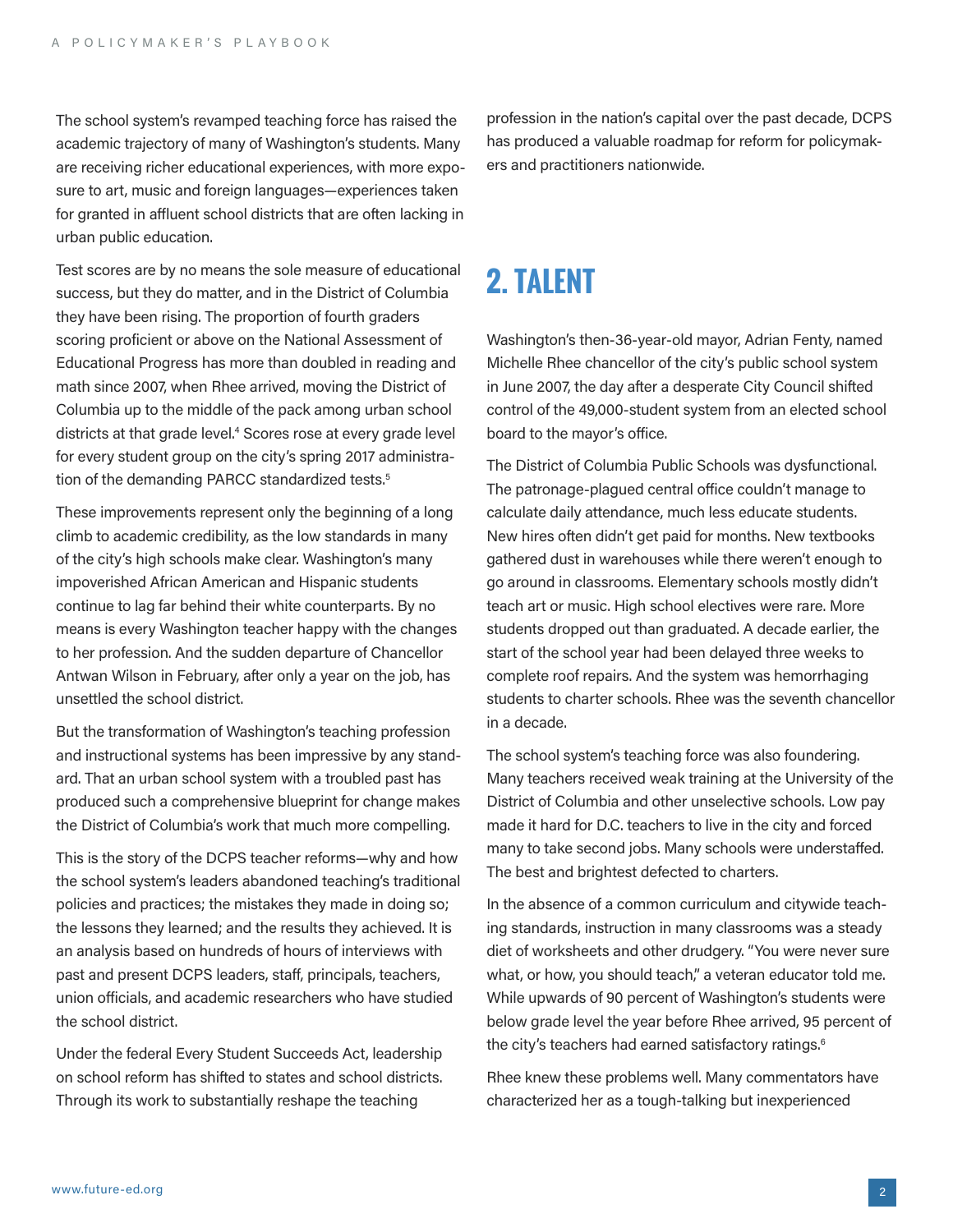outsider, an ingénue with an attitude. In truth, she had been working closely with D.C. school officials for nearly a decade as the founder of The New Teacher Project, a national organization conceived by Teach for America's Wendy Kopp to help urban school systems recruit more talented teachers by skirting the traditional education school pipeline. It was Kopp who recommended Rhee to Fenty. To Rhee, higher quality teachers were key to exploding the notion that poor kids couldn't learn—to proving, in her words, that "demography is not destiny."

Her first inclination was to get a clearer sense of the teacher talent in each classroom. She quickly resolved to build a new evaluation system that made performance matter. In much of public education, teacher evaluations were subject to collective bargaining, allowing teacher unions to quash provisions they opposed. But Congress in 1996 had given sole control of D.C. teacher evaluations to Washington's school board.

Rhee's predecessors never availed themselves of the provision. As a result, in D.C., like in most of public education, scrutiny of teacher performance amounted to a single, cursory visit once a year by a principal wielding a checklist looking for clean classrooms and quiet students—superficial exercises that didn't focus directly on the quality of teacher instruction, much less student learning. In Washington and nearly everywhere else, school systems actually discouraged principals from taking teacher evaluation seriously by paying teachers strictly on the basis of their college degrees and their years of experience, under a so-called single salary schedule that was introduced back in the 1920s to counter sharp differences in pay between men and women and other forms of unfair employment practices in public education.

Absent incentives to take evaluation seriously under the single salary schedule, many schools and school systems didn't, notwithstanding the fact that the nation spends over \$400 billion a year on teacher compensation. When Rhee arrived in Washington, her team could find recent evaluations on only 20 percent of the city's teachers.<sup>7</sup>

The Washington Teachers Union, the representative of the city's 4,195 teachers, pressed Rhee to negotiate the new evaluation system under the city's collective bargaining contract. She refused.

# **Making Performance Matter**

Kaya Henderson, who had been Teach for America's D.C. director and then managed Rhee's New Teacher Project work in the city, supervised the drafting of the new teacher rating system as the chancellor's chief of human capital. Her key deputy was Jason Kamras, a Princeton graduate who had arrived in Washington a decade earlier through Teach for America and stayed, becoming the national Teacher of the Year in 2005-06.

Henderson had Kamras spend a year working alone on the project—reading, talking to local educators and national experts, traveling the country trying to find evaluation systems that didn't rate every teacher a star. He discovered that because teacher evaluation was mostly an empty exercise, there was nothing close to a consensus in public education on the question of what constituted a "good" teacher.

In the summer of 2009, after two years of research, Henderson and Kamras launched arguably the most comprehensive teacher performance-measurement system ever implemented in a major public school system.

Called IMPACT, it established citywide teaching standards for the first time, drawing on the work of researcher Charlotte Danielson, Teach for America and others to establish expectations in planning and preparation,

| <b>IMPACT CLASSROOM OBSERVATION RUBRIC</b>                |                                |  |  |  |  |  |
|-----------------------------------------------------------|--------------------------------|--|--|--|--|--|
| <b>ESSENTIAL PRACTICE</b>                                 | <b>ELEMENT</b>                 |  |  |  |  |  |
| 1. Cultivate a responsive learning                        | 1A. Supportive Community       |  |  |  |  |  |
| community                                                 | 1B. Student Engagement         |  |  |  |  |  |
| 2. Challenge students with<br>rigourous content           | 2A. Rigorous Content           |  |  |  |  |  |
| 3. Lead a well-planned,<br>purposeful learning experience | 3A. Skillful Design            |  |  |  |  |  |
|                                                           | 3B. Skilled Facilitation       |  |  |  |  |  |
| 4. Maximize student ownership of<br>learning              | 4A. Cognitive Work             |  |  |  |  |  |
|                                                           | 4B. Higher-Level Understanding |  |  |  |  |  |
| 5. Respond to evidence of student                         | 5A. Evidence of Learning       |  |  |  |  |  |
| learning                                                  | 5B. Supports and Extensions    |  |  |  |  |  |

*Source: IMPACT: The District of Columbia Public Schools Effective Assessment System for School-based Personnel, Group 2, 2017-18, p.9*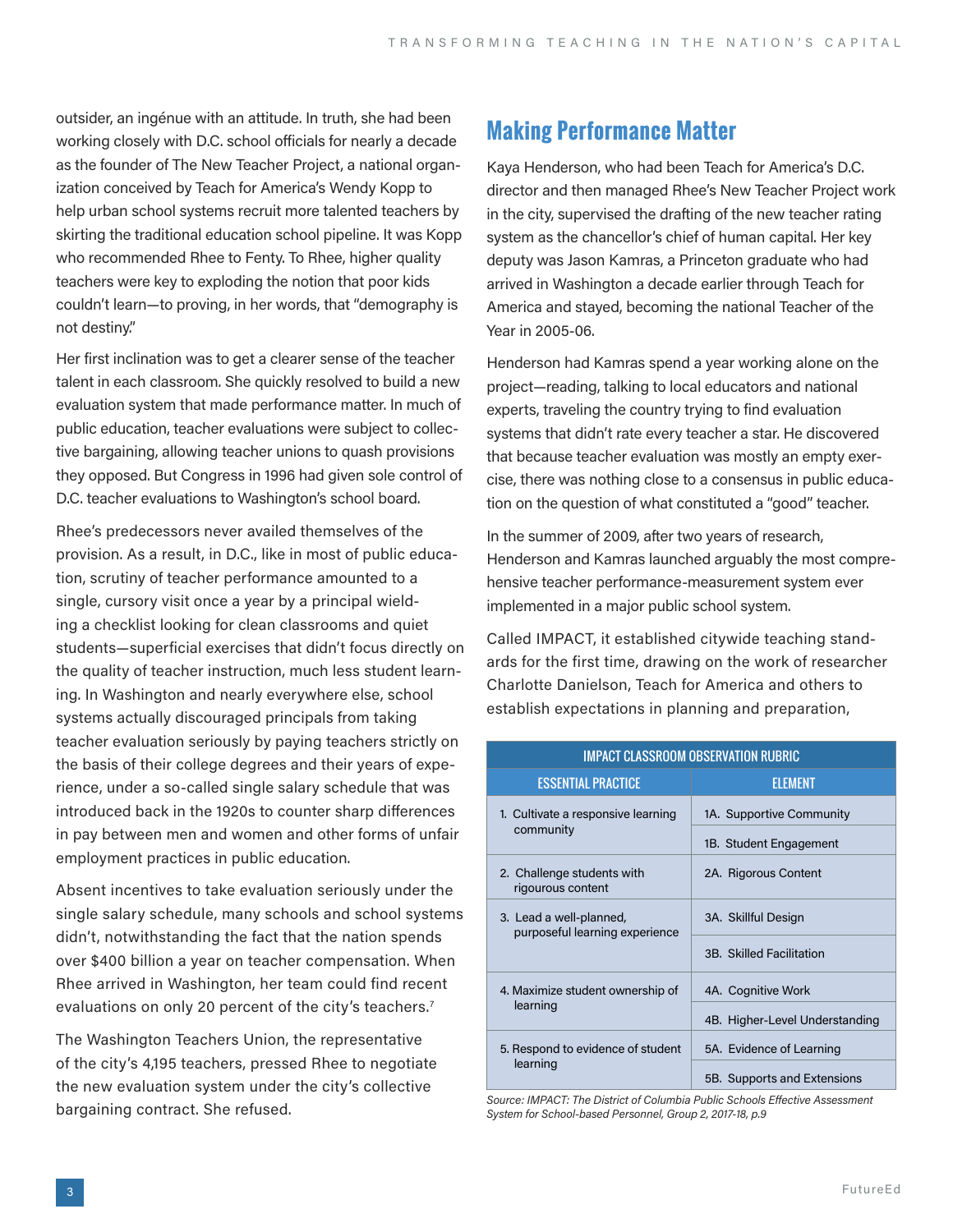classroom environment, instruction, and professionalism—making clear to teachers what was expected of them and what effective work looked like.

The new system would measure teacher performance in a variety of ways to get a more complete picture of how teachers were teaching. The traditional practice of observing teachers at work would be greatly expanded to include multiple observations by multiple observers, some of them outside experts in the teachers' subjects. Every teacher would be observed five times a year—three times by the administrators in their buildings and twice by "master educators" from the central office who would provide an independent check on principals' ratings, something that teachers had sought in focus groups that Kamras had hosted during his research.

Teachers would be gauged on their "commitment to school community," such as their contributions to school priorities like lowering suspension rates. And principals could dock teachers for chronic absenteeism and other failures of "core professionalism."

Rhee, Henderson, and Kamras also wanted teachers measured on their students' standardized test scores. During his scouting mission, Kamras spoke frequently with the Harvard economist Tom Kane, a former professor of his in graduate school. Kane had done work showing little relationship between teachers' credentials and their students' achievement. He had been urging that evaluations move beyond

classroom observations to measures of what he argued mattered most—student achievement.

Kamras visited Kane's Cambridge office several times and talked to his mentor nearly every week, as Kane helped him craft a major role for student test scores in Washington's new evaluation system. (Microsoft founder-turned-philanthropist Bill Gates also was swayed by Kane's strategy. At the same time that Kane was advising Kamras, he was launching a \$500-million project for the Bill & Melinda Gates Foundation to add student achievement to teacher ratings.)

Kamras and Kane faced a key hurdle: many factors other than teachers influence student achievement, including students' family income and their parents' education. And some students with the same family backgrounds have had stronger teachers than others in previous years. Kane and other advocates of using test scores to rate teachers attempted to address these realities through "value-added" calculations that sought to level the playing field between teachers by taking factors that teachers couldn't control out of the evaluation equation.<sup>8</sup> That was Kamras' strategy in Washington.

There is a consensus among measurement experts that value-added calculations do effectively identify high- and low-performing teachers.<sup>9</sup> Five leading researchers hired by the Carnegie Foundation for the Advancement of Teaching to study the issue concluded in a 2015 report that "value-added measures meaningfully distinguish between teachers whose



#### **IMPACT RATING DISTRIBUTION, 2016-17**

*Source: IMPACT Fast Facts, District of Columbia Public Schools, February 2018.*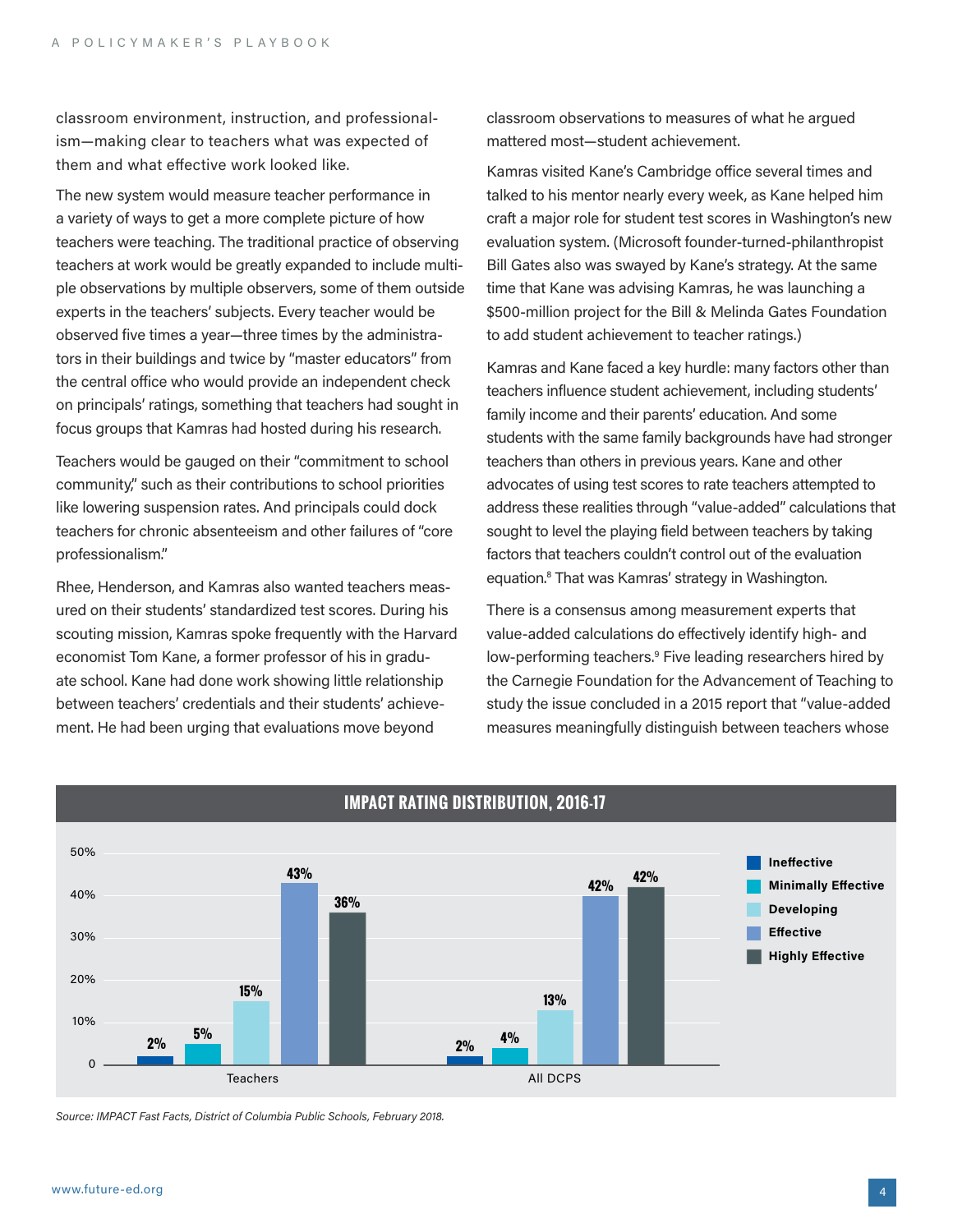future students will consistently perform well and teachers whose students will not" on standardized tests.<sup>10</sup> That can't be said of traditional evaluations based on single, drive-by classroom visits.

### **Value Added**

But strategies for fairly comparing teachers with students of varying backgrounds were new, complex, and imperfect. While value-added ratings do a solid job of identifying teachers at the top and bottom of the performance range, they don't do a great job of distinguishing among the nation's many mid-range teachers.

There can be a lot of year-to-year turbulence in the ratings of the same teachers, leading experts to urge school districts to use three years of data in generating teachers' scores.<sup>11</sup> And while value-added scores are one of the best ways to control for student socio-economic status, it is difficult for valueadded calculations to fully account for factors in a school beyond an individual teacher's control, such as the quality of her principal, the performance of other teachers, and school safety. As a result, value-added ratings tend to favor teachers working in higher-achieving schools—creating a disincentive for educators to work in those that struggle.

Legally, it didn't matter; DCPS lawyers told Henderson and Kamras that the quality of teacher ratings wasn't grounds for legal challenges. But the reform-minded DCPS leaders believed that using multiple measures to judge teachers, including multiple classroom observations by multiple observers, would help compensate for lower value-added scores in under-performing schools, which tended to serve the city's most impoverished students.<sup>12</sup>

But they found that observation scores were also lower in those schools. Ultimately, they used financial incentives to advance their equity agenda, announcing changes in the performance-pay system before the 2012-13 school year. Henceforth, bonuses would be focused on teachers in struggling schools: teachers in low-poverty schools could earn bonuses of up to \$3,000; teachers in high-poverty schools, \$15,000; and teachers in Washington's 40 lowest-performing schools, \$25,000—a move that lifted

retention rates among effective and highly effective teachers at those 40 campuses from 75 percent in 2011-12 to 83 percent in 2016-17.<sup>13</sup> Further, a third of the city's master educators would be shifted to part-time duty and deployed to the 40 low-performing schools to help teachers improve their IMPACT performance.

Then there was the problem of what to do with the test scores of students who had multiple teachers, a particular challenge for special education teachers, who frequently share instruction with regular classroom teachers.<sup>14</sup> DCPS simply excluded special ed teachers from its value-added ratings, a remedy that left many regular teachers unhappy with bearing responsibility for others' work. Nor did valueadded systems produce information that teachers could use to improve their instruction, another source of discontent.

Undeterred, Rhee declared that student test scores would make up 50 percent of teachers' ratings if they taught tested subjects and grades. Another 5 percent would be based on school-wide value-added results, to encourage collaboration. "We were bound and determined to include [student achievement]" Henderson told me. "Without a component on where we want to get to—student achievement—we weren't going to be taken seriously" by teachers. "We knew it wasn't perfect, that we would have to make changes in it. But we couldn't let the perfect be the enemy of the good."

Three years later, DCPS leaders would reduce the weight of value-added scores in teacher ratings from 50 percent to 35 percent and eliminate the school-wide scores, in the wake of teacher protests and new research revealing that equal weighting of value-added scores, classroom observations, and student surveys of teacher performance produced the soundest teacher ratings. "Having 50 percent based on value-added scores caused a great deal of anxiety among some of our very best teachers and didn't help improve their practice, so we made a shift," Kamras would later explain.

## **Worth the Trouble?**

In retrospect, backing value-added measures may have hurt Henderson and Kamras more than it helped them.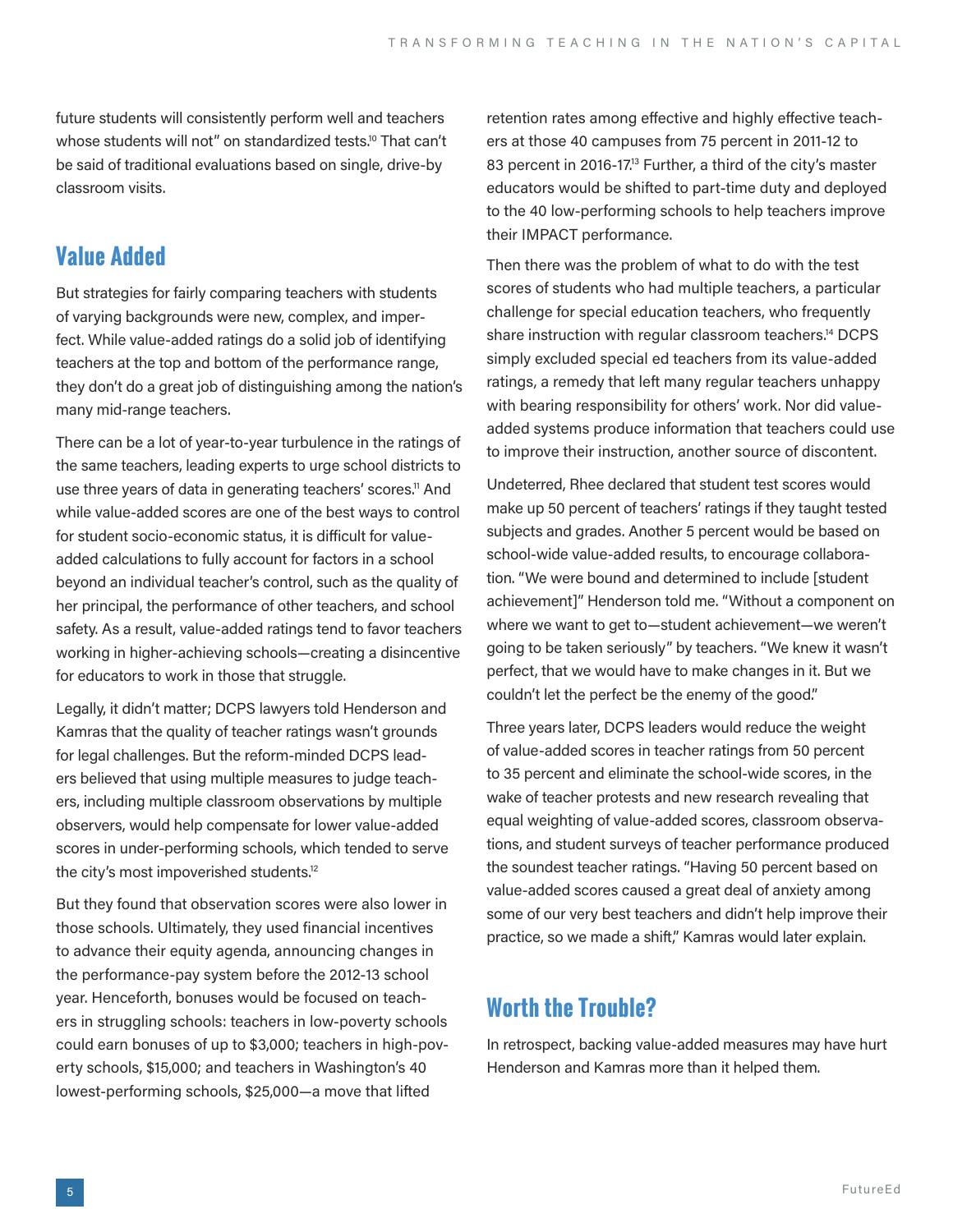They could produce the scores for only 15 percent of Washington's teachers, those teaching grades and subjects with standardized tests. For the other 85 percent of the city's teaching force, they had to rely on different, deeply flawed measures of student achievement: progress toward what are widely known in education circles as "student learning objectives," or SLOs—grade-level goals that teachers select with their principals. Student progress is measured with a wide range of school- or classroom-level tests such as essays and science projects, what DCPS calls "teacher-assessed student achievement data." Teachers like these data because they are more relevant to their day-today teaching. But because they aren't standardized, they are unreliable measures for comparing teachers' performance under high-stakes systems like IMPACT.<sup>15</sup>

The need to launch IMPACT with two categories of teachers—one evaluated with value-added scores and one with SLOs—led to open hostility between teachers in some schools, compounding resentment toward valueadded calculations throughout the ranks. Many teachers simply rejected the idea of making teachers responsible for test scores when so many other factors went into student achievement.

The Washington Teachers Union, and its counterparts nationally, shrewdly sought to discredit teacher evaluation reform as a whole by treating value-added measures (VAM) as if they were the only component of new evaluation systems. "Test-based teacher evaluation has not worked," Randi Weingarten, the president of the American Federation of Teachers, the WTU's parent organization, declared. In 2014, the AFT launched an anti-evaluation public relations campaign with the slogan "VAM is a sham."<sup>16</sup>

Then-U.S. Secretary of Education Arne Duncan played into the unions' hands when he ruled that states receiving federal school reform grants and regulatory waivers would have to use student test scores in new teacher evaluation systems, and at the same time introduce demanding new national testing systems tied to the Common Core standards—a move that alarmed and angered much of the nation's teaching corps and intensified anti-testing and anti-Common Core sentiment.

The problem led Henderson to announce in early 2014 that DCPS would discontinue the use of value-added scores for two years, while the district introduced new, Common Corebased PARCC standardized tests. Duncan frantically tried to get Henderson to postpone the DCPS moratorium until after the national teacher union conventions in July, so the unions wouldn't use Henderson's action to attack Duncan's federal policy at the high-profile national events—a measure of the depth of the hole that Duncan had dug for himself. Henderson refused and Duncan waved a white flag, declaring later in the year that states no longer had to use valueadded scores in teacher evaluations. Washington's teachers praised Henderson's move.



#### **COMPONENTS OF IMPACT TEACHER RATINGS, 2009-10**

*Group 1 teachers are those for whom individual value-added calculations can be made; such calculations can't be made for Group 2 teachers.*

Source: IMPACT: The District of Columbia Public Schools Effective Assessment System for School-based Personnel, Group 1, 2009-10 and IMPACT: The District of Columbia *Public Schools Effective Assessment System for School-based Personnel, Group 2, 2009-10.*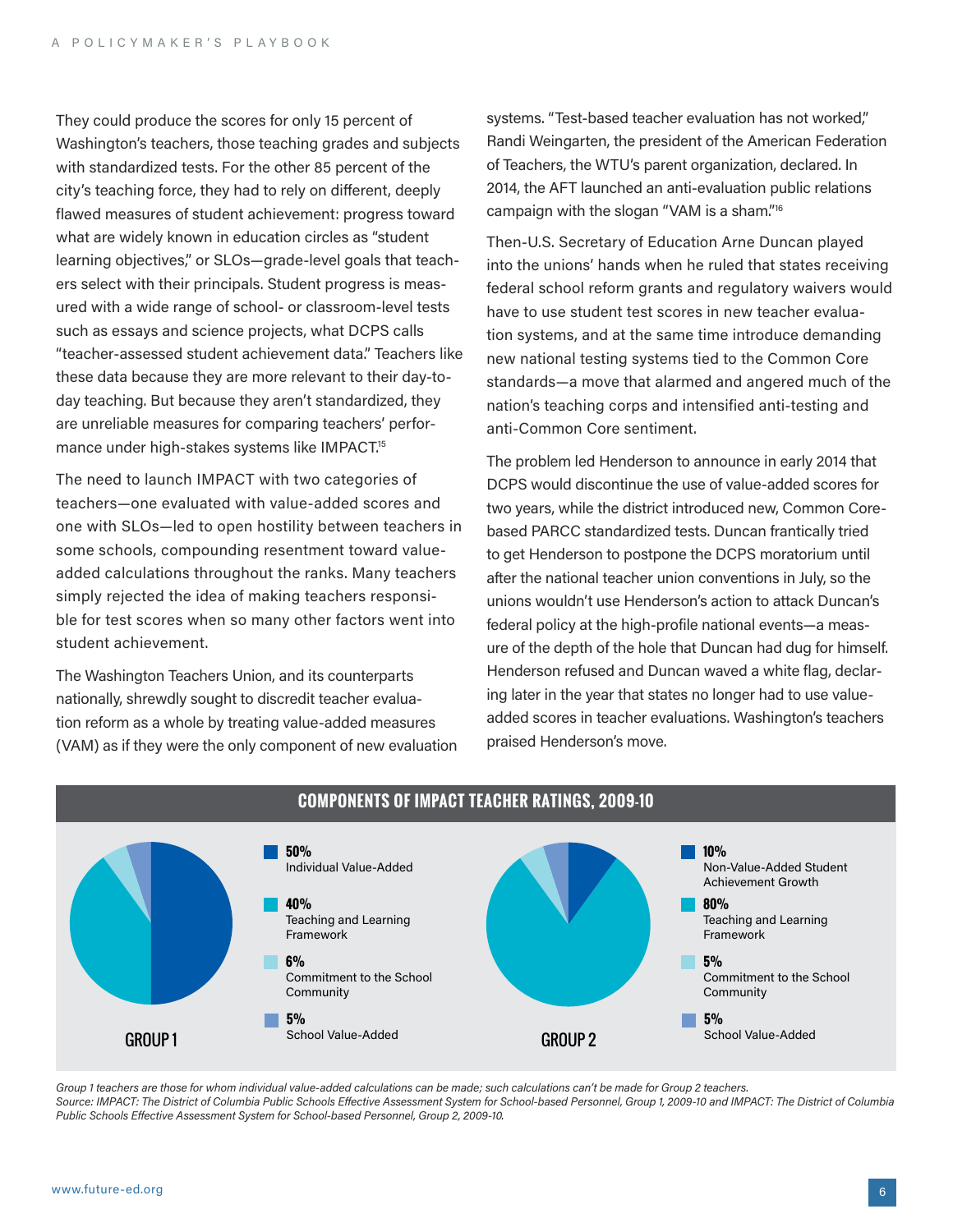Three years earlier, however, Henderson's commitment to using student achievement to rate teachers had almost destroyed her work to revamp the teaching profession in the nation's capital.

In March 2011, USA Today ran a front-page story headlined, "When standardized test scores soared in D.C., were the gains real?" The story was an examination of suspected Rhee-era cheating.<sup>17</sup> The paper found a pattern of high numbers of wrong answers erased and changed to right answers. By making teachers' (and principals') jobs and large bonuses dependent on student achievement, Rhee and Henderson had given Washington's educators powerful incentives to raise their students' scores while providing little oversight to ensure they did so legitimately.

"I saw the wrong-to-right score changes and was shocked," a former mayoral staffer told me. "We didn't go in with our eyes sufficiently wide open to the possibility of [cheating]; we didn't put sufficient safeguards in place. To some extent, we should have expected the problem, given the stakes. It was an implementation mistake on our part."

City officials quickly implemented tough new testing procedures and issued a carefully worded D.C. inspector general's report stating that its investigation of a single elementary school failed "to reveal any evidence of widespread cheating" and "no evidence of criminal activity."<sup>18</sup> But test scores in several schools plunged the year after the test-security measures were introduced, suggesting

that educators in the schools had received thousands of dollars in bonuses fraudulently.<sup>19</sup>

Rhee and Henderson didn't help themselves by initially denying the problem. Rhee, who had left the District of Columbia six months before the USA Today story broke, claimed that "the enemies of school reform once again are trying to argue that the earth is flat and that there is no way test scores could have improved…unless someone cheated."

The conventional wisdom among the press and the broader public in the wake of the cheating scandal was that teacher reform in Washington was mostly about student test scores, and mostly misguided. Years after the problem was resolved, teacher unions and other opponents of Washington's teacher reforms continued to employ the scandal to discredit the city's reform work.

Even strong proponents of teacher accountability, including former Rhee allies, now say, at least privately, that the price of relying heavily on student achievement in teacher evaluations was very high. A less controversial strategy might have been to calculate value-added scores but use them only to check the classroom observation ratings made by principals. If principals rated teachers much higher than teachers' valueadded scores, they could have been required to provide additional documentation to justify their generous ranking, as a way of ensuring rigorous standards in a system that lacked them before Rhee's arrival.<sup>20</sup>



#### **COMPONENTS OF IMPACT TEACHER RATINGS, 2017-18**

*Source: IMPACT: The District of Columbia Public Schools Effective Assessment System for School-based Personnel, Group 1, 2017-18 and IMPACT: The District of Columbia Public Schools Effective Assessment System for School-based Personnel, Group 2, 2017-18.*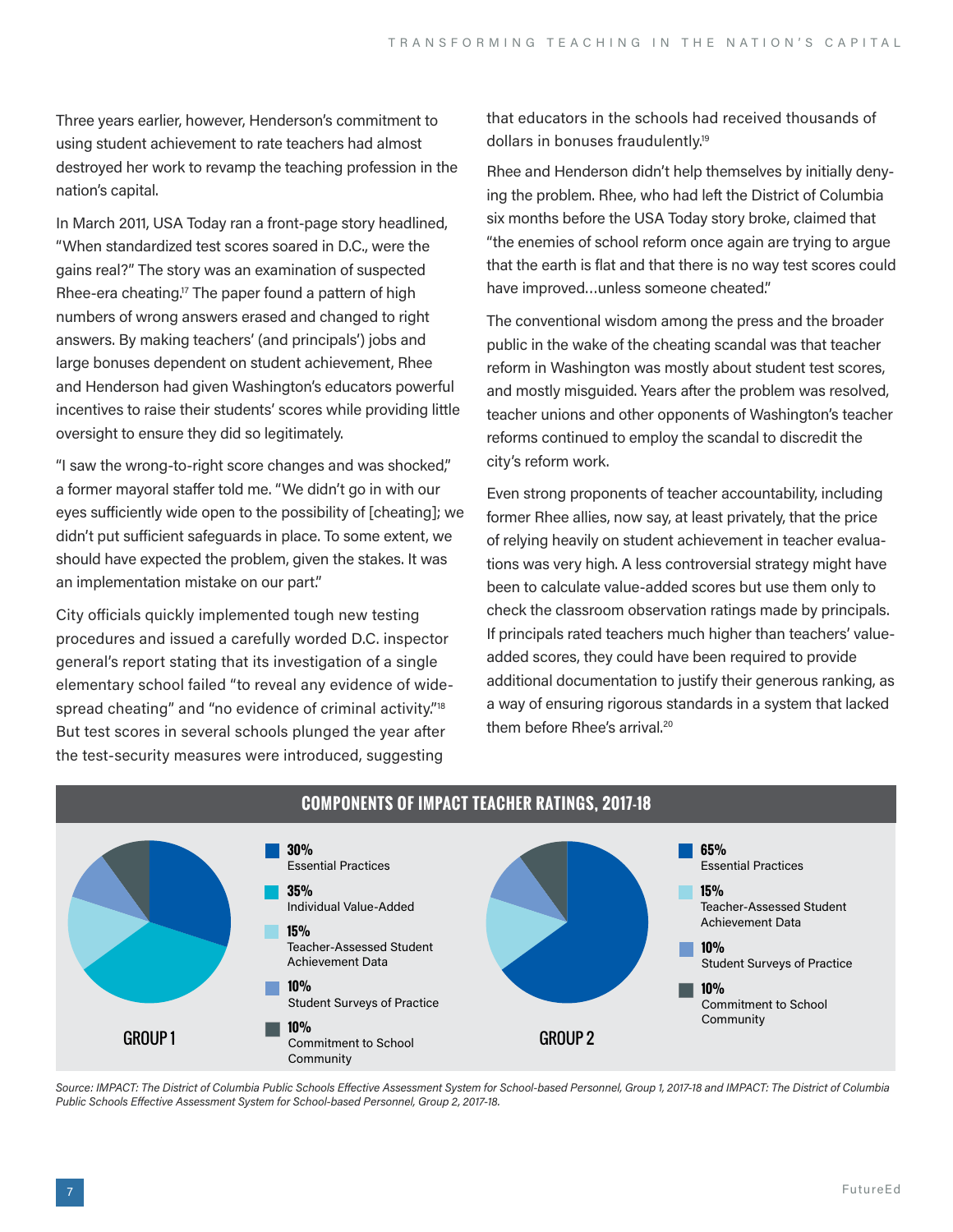### **Rush to Judgment**

Under Rhee, DCPS principals and master educators would load their teacher observation scores into the new digital repository that the school district built to house the considerable IMPACT information. Kamras' team then tallied teachers' value-added scores, SLO results, observation scores, and other rating results, using a scale of 100 to 400. In the end, teachers received one of four ratings during the program's first three years: "ineffective" (100 to 175); "minimally effective" (176-250); "effective" (251-325); or "highly effective" (326-400). Teachers rated ineffective in a single year, or those rated minimally effective in consecutive years, were fired. Rhee, Henderson and Kamras set the bar high: Only teachers reaching the top half of the scale could be confident that their jobs were secure.

DCPS spent about \$1.5 million building IMPACT. And the program's annual price tag was \$6.7 million, or \$1,064 per employee (plus the cost of principals' time to do evaluation observations), under 1 percent of the DCPS operating budget.<sup>21</sup> The bulk of the money funded the program's master educators, the several dozen experts recruited nationally to rate teachers' classroom performance.

Rhee and Henderson decided to launch IMPACT throughout DCPS at the start of the 2009-10 school year, without testing it on a smaller scale, even though many principals and teachers weren't sufficiently trained on the components of the

complex and controversial new evaluation system. The need for the new system and the stronger teachers it would bring was too great to phase it in over several years, Henderson argued. And with the average school superintendent serving only two or three years, they didn't know how long they would have to implement reform. "So we moved forward," Henderson later told me. To Peter Weber, Henderson's chief of staff for several years, it was a matter of maintaining momentum behind a disruptive reform: "If we had piloted IMPACT in 10 schools, we never would have expanded beyond those schools."

Maybe. But Henderson and her team paid a high price in bypassing a pilot. Suddenly, teachers were confronted with a new, untested evaluation strategy they barely grasped, with their livelihoods on the line. Many teachers liked the new teaching standards established under IMPACT. And many, in the words of one former elementary school teacher, were "tired of looking down the hall at Mr. Johnson teaching work sheets five days a week to his fourth grade class, knowing that I would have to catch them up the next year in my class." They wanted weak teachers removed from D.C.'s classrooms.

But the inadequate training, rushed implementation, and high stakes left many teachers anxious and angry. "People were panicked about losing their jobs," the former elementary school teacher later told me. "Everyone thought IMPACT was aimed at getting rid of veterans," added the teacher, who had been working in DCPS for seven years when Rhee arrived, and who is now an award-winning principal in the district.



**IMPACT RATING DISTRIBUTION, 2011-12 TO 2016-17**

*Source: IMPACT: The District of Columbia Public Schools Effective Assessment System for School-based Personnel, Group 1, 2017-18, p.9.*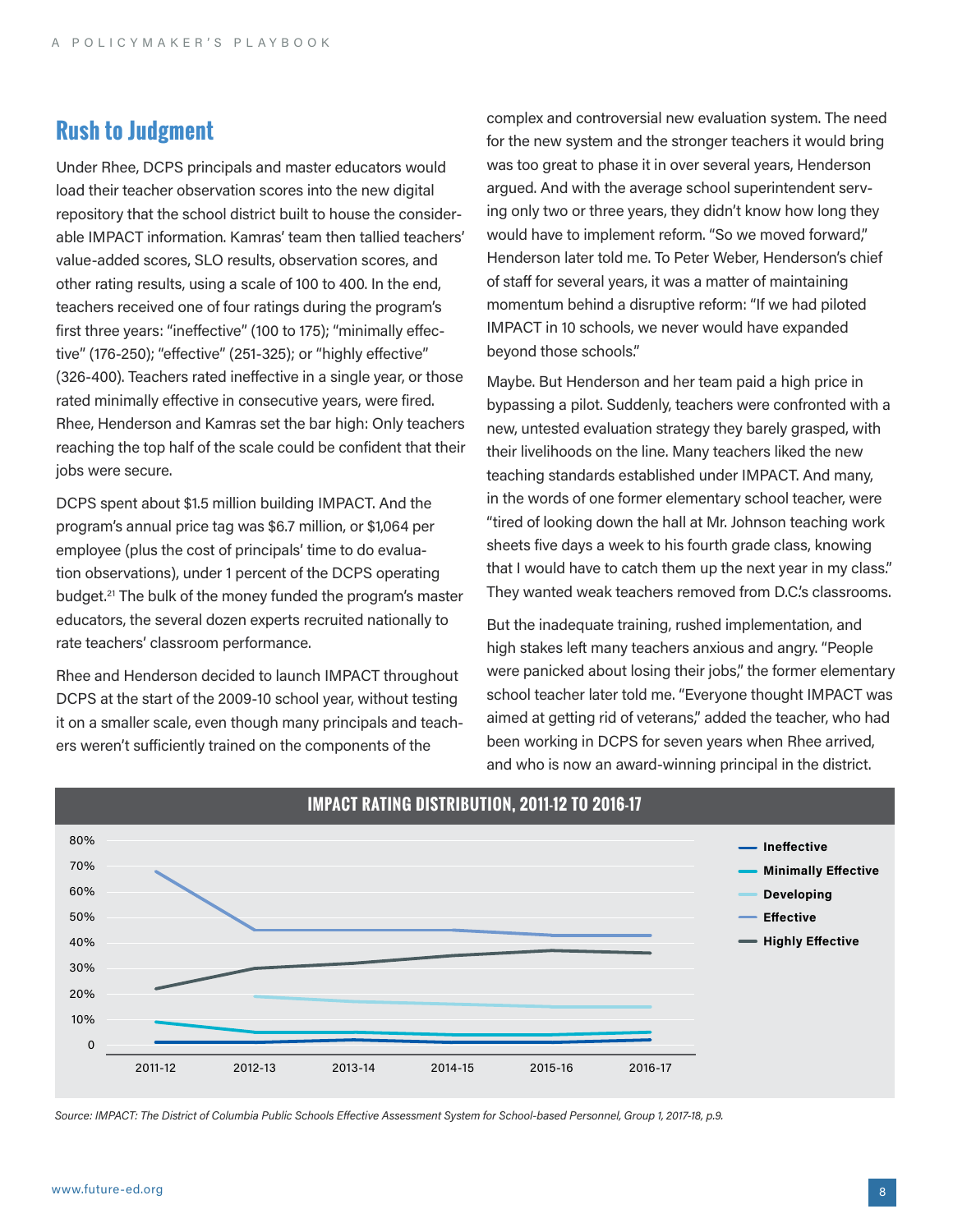Rhee had given teachers ample reason to worry. "Too many of our teachers are not up to the demanding job of educating our youth effectively," she declared in the 2008 reform blueprint. "We therefore plan to identify and transition out a significant share of the teaching corps in the next two years." She fired several hundred teachers even before she launched IMPACT, for lacking proper teaching credentials, sleeping in class, and other transgressions.22 She even showed a principal the door with a PBS camera rolling.<sup>23</sup> In a speech at the National Press Club, she declared that consensus building and compromise were "totally overrated."<sup>24</sup>

Ultimately, Rhee's caustic style cost Adrian Fenty, her patron, his political career. She was firing Washington's predominantly African-American teaching force during the height of one of the worst recessions in the nation's history. The city's majority black voters held Fenty, himself black, directly responsible.<sup>25</sup> He lost the September 2010 Democratic primary in a landslide.<sup>26</sup> With a primary victory tantamount to election in the overwhelmingly Democratic city, Rhee resigned in October, launching a lobbying organization called Students First.<sup>27</sup>

To the surprise of the Washington education policy community, and to the dismay of the Washington Teachers Union, incoming Mayor Vincent Gray, the former chair of the D.C. City Council, named Henderson to replace her mentor as chancellor. And to Henderson's credit, she would make many changes to IMPACT in the coming years—to improve the evaluation system's efficiency and effectiveness and to respond to teachers' concerns.

IMPACT's evolution started with Kamras, who moved up to chief of human capital when Henderson became chancellor, giving a young Stanford graduate and Rhodes Scholar on his team the task of studying the new evaluation system's strengthen and weaknesses after its first year. Rhee and her team had launched IMPACT with scant contributions from Washington's educators, but Kamras' year-one study would be very different.

His lieutenant, Scott Thompson, spent nine months soliciting the perspectives of hundreds of Washington's teachers and principals, through surveys, focus groups, and school visits. He also traveled the country learning from other nascent teacher performance systems.

Henderson and Kamras discovered that teachers' angst over rating measures based on students' test scores hadn't diminished since IMPACT's inception. Teachers believed it was unfair to rate teachers on the basis of their colleagues' work. And IMPACT was immensely stressful, they said. It was clear to the DCPS leaders that they had a serious morale problem.

**Henderson and Kamras introduced major changes to IMPACT at the start of the 2012- 13 school year. In addition to reducing the role of teachers' individual value-added scores, they eliminated whole-school valueadded ratings.** 

So Henderson and Kamras introduced major changes to IMPACT at the start of the 2012-13 school year. In addition to reducing the role of teachers' individual value-added scores (making up the difference with a new SLO component for teachers in tested grades and subjects), they eliminated whole-school, value-added ratings to reduce the friction between teachers of tested and non-tested subjects, and because whole-school ratings created that Thompson called "disincentives for high-performers to teach in low-performing schools."

To reduce teachers' apprehension, the first of the three annual administrator evaluations for new teachers and low-performers would focus on feedback and no longer count toward teachers' final ratings. To address teachers' concern about having "bad days" and improve the consistency in IMPACT scoring, they dropped observation ratings that were a point or more above or below the average of teachers' other scores.

They reduced the number of observations of highly effective teachers to recognize their performance and reduce the burden of multiple observations. And they reduced master educator caseloads after the demands of tracking the performance of more than 100 teachers in different schools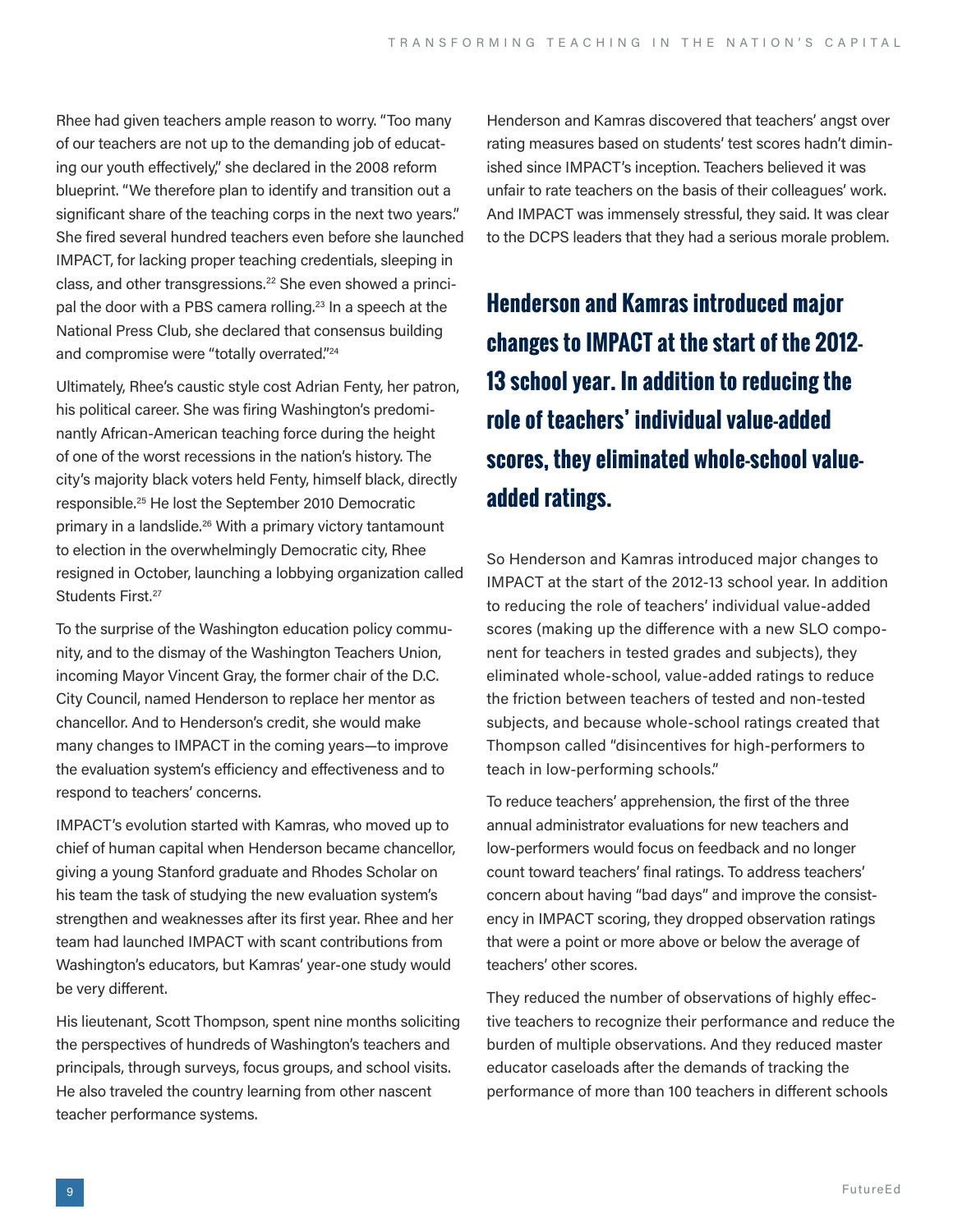and the stress of bearing the brunt of a controversial reform led to high turnover rates.

To enhance the consistency of ratings by both master educators and principals, Kamras used \$2.2 million in Bill & Melinda Gates Foundation funding to send film crews into DCPS classrooms to capture teaching that reflected the varying levels of performance in the nine areas that IMPACT measured. A team of seasoned DCPS teachers working as "anchor evaluators" pored over the tapes and selected segments that reflected "highly effective," "effective," "developing," "minimally effective," and "ineffective" teaching.

Beginning with the 2013-14 school year, master educators would have to demonstrate their grasp of the new anchor standards before rating teachers, by watching the tapes and matching the anchor evaluator scores. Kamras made them repeat the certification exercise in the winter and again in the spring, annually. "It's difficult to keep evaluators normed," Michelle Hudacsko, IMPACT's former director, would later say.

# **"We didn't want teachers to feel we were moving the goal post on them every year, so decided to make big changes only every third or fourth year," said Kaya Henderson.**

Kamras and his team also instituted "feedback audits," random checks to ensure that principals and master educators were giving teachers effective advice after observations. It didn't help that under Washington's collective bargaining contract, master educators couldn't share the results of their classroom observations with instructional coaches whom Rhee had placed in every school. Master educators, as central office employees, were management, the WTU demanded; coaches were labor.

But if there were any doubt about Kamras' resolve as a reformer, in 2012-13 he made it tougher for teachers to keep their jobs at the same time that he addressed teachers'

complaints about IMPACT. He raised the score teachers needed for "minimally effective" ratings by 25 points. And having commissioned a study that found students whose teachers scored 350 or above learned the equivalent of six more months of math and eight more months of reading than students whose teachers scored 250, he created a new category between "minimally effective" and "effective"called "developing," for teachers scoring 250-300. Then he decreed that teachers would lose their jobs if they spent three consecutive years in the category, or if they slumped to "minimally effective" the following year. Nineteen percent of teachers in the entire DCPS teaching force found themselves in the new category when it was added in 2012-13.<sup>28</sup>

### **Heeding Feedback**

The next round of IMPACT reforms came at the start of the 2016-17 school year. "We didn't want teachers to feel we were moving the goal post on them every year, so decided to make big changes only every third or fourth year," Henderson told me.

She and Kamras reduced by about half the number of criteria used to rate teachers during classroom observations, to simplify the process by targeting what research found to matter most, while adding new measures to gauge teachers' grasp of the content they taught. The goal was to align IMPACT with the new Common Core curriculum standards.

Henderson and Kamras also added student surveys of teacher performance to the IMPACT mix. Kamras had experimented with surveys in half a dozen schools in IMPACT's second year, 2010-11, "to give a more complete picture" of teacher performance. He found that the student ratings developed by Harvard sociologist Ronald Ferguson gauged teacher performance as effectively as classroom observations and value-added scores.

But he discontinued the project after a year when teachers protested and he concluded that the new source of information on teacher performance wasn't worth further antagonizing the rank and file in IMPACT's early days. Five years later, he again changed course—after the Gates study confirmed the accuracy of the student ratings, and after other research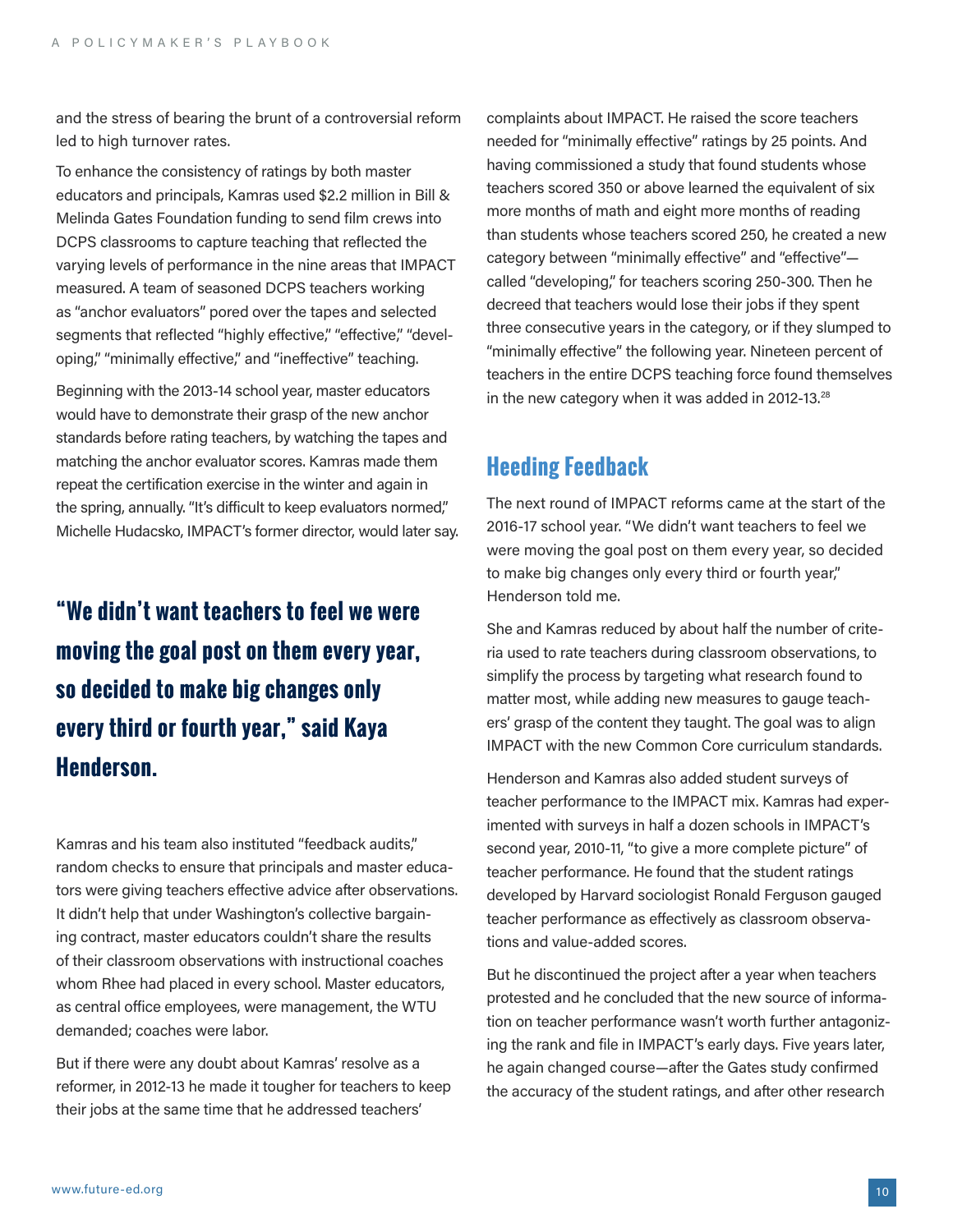<span id="page-14-0"></span>revealed that teachers with the highest expectations of their students earned the highest student ratings.<sup>29</sup>

Henderson and Kamras also eliminated the master educator program in 2016-17. It was a difficult decision. Many teachers had come to value the cadre of nearly four dozen nationally recruited instructional experts, even as others dreaded their classroom evaluations. But there was substantial turnover in the master educator ranks ("They drive around all day, teachers are often upset when they see them, and they have to write a lot of reports," Hudacsko told me). Henderson and Kamras would later start providing teachers with weekly informal observations and feedback by assistant principals, coaches, or peer teachers under a new school-based professional development system (discussed in chapter 7) that complemented IMPACT.

Also, they had built sufficient training infrastructure to be more confident in principals' ability to rate teachers effectively under IMPACT (the introduction of more rigorous teacher evaluations in D.C. and the rest of the nation had revealed many school leaders to be very weak instructional observers). Relying on school leaders would reduce IMPACT's cost "significantly," Hudacsko told me, just as a federal grant that had helped fund IMPACT's launch was winding down.<sup>30</sup>

The changes that Henderson and Kamras made to IMPACT over the years improved teacher morale. But Rhee's take-no-prisoners stance and IMPACT's troubled launch made an already disruptive shift in the teaching profession far more tumultuous than necessary. Seventy-five of Washington's 4,195 teachers received termination letters when the first IMPACT ratings were released in July 2010 dismissed for bad teaching, something that virtually never happened in public education.

And with veterans among those fired, IMPACT effectively ended teacher tenure in the nation's capital. Last year, 79 percent of Washington's teachers were rated "effective" or "highly effective." Another 19 percent received the probationary ratings of "developing" or "minimally effective." And 2 percent were rated "ineffective" and fired.<sup>31</sup> In all, 938 Washington teachers have lost their jobs under IMPACT about 3 percent of the city's teaching force annually.<sup>32</sup> And many minimally effective teachers leave of their own volition. Attrition among teachers in that category was 51 percent between 2016-17 and 2017-18.

Beyond removing many weak teachers, the introduction of a comprehensive new teacher evaluation system in the nation's capital has made instructional quality a priority, forcing principals to focus on what matters most in their buildings and sparking conversations in schools about effective teaching that simply didn't happen in the past. And it laid the foundation needed for other human capital reforms.

# **3. PERFORMANCE PAY**

If the long tradition in public education of paying teachers and staffing schools strictly on the basis of years of experience and college credits discouraged principals from taking teacher evaluation seriously, the opposite was also true: Without meaningful evaluation systems, school districts couldn't reward their best teachers and give others incentives to improve; they couldn't hire and compensate people on the basis of their performance.

IMPACT ended that Catch-22 in the District of Columbia.

Rhee, Henderson, and Kamras loathed the single salary schedule and seniority-based staffing. Research revealed little relationship between teachers' credentials and their students' learning. Paying teachers more and protecting them during staffing shifts because they had been around longer, rather than because they were effective educators, hurt students.

So, with IMPACT in place, with a defensible way of understanding who was doing a good job in the classroom and who wasn't, they set out to introduce performance-based pay and staffing. "The incentive structure was all wrong," Henderson would later say. "The weakest teachers were paid the same as the best. I wanted to make good teachers happy and keep them."

DCPS' collective bargaining contract with the Washington Teachers Union (WTU) expired in September 2007, a few months after Rhee arrived. The new chancellor planned to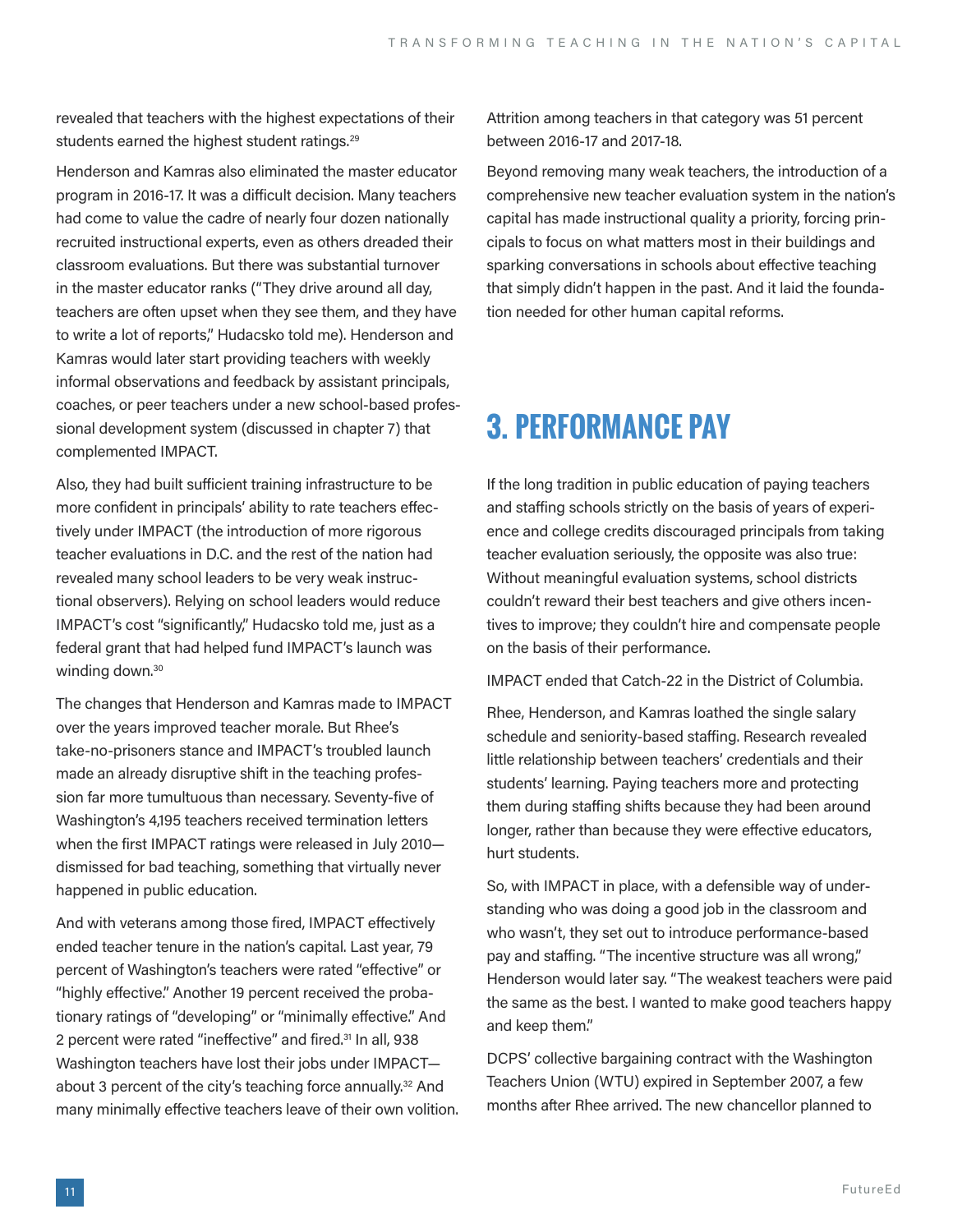| <b>DCPS TEACHER BONUSES</b> |                                  |              |                                     |                                        |                                              |  |  |  |
|-----------------------------|----------------------------------|--------------|-------------------------------------|----------------------------------------|----------------------------------------------|--|--|--|
| <b>IMPACT RATING</b>        | SCHOOL'S<br><b>POVERTY LEVEL</b> | <b>BONUS</b> | ADD-ON IF IN<br><b>IMPACT GRP 1</b> | ADD-ON IF IN<br><b>PRIORITY SCHOOL</b> | <b>TOTAL POSSIBLE</b><br><b>ANNUAL BONUS</b> |  |  |  |
| <b>Highly Effective</b>     | High                             | \$10,000     | Additional \$5,000                  | Additional \$10,000                    | \$25,000                                     |  |  |  |
|                             | Low                              | \$2,000      | Additional \$1,000                  | n/a                                    | \$3,000                                      |  |  |  |

*Source: Leadership Initiative for Teachers, District of Columbia Public Schools, 2017-18, p. 17* 

put the new policies in the school district's next bargaining agreement. She put Henderson in charge of the negotiations.

The WTU was weak. The union's previous president was in federal prison in West Virginia, having pleaded guilty to mail fraud and conspiracy charges in 2003 for working with her executive assistant, chauffeur, the union's treasurer, and others to embezzle nearly \$5 million from the WTU and its members. The money was spent on such things as fur coats, art, limousine rides and seasons tickets to Washington Wizards and Washington Redskins games.

With the union tainted by the scandal and IMPACT shielded by Congress, the new WTU leader, a junior high math teacher named George Parker who had spent his entire career in Washington's public schools, lacked the clout of some teacher union leaders. As Kamras recalled, "We told them that we're going to fire people, with or without you, but we also want to give top people money, and we can't do that without you."

Still, the WTU had the power to block Rhee's pay-for-performance strategy and the battle for the reform was bruising.

### **Bargaining Battle**

Negotiations with the WTU and its parent organization, the American Federation of Teachers, which had run the WTU for two years in the wake of the embezzlement scandal, yielded only acrimony for a long stretch—especially after Rhee, apparently trying to drive a wedge between the WTU and its members, announced at a press conference in August 2008 that she would push for a contract that paid higher salaries to teachers who gave up their tenure rights.

Facing a threat to the industrial-style unionism that had dominated teaching since the first collective bargaining contract in New York City four decades earlier, AFT president Randi Weingarten, a hard-edged labor lawyer and former

president of the union's New York local, joined the WTU's negotiating team. Then Rhee began attending the sessions.

Not until spring 2009, when the two sides brought in Kurt Schmoke, the dean of the Howard University Law School and a former Baltimore mayor, to mediate did serious talks begin. Widely respected for his calm demeanor, Schmoke convened some meetings at DCPS's headquarters and at the WTU's offices. But mostly the two sides negotiated at the national headquarters of the American Federation of Teachers, a short walk from the U.S. Capitol.

The negotiating teams so despised and distrusted one another that they refused to sit in the same room. Henderson, Kamras and their lawyers huddled together. The WTU/AFT bargaining team was down the corridor. Schmoke shuttled back and forth with information and ideas.

In September, amid the fear and loathing of IMPACT's launch, Henderson announced during a middle-of-thenight negotiating meeting that DCPS was overstaffed and over 200 teachers would be let go in October, apart from the new teacher evaluation system. Apoplectic, the union representatives walked out and didn't talk to Rhee or her staff for four months.

Eventually they went back to Schmoke's bargaining table because that was the only way they could raise their members' salaries. When a deal was announced in April 2010, Rhee and her team got what they wanted—for a price.

The new contract largely dismantled DCPS' longstanding culture of credentialism and industrial-era job protections. Layoffs, once done strictly on the basis of seniority, would shift to a formula giving the most weight to the previous year's IMPACT evaluations and only a small preference to teachers' length of service.

Teachers unneeded in their schools because of enrollment declines or program changes could no longer demand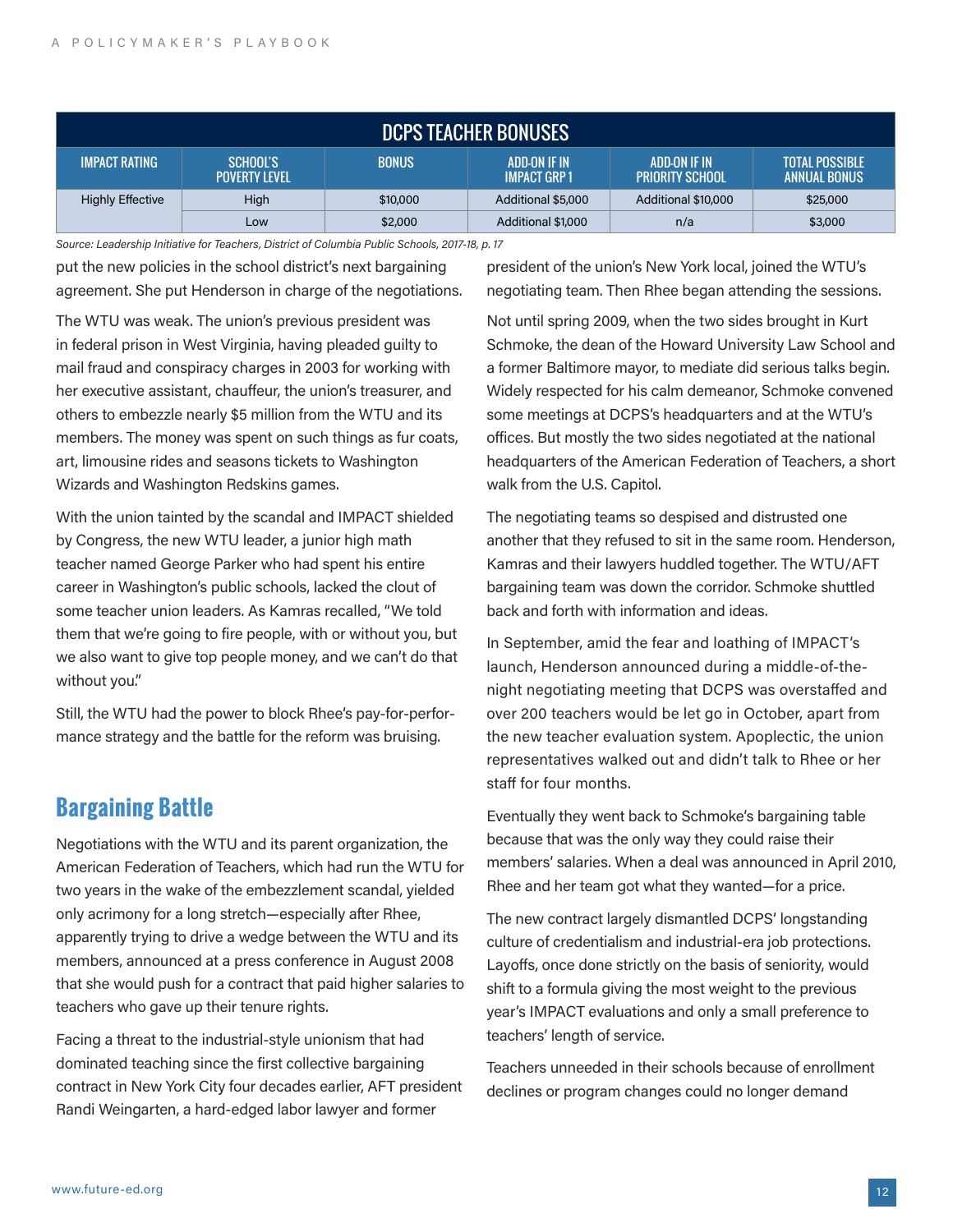the jobs of less-senior teachers in other schools, a widespread practice in public education known as "bumping" that stripped principals of authority over the staffing of their schools, deprived schools of younger talent, and encouraged the continuous transfer of weak senior teachers.

Under the new contract, principals could veto incoming teacher transfers through a policy of "mutual consent." And the options for "excessed" teachers would be determined by their IMPACT performances. Teachers with effective or highly effective ratings who were unable to find new DCPS jobs within 60 days could request a year's grace period, at full pay, to continue their search; opt for a \$25,000 buyout; or take early retirement with full benefits if they had 20 or more years of service. If they opted to extend their search, they would get training and temporary assignments. But if they couldn't land a job within a year, they would have to leave DCPS. Teachers carrying only minimally effective ratings would have only 60 days to find work in another DCPS school or be dropped from the district's payroll.

The new contract left tenure, traditionally granted to DCPS teachers after two years, technically intact. But it was redefined as a due-process mechanism to protect against unfair treatment, no longer a virtual employment guarantee, since any teacher could be fired for poor performance under IMPACT.

New performance pay provisions were no less radical. Teachers would no longer move up the DCPS salary scale on the basis of years of service unless they earned effective or highly effective ratings. Those with minimally effective status would be frozen on the salary scale.<sup>33</sup>

**Victory didn't come cheaply. Rhee and Henderson gave every Washington teacher a 22 percent pay hike over five years, three of them retroactive, in the midst of one of most severe recessions in the nation's history.**

And highly effective teachers would earn annual bonuses as high as \$25,000 a year for working in high-poverty, low-performing schools, bonuses that would be combined with permanent salary increases if teachers earned highly effective ratings in consecutive years. The new compensation system pushed maximum starting salaries from \$51,500 to \$75,000, the highest in the nation, and increased top salaries from \$87,500 to \$132,000 (and \$144,000 a year in year-round schools).<sup>34</sup> That was on top of a substantial benefits package—two and a half weeks of sick leave, a summer break, a dozen holidays, comprehensive medical benefits, and a pension.

School reformers had been trying, unsuccessfully, to put public school teaching fully on a performance footing for decades.<sup>35</sup> Rhee and Henderson pulled it off. Seven years later, a new collective bargaining contract negotiated between the WTU and then-Chancellor Antwan Wilson, Henderson's successor, maintained the commitment to performance-based policies and practices.

But victory didn't come cheaply. Rhee and Henderson gave every Washington teacher a 22 percent pay hike over five years, three of them retroactive, in the midst of one of the most severe recessions in the nation's history, with the performance-based bonuses and salary increases layered on top. "We wouldn't have gotten the concessions we got without the across-the-board raises," Kamras told me.

Parker signed the new collective bargaining contract, he later told me, because of the big pay hike and because Rhee's performance-pay plan was voluntary—teachers would be permitted to opt out and retain due-process protections (if not security from firing under IMPACT). For the WTU, which attacked Rhee's performance pay and staffing plan relentlessly, half a loaf was better than none. The union's membership approved the Rhee deal by a three-to-one margin in June.

The first year's IMPACT results were released within weeks. After combining some 17,000 classroom observations with student achievement results and the other IMPACT metrics, DCPS announced that, beyond the 2 percent of the teaching force that would lose their jobs for being rated ineffective, 16 percent were put on probation for being minimally effective, 66 percent were rated effective, and 16 percent—556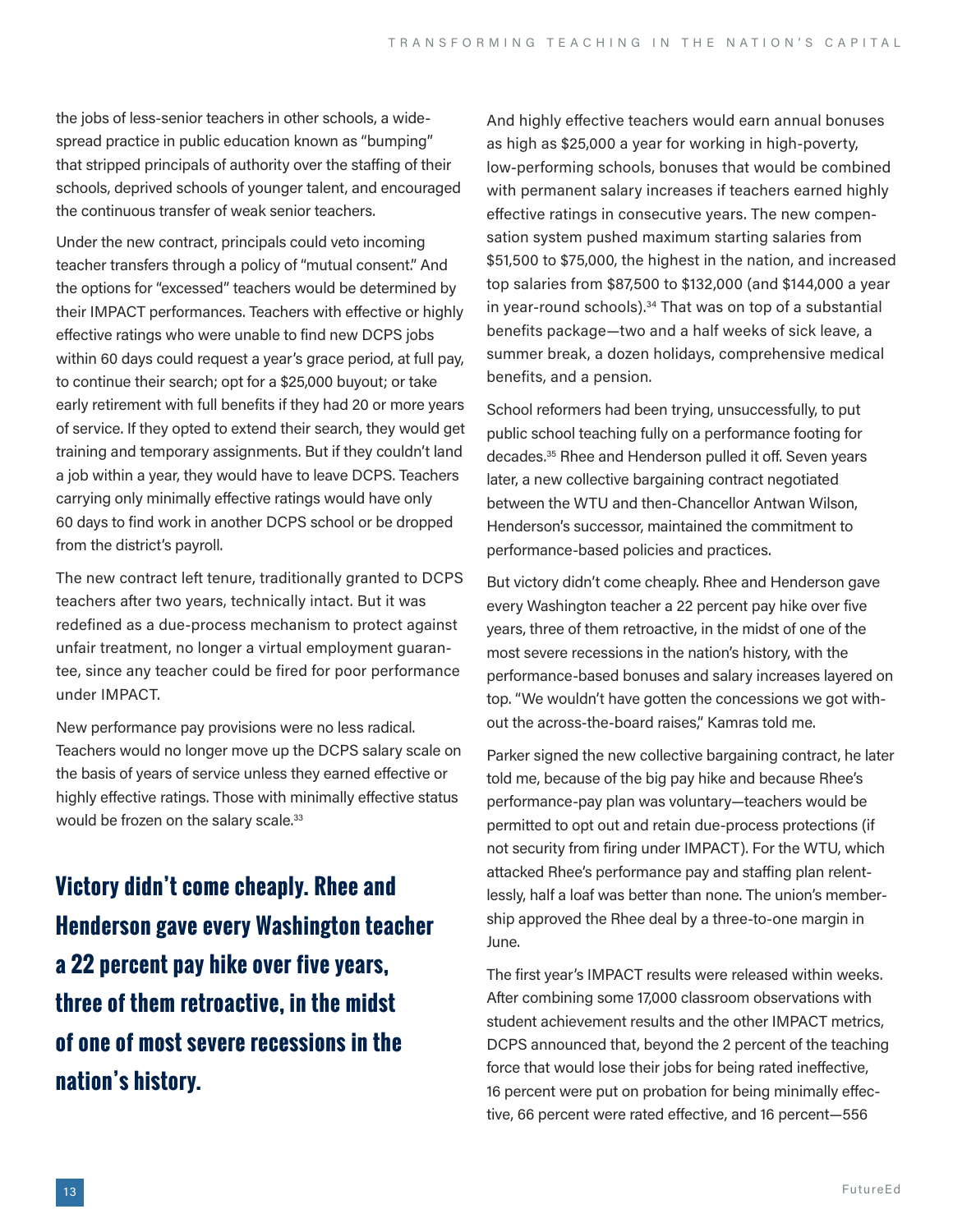teachers—scored highly effective and received bonuses averaging \$8,200. Two top-rated teachers earned \$25,000 awards—for teaching high-demand subjects in high-poverty, low-performing schools.

Mistrust of Rhee ran so deep among DCPS teachers at the time that only 60 percent of the city's highly effective teachers made the pay-for-due process trade. Today, teachers rarely turn down the performance bonuses.

In 2013, researchers Tom Dee of Stanford and James Wyckoff of the University of Virginia found that the financial incentives for Washington's top teachers led to higher IMPACT scores in subsequent years.<sup>36</sup>

## **Incentivizing Principals**

Henderson and Kamras also introduced performance-based pay and staffing for Washington's school leaders.

In 2012-13, three years after launching IMPACT, they began rating principals and assistant principals on a combination of student achievement and twice-a-year reviews by supervisors measuring such factors as instructional quality, student attendance, teacher retention, and prompt responses to students with learning disabilities. The school leaders were rated highly effective, effective, minimally effective, and ineffective. Those below effective had their salaries frozen; highly effective administrators won bonuses of up to \$30,000 a year.

But Henderson and Kamras repeated the same mistake they had made with IMPACT—rolling out the new evaluation system too rapidly. Principals complained loudly about not understanding the new system, and about its emphasis on test scores. Otherwise strong principals were rated below effective if test scores in their schools stagnated or declined in either reading or math, a stipulation that resulted in more than half of DCPS' school leaders earning sub-effective ratings.

"We made some mistakes," Kamras acknowledged the following year. "We should have given our principals more information about the process earlier in the year. And we need to give more thought to…the balance between test scores and leadership skills when evaluating principals." He created a task force to study changes and the following year removed the mandatory below-effective status for those

who didn't raise test scores, reduced the role of student achievement to half of a school leader's rating, and lifted the salary freeze for below-effective ratings—at least for a couple of years.

Unlike in many districts, DCPS principals don't have tenure and instead work under single-year contracts and can be dismissed for any reason. Yet highly effective ratings can earn principals big bonuses—pushing compensation in some cases as high as \$194,000 in fiscal 2017.

### **Paying for Performance**

The performance pay deal would not have happened without a big, early infusion of outside money to cover teacher pay hikes and bonuses. As Henderson would later say, "We had to put money on the table to get the contract, and D.C. didn't have the money."

To find the funds, Rhee's team borrowed a strategy from New York City, where Chancellor Joel Klein, the hardedged former federal prosecutor-turned-school reformer, had hired Caroline Kennedy to launch a New York Fund for Public Schools. The Fund's goal was to secure \$80 million in private donations to fund a key principal training program. Rhee recruited Kennedy's deputy, Cate Swinburn, an Ivy Leaguer who had entered public education through Teach for America, to run the D.C. Public Education Fund.

**It wasn't only outsiders who financed the teacher revolution is Washington. Among the early donors were Abe Pollin, then the owner of the Washington Wizards and the Washington Capitals.** 

After three years of hard work, Swinburn secured \$75 million. Much of it would come from a handful of national foundations in the forefront of education reform—Walton, Broad, Arnold, and Robertson—organizations that predicated their contributions on the approval of Rhee's new teacher contract.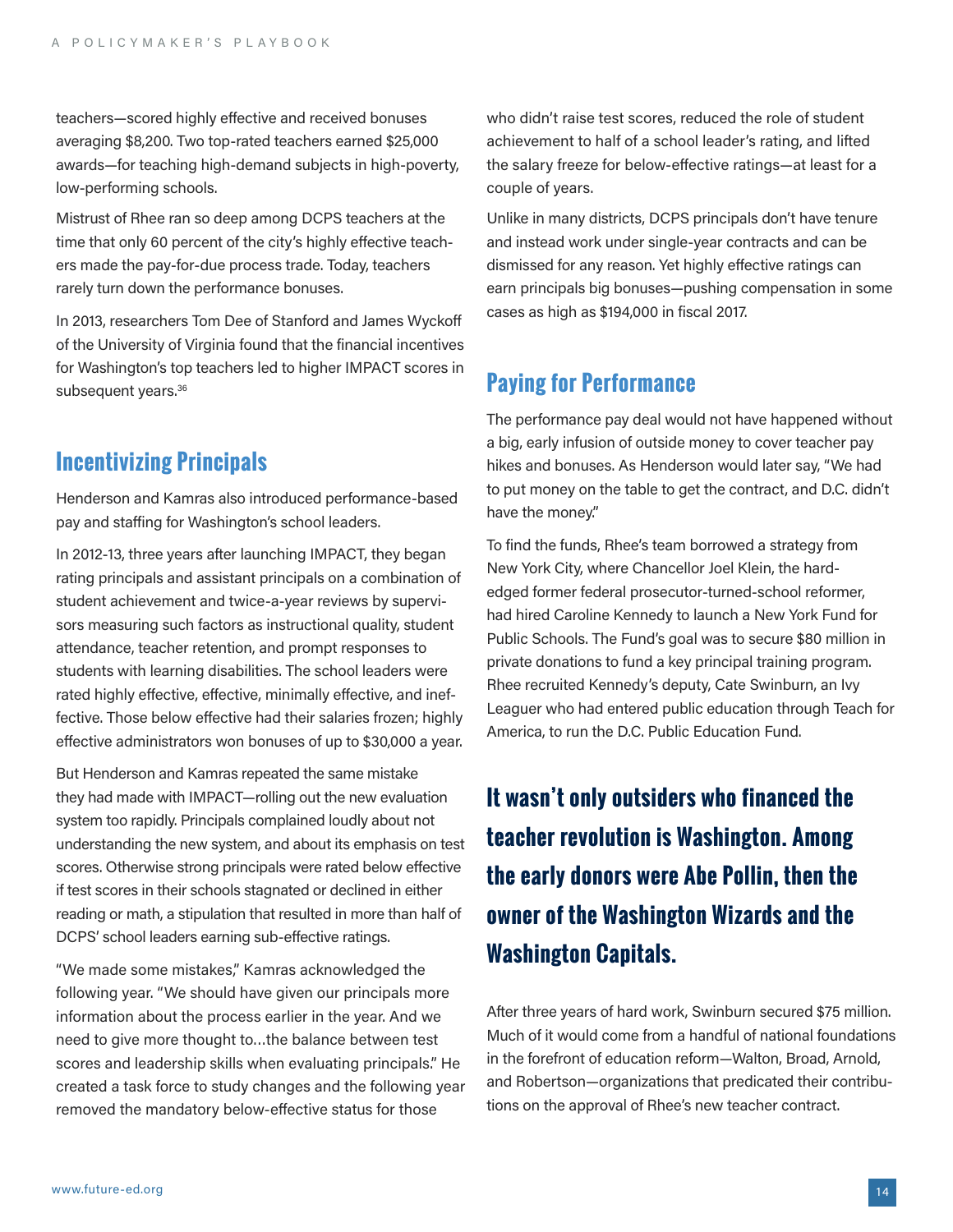But it wasn't only outsiders who financed the teacher revolution in Washington. Among the early donors were Abe Pollin, then the owner of the Washington Wizards and the Washington Capitals, the city's professional basketball and hockey franchises, and Ted Lerner, owner of the Washington Nationals and revered for bringing major league baseball back to the nation's capital.

With philanthropic support on the table, the WTU and the AFT approved the performance pay plan in exchange for the salary hikes.

## **Fueling Reform**

Covering the early cost of salary hikes and performance bonuses was only part of the funding challenge Rhee and her colleagues faced. They calculated that Swinburn's millions would carry the compensation reforms for three years and that the cost of performance bonuses would rise, as more teachers won top ratings and embraced the bonuses that came with them.

They were right. The price tag of IMPACT bonuses rose from \$3.2 million in 2010 to \$13.5 million in 2017. On top of that came the cost of building and running IMPACT and launching new reforms.

More external funding materialized several months after the performance pay system was enshrined in the 2010 collective bargaining contract, when the U.S. Department of Education awarded the District of Columbia a fiveyear, \$75 million Race to the Top grant, part of the federal post-financial-crisis stimulus package. And then another major tranche of federal funding arrived in 2012, when the Education Department awarded DCPS \$62 million under its Teacher Incentive Fund grant program.

But Rhee and Henderson also made several internal moves that helped DCPS cover the costs of the salary hikes, teacher bonuses and other reforms through the district's operating budget.

First, they closed a substantial number of under-enrolled schools in 2008 and 2013, a politically fraught task in public education—one that Rhee learned the hard way, unleashing an intense parental backlash when she announced the first closings in the press without any advanced public warning. They achieved net operating savings by reducing the number of DCPS campuses from 146 to 115, says Peter Weber, who developed DCPS' budgets for several years as Henderson's chief of staff.<sup>37</sup>

Henderson also wrung savings from DCPS' hugely expensive special education system, reducing from 2,200 to 900 the number of special education students attending private schools at DCPS expense. According to Weber, this reduction saved the school district \$120 million a year starting in 2012, an "enormous" savings in a district with \$850 million in annual expenditures.



*Source: IMPACT Fast Facts, District of Columbia Public Schools, January 2017 and DCPS IMPACT Fast Facts, District of Columbia Public Schools, February 2018.*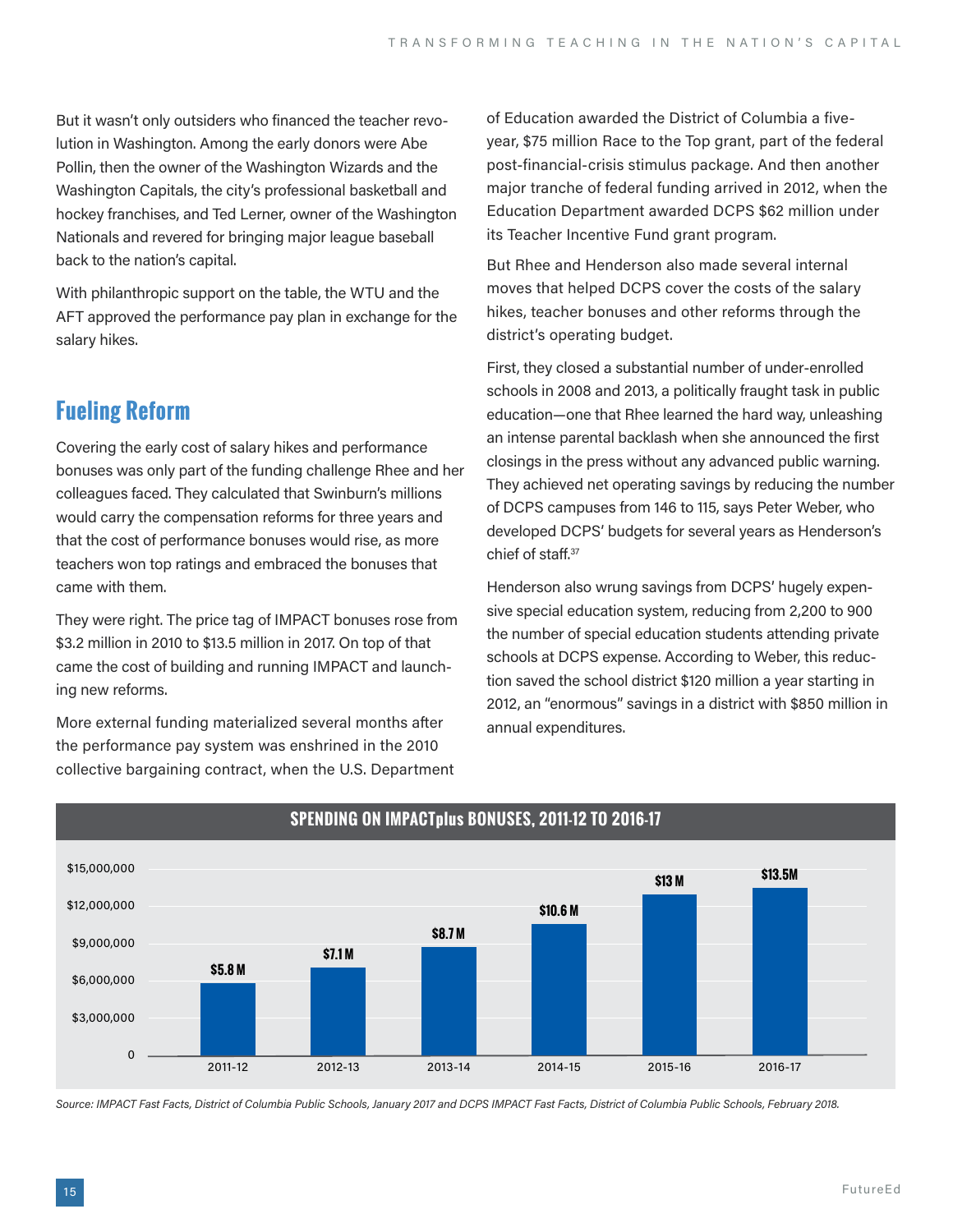<span id="page-19-0"></span>And Henderson and her team were willing to shrink the size of the DCPS teaching force slightly, in order to keep high quality teachers in the district with higher salaries, because research found that outstanding teachers had a more positive impact on student achievement than incrementally smaller class sizes.<sup>38</sup>

Together, the outside resources, school closings and special education savings were critical to reform in the nation's capital.

# **4. CAREER LADDER**

With an effective teacher evaluation system in place and authority to pay people on the basis of their performance, Henderson and Kamras set about building a "career ladder" that gave teachers who demonstrated success in the classroom higher status, increased professional opportunities, and higher pay—a sharp break from the tradition in public education of teachers playing nearly identical roles throughout their careers, moving methodically up the pay scale based only on their years in the classroom and the continuing education credits they've earned.

Known as the Leadership Initiative For Teachers (LIFT), the DCPS career ladder provided incentives for teachers to improve their practice and professionalized teaching by offering traditional classroom educators opportunities to take



## **TEACHERS ON THE LIFT LADDER, 2012-13 TO 2017-18**

on new roles and responsibilities. LIFT helped keep top talent in the school district. And it enabled DCPS to tap a readymade reservoir of talent for a range of school district tasks breaking down the longstanding, counterproductive divide in public education between labor and management.

Funded under the federal Teacher Incentive Fund grant and launched at the beginning of the 2012-13 school year, three years after IMPACT's introduction, LIFT divided D.C.'s teachers into five categories based on their experience and performance: "teacher," "established," "advanced," "distinguished," and "expert." Teachers could reach the top status in only six years with consecutive "highly effective" ratings. But moving from advanced to distinguished and from distinguished to expert required consecutive highly effective ratings regardless of teachers' experience levels.

Henderson and Kamras worked hard to make the career ladder meaningful to teachers. In addition to the annual bonuses that accompanied superior IMPACT ratings, they gave substantial permanent pay hikes to teachers working in high poverty schools (which covered 75 percent of the city's teachers) as they moved up the LIFT ladder.

They prioritized high poverty schools for three reasons: Research found that top teachers were under-represented in such schools nationally; the schools were often tougher to teach in; and, as Kamras and his team had learned, they yielded fewer highly effective IMPACT ratings.

Depending on teachers' years of service, reaching the advanced LIFT rung in high poverty schools won teachers increases of \$6,000 to \$9,000; the distinguished category yielded hikes of \$18,000 to \$25,000; and expert teachers earned another \$21,000 to \$26,000 a year—meaning that teachers could increase their base pay by \$60,000 in only five years by earning highly effective IMPACT ratings. In a profession where salary increases rarely surpassed a couple of thousand dollars a year and reaching the top of the salary schedule required decades in the classroom, LIFT was revolutionary.

As another bonus, fewer IMPACT classroom observations were required for teachers in the top LIFT rungs. While most teachers were observed three times a year, distinguished

*Source: IMPACT Fast Facts, District of Columbia Public Schools, February 2018.*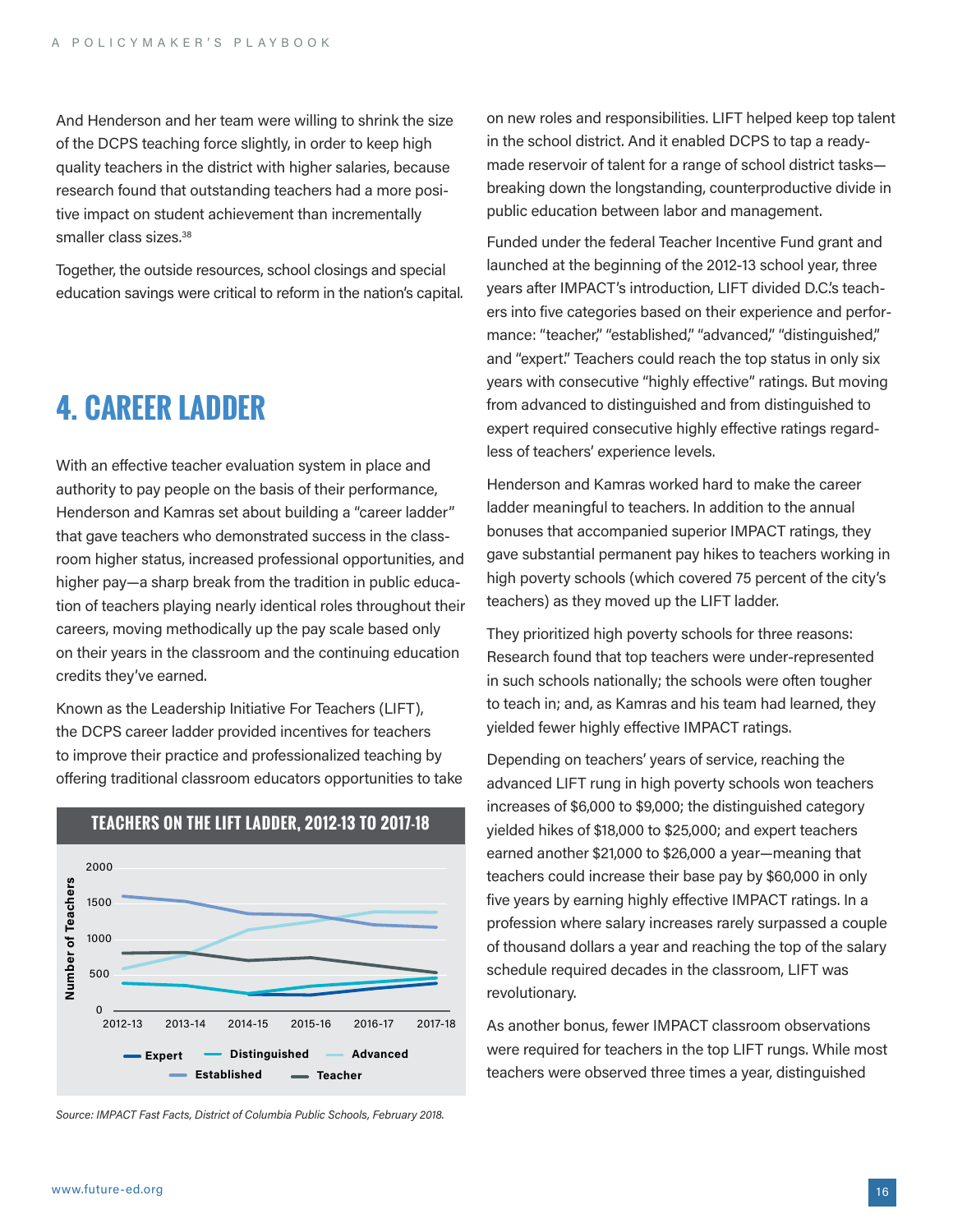teachers were visited twice and expert teachers once (provided they did not score below effective).

What's more, Henderson and Kamras created dozens of professional opportunities for teachers through LIFT, many of them providing even more compensation. They could become instructional coaches, members of Henderson's teacher advisory panel, or receive advanced training in the school district's instructional programs. They could apply for policy fellowships and subsidized summer travel abroad.

Under LIFT, the important and lucrative work of teaching summer school would go to the city's best teachers rather than the most senior, as in past practice. And teachers on the LIFT ladder could help in the hiring of new DCPS teachers, attending career fairs, interviewing candidates, and organizing school visits, for \$34 an hour extra pay.

To help publicize these opportunities and signal to the city's teachers that there were rewards for strong performance, Henderson and Kamras appointed "LIFT Ambassadors" in every school, respected teachers who explained the programs to their peers. Cynthia Robinson-Rivers, a D.C. native and Stanford graduate who helped Kamras build LIFT and who is now a DCPS principal, called the LIFT advocates "secret weapons" who lent the program legitimacy.

By 2017-18, the District of Columbia's teachers were spread throughout the LIFT continuum: 15 percent were at the

### **DCPS TEACHER LEADERSHIP LADDER**



*Source: LIFT: Leadership Initiative for Teachers, District of Columbia Public Schools, 2017-18, p.4.*

teacher level; 40 percent were established; 20 percent advanced; 15 percent distinguished; and 10 percent expert.<sup>39</sup>

# **Building Central Office Capacity**

To design, build, and manage complex systems like LIFT, IMPACT, and performance-based pay required central office talent that DCPS didn't have when Rhee arrived. Much of the dysfunction in the school district flowed from staffing decisions based on personal relationships rather than performance, a patronage-driven system dating to the mayoralty of Marion Barry. There was "rampant nepotism," Henderson later told me. "The joke was that everyone in the DCPS central office was connected to one of three families. And it was true."

# **Henderson brought in a raft of talent to help lead reform, with many on her new team having started in public education through Teach for America.**

The result was a morale killer for teachers, who wasted hours on the phone and at headquarters battling an unresponsive bureaucracy over payroll and other personnel problems.

As director of human capital, it was Henderson's responsibility to fix the problem. "I told Michelle, 'You need to fire some of these people," she later told me. She worked with the D.C. City Council to change the employment classification of most central office personnel from "protected service" to "at will." A flurry of pink slips followed, lowering central office staffing from 1,100 to 700 between 2007 and 2010.

Henderson brought in a raft of talent to help lead reform, with many on her new team having started in public education through Teach for America: chief of data and strategy Peter Weber; planning director Abigail Smith; office of human capital chief of staff Anna Gregory; future chief of teaching and learning Brian Pick; director of principal recruitment Hilary Darilek; as well as Richard Nyankori, who led the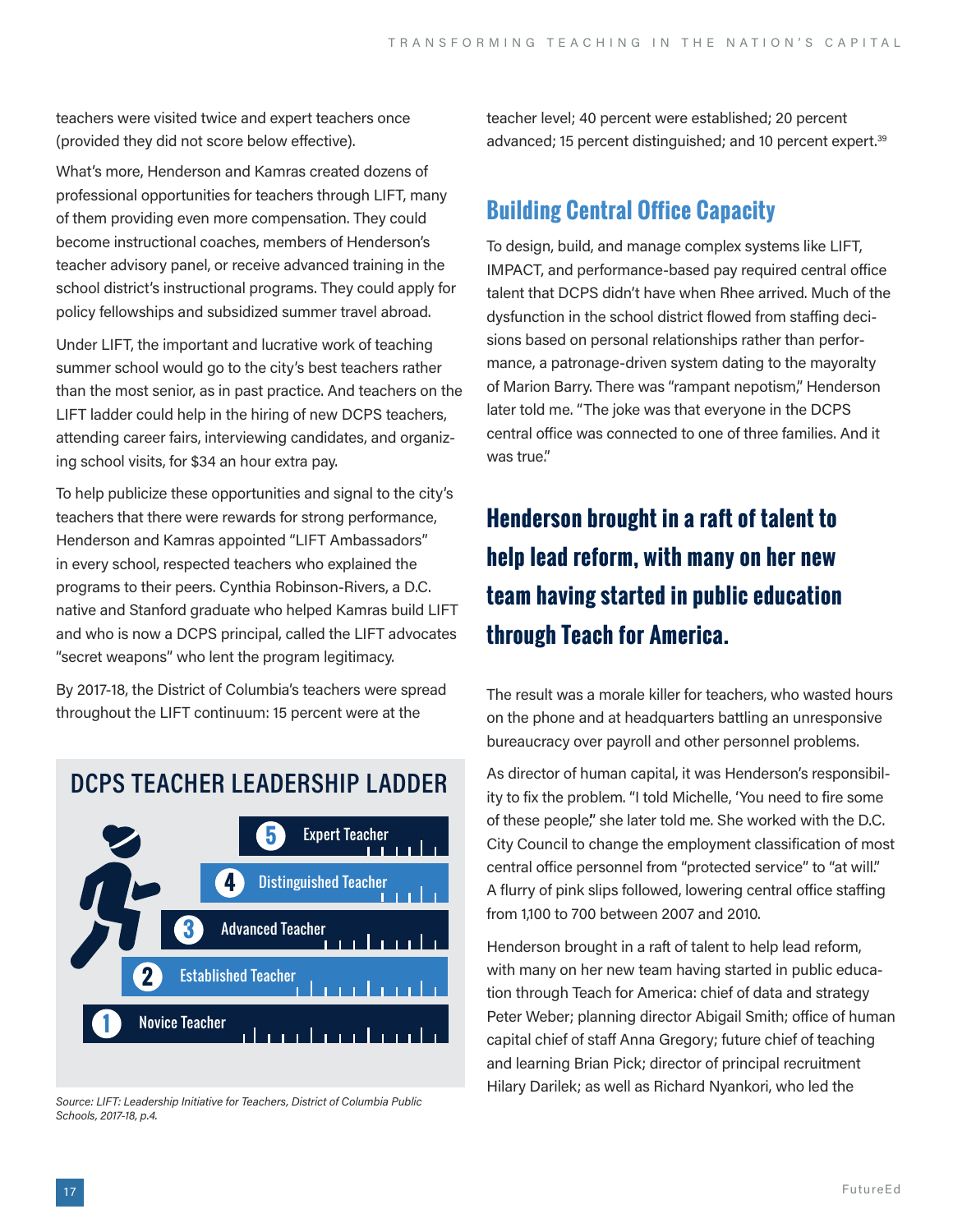<span id="page-21-0"></span>transformation of the district's special education system, and of course Jason Kamras, among many others.

The new team worked as both entrepreneurs and adept bureaucrats, designing new programs and skillfully building new administrative systems within a municipal government agency. They suffered the challenges familiar to start-up companies: Fourteen-hour days were routine during IMPACT's rushed launch, an early IMPACT team member told me. Burnout led to substantial staff turnover and breakdowns in communication between schools and the central office. But the team built a tremendous amount of organizational and informational infrastructure in support of their reform agenda. As one example, by 2016 teacher evaluators were loading observation notes into the school district's IMPACT portal via iPads and iPhones.

Reform opponents have attacked Henderson's build-out of the DCPS central office. And adding central staff is a political liability for school district leaders everywhere. But Henderson and her colleagues couldn't have accomplished what they did without the talent they recruited. "You need a robust central office to do the work we did," Weber told me. "You need a non-school-based investment."

**5. RECRUITMENT**

It wouldn't help Rhee and Henderson much to fire bad teachers if they couldn't replace them with better ones. So, armed with the new IMPACT teaching standards, the mutual consent provision in the collective bargaining contract, and a new, performance-focused pay scale, they launched strategies to hire the sorts of outstanding teachers who in the past had mostly shunned the troubled urban school system.

They had to build from the ground up. Before Rhee's arrival, two DCPS staffers recruited and selected some 600 teachers a year, an overwhelming task. The longstanding, unionbacked practice of bumping—filling vacancies through internal transfers by seniority before turning to outside hiring—slowed the selection process, putting DCPS at a

competitive disadvantaged to Washington's burgeoning charter school sector and suburban school districts.

DCPS made job offers two months later than suburban districts did, a TNTP study found. Kamras subsequently learned from studying IMPACT ratings that teachers hired by May were 20 percent more effective than those hired in August. "The absence of teacher evaluation masks a lot of other problems," Thompson told me. "Because we've got an evaluation system, we're now asking tougher questions about the entire system."<sup>40</sup>

Because there wasn't a shared sense of good teaching, hiring standards varied widely from principal to principal. And candidates were rarely expected to demonstrate their effectiveness in the classroom. "Back then, if you had a pulse, you got a job," a DCPS principal who was a teacher in the pre-Rhee era told me recently. He was hired after a 10-minute interview at a folding table in a school gym.

Several years before Rhee's arrival, then-Superintendent Clifford Janey reported that about 1,100 teachers, or some 25 percent of the DCPS workforce, lacked proper teaching credentials. School years typically started with scores of classrooms lacking teachers of any sort, especially in the city's toughest neighborhoods. Meanwhile, charter schools and suburban districts poached DCPS' best teachers with impunity.

Rhee and Henderson had seen these problems up close at TNTP, where they were recruiting teachers for DCPS. When they moved into the chancellor's office, they quickly expanded the district's teacher recruitment and selection team from two to seven and started building a new screening system.

Launched in 2009, TeachDC was a centralized, multi-stage application process that sought to streamline hiring, screening out less desirable applicants early in the process by providing principals a list of "recommended" candidates who had successfully completed the centralized vetting.<sup>41</sup>

Candidates first submitted applications, including resumes and essays on teaching. If they cleared that hurdle, they had half-hour phone interviews with members of the recruitment team and recruited classroom teachers serving as "teacher selection ambassadors" under the new LIFT career ladder to conduct many of the interviews. This signaled to the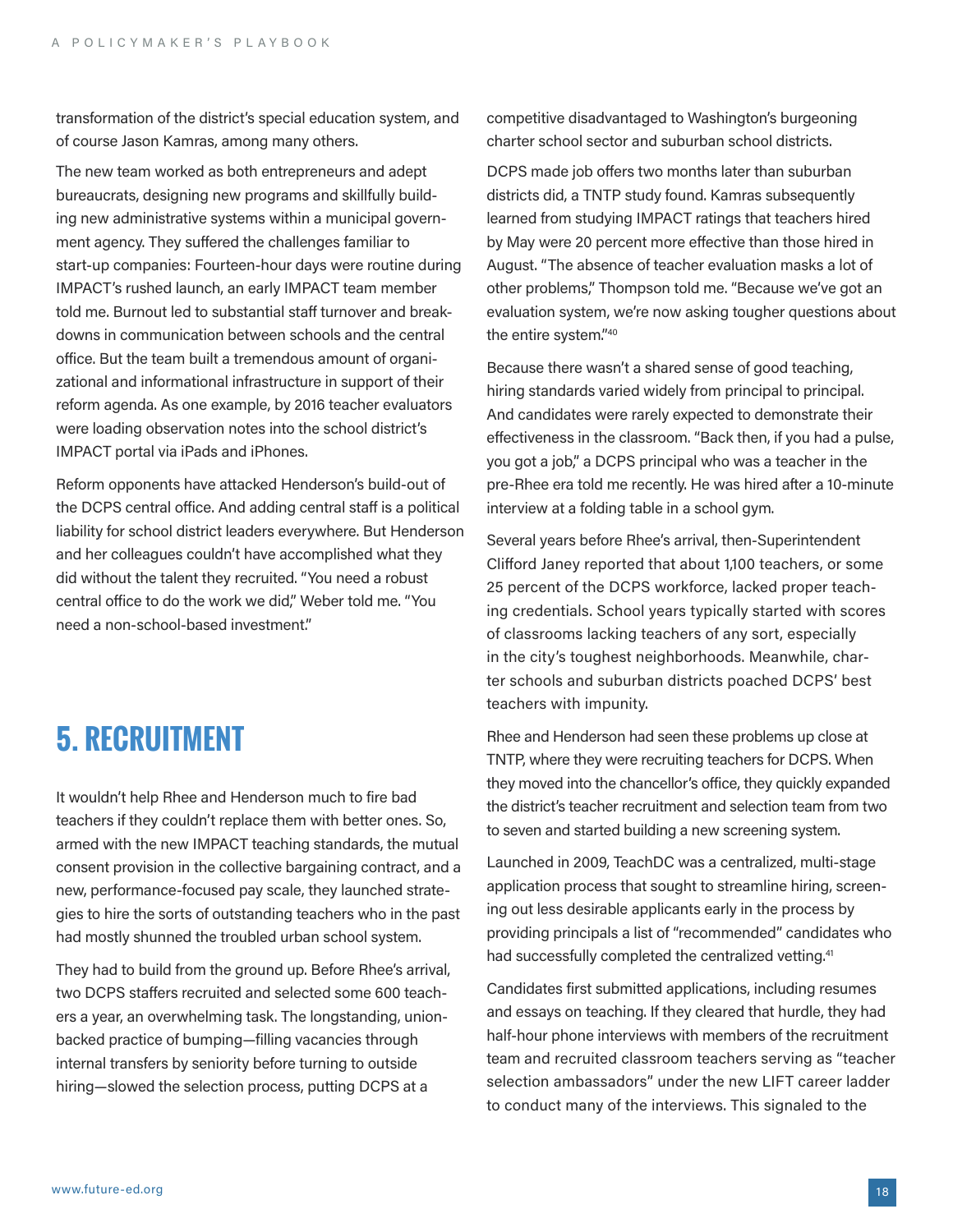top-rated teachers that the district valued them, and eased the workload of the teacher recruitment team.

Those making the cut taught demonstration lessons at one of seven designated DCPS schools. Finally, applicants were asked to critique the same teaching videos used to train IMPACT evaluators, using the IMPACT observation rubrics—a task that proved to be the most predictive of teachers' performance in DCPS classrooms.

Principals, who were responsible for staffing their own schools, then contacted candidates for follow-up interviews, school visits and additional teaching auditions. The system was a far cry from public education's traditional model of relying heavily on teachers' paper credentials and individual principal preferences. And it was more effective.

But TeachDC didn't solve DCPS' recruitment challenges. Many applicants rated highly under the new screening system didn't make it into Washington's classrooms because many principals didn't use the system, preferring to hire teachers directly. Communications with applicants were problematic (email spam folders proved a big barrier), reducing the number of completed applications. Principals were still hiring late in the recruitment cycle. And there were leadership-related morale problems in the recruitment office. A hundred classrooms lacked teachers at the start of the 2012- 13 school year.

# **Starting Over**

So Henderson and Kamras started over, replacing the entire recruitment team, doubling the office's staffing, increasing its budget to \$2 million, and bringing in TNTP's Washington director—Henderson's successor—to lead the reset in the weeks before the 2012-13 year got underway.

They expanded their recruitment aggressively, pursuing 15,000 urban traditional and charter public school teachers in the Washington region and nationally—a move that prompted local charter school leaders to complain to Henderson and to take their teachers' email addresses off their websites. They targeted highly rated teachers, award winners, and others with proven track records, using DCPS' higher salaries, career ladder, and special perks as incentives. They offered

some two dozen "elite recruits" (the aptly named Capital Commitment Fellows) signing bonuses and a "cohort experience" that would allow them to work together throughout the school year on special projects.

# **By 2015, principals could search a digital TeachDC directory for "recommended" candidates by subject area and grade level, with links to applicants resumes and their component scores.**

And they improved the TeachDC system. They added a Skype option for the initial interviews. And because there were recurring logistical problems in getting candidates to the seven teaching demonstration sites, Kamras' team abandoned that initiative in favor of having candidates submit video examples of their teaching.

Henderson and Kamras pressed principals to hire from the TeachDC "recommended" list. At the beginning of the 2013- 14 school year, the recruitment office began sending principals information on district and school-specific hiring trends, showing the relationship between the hiring dates and sources of new teachers and subsequent IMPACT scores in their schools. Armed with the research revealing that early hires produced stronger results, they cajoled principals to push up their hiring timelines.<sup>42</sup>

By 2015, principals could search a digital TeachDC directory for "recommended" candidates by subject area and grade level, with links to applicants' resumes and their component scores, a system that allowed principals to sort applicants by the IMPACT scores their screening results predicted.

The moves made a difference. DCPS still struggles to attract teachers of foreign languages, special education and other specialties, and in the past couple of years has had fewer applicants as the national economy improves. These are challenges shared by districts nationwide.

But a 2016 study of 2011, 2012, and 2013 hiring cycles by researchers Brian Jacob of the University of Michigan, Jonah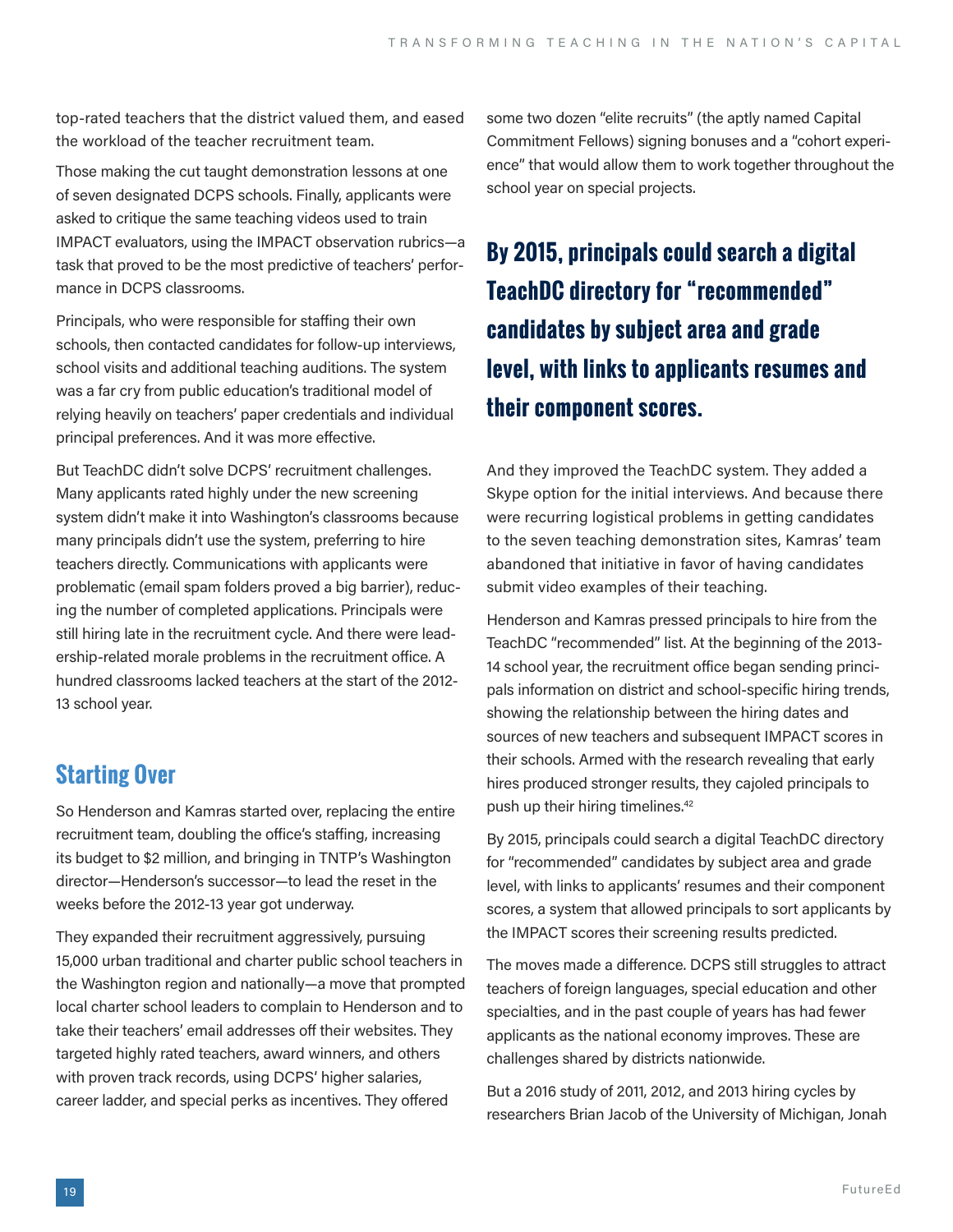Rockoff of Columbia, and colleagues found that TeachDC strongly predicted teacher performance.<sup>43</sup> Those who scored highest on the TeachDC screening subsequently earned higher IMPACT ratings than low-rated applicants. At the same time, TeachDC candidates outperformed their counterparts entering DCPS through The New Teacher Project and Teach for America, who in turn outperformed unscreened teachers hired directly by principals.

The new, more comprehensive vetting system added between \$370 and \$1,070 to the cost of each new hire, the researchers estimated—a price tag that Jacob and his colleagues suggest is "quite small relative to the anticipated long-run benefits to future students of hiring more effective teachers." In contrast, they write in *[Teacher Applicant](http://www.nber.org/papers/w22054)  [Hiring and Teacher Performance: Evidence from DC Public](http://www.nber.org/papers/w22054)  [Schools](http://www.nber.org/papers/w22054)*, substantial research has found that traditional hiring metrics—teacher licensure and college course credits—"have little or no power to explain variation in [teacher] performance."<sup>44</sup>

Today, more DCPS applicants are under contract by the end of the previous school year (28 percent in 2017-18), more new hires have previous teaching experience (84 percent), and more candidates are coming through the TeachDC recommended pool (1,698 in 2017 compared to 211 in 2012).<sup>45</sup> Researchers Tom Dee of Stanford, James Wykoff of the University of Virginia and colleagues have found that replacements for low-rated teachers produce four or five months' worth of additional student learning in math and nearly as much in reading over three school years.<sup>46</sup>

Targeting the exit of low-performing teachers, they have written, "substantially improves teaching quality and student achievement in [DCPS's] high-poverty schools." Because more than 90 percent of the replacement of low-performing DCPS teachers has taken place in Washington's high-poverty schools, the strategy has helped the city's traditionally underserved students the most.<sup>47</sup>

### **Stronger School Leaders**

The 2012-13 reorganization of the recruitment office included half a dozen new principal recruitment positions. "The number one reason why young teachers leave is that they have not

found that principals are fair, support them professionally, or care about kids," Kamras told me during one of several conversations in his spare office at DCPS headquarters near Washington's train station. "If you aren't focused on school leaders, you're missing an enormous piece of the puzzle."

Rhee and her team wanted to shift DCPS school leaders from their traditional roles as building managers to instructional leaders, spending less time on bus schedules and student discipline and more on helping teachers improve their performance. They saw vividly during IMPACT's launch the magnitude of that shift, when many principals struggled to explain to their teachers what good teaching looked like.

Rhee, characteristically, hadn't waited to act. She moved principals to one-year contracts and fired dozens of them during her three-year tenure, including one on-camera, an action that was condemned as unprofessional. She again brought in an outsider with insider knowledge of DCPS to drive reform, a D.C. native and former TFA teacher in Baltimore, Hilary Darilek, who had spent five years directing the D.C. work of New Leaders for New Schools, a nonprofit organization that trained school principals.

When Darilek started at DCPS, weeks before the start of the 2009-10 school year, there were 20 principal vacancies, candidates were scarce, and IMPACT was launching—requiring new and demanding roles for principals. The situation was a vivid reminder that reform in the nation's capital was neither easy nor immediate.

Two years later, Darilek rolled out a comprehensive, performance-based evaluation system for principals, IMPACT ratings for school leaders, that replaced a system that had been as superficial as the pre-IMPACT evaluations of teachers. Principals and assistant principals would be evaluated twice a year by supervisors stressing student achievement and contributing factors ranging from student attendance to teacher retention, school cleanliness, and timely attention to the needs of students with learning disabilities.

Among other things, the new, more comprehensive evaluations confirmed that principals weren't doing a great job hiring, often starting the process late in the school year.

Highly effective principals working in high-poverty schools became eligible for \$30,000 bonuses, driving maximum annual salaries from \$117,610 to \$194,000.<sup>48</sup>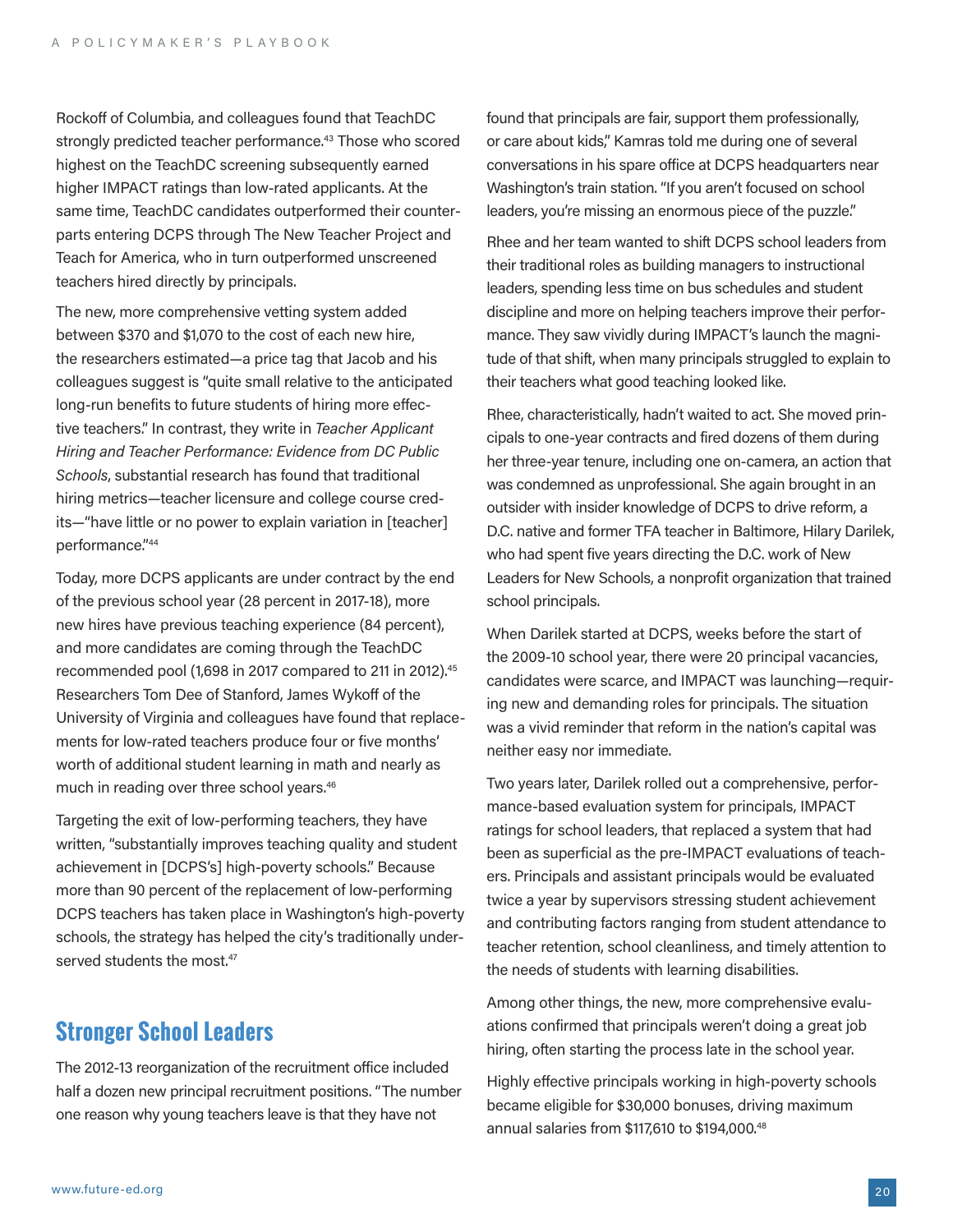<span id="page-24-0"></span>Darilek increased support for principals, doubling the number of the school district's regional superintendents, reducing by half the number of principals each supervisor worked with. And DCPS created a new leadership role in a number of schools, director of strategy and logistics, taking many operational and school-community responsibilities off principals' plates as they prioritized classrooms. Today, the city's school leaders spend upward of 75 percent of their time on instruction and under 25 percent on management, Darilek told me.

To build a talent pipeline, Henderson included five new principal-recruitment positions in the 2012-13 DCPS recruitment reset. The team pursued award-winning principals with experience in urban schools up and down the eastern seaboard. As they did with teachers, Henderson and Kamras toughened the principal application process. It included several rounds of interviews with a focus on instructional leadership, an emphasis reinforced by having candidates watch a video of a teacher at work in a classroom, evaluate the lesson, and provide feedback for the teacher. Stakeholders in each school—teachers, parents, staff—had a role in the process. And Henderson, as chancellor, conducted a final interview.

And in addition to recruiting outside of DCPS, Henderson and her team created an internal pipeline, in 2013 launching a year-and-a-half-long training program that includes two semester-long apprenticeships in DCPS schools. "It's pennies in the budget, creates loyalty, and student achievement is higher among those in the program," Darilek told me. They also launched a new executive master's program in leadership for the city's principals under a partnership with the Georgetown University business school.

School leadership is tremendously demanding work in Washington's many deeply impoverished neighborhoods. Burnout and turnover are endemic. And performance-based incentives for principals require oversight, as the recent revelations of District of Columbia high schools issuing dubious diplomas suggest.

Still, DCPS's reforms have raised the standard of school leadership in the city's schools and turnover has declined, although, in Darilek's words, "retention for retention's sake isn't the goal."

# **6. RETENTION**

This was true of teachers, too. The other half of the recruitment equation was retaining top talent in Washington's classrooms. The salary hikes and performance bonuses, the LIFT career ladder, a more responsive headquarters bureaucracy, the later changes to IMPACT—nearly every move Henderson and Kamras made was designed to embrace the school district's strongest educators.<sup>49</sup>



#### **DCPS TEACHER RETENTION, 2016-17 TO 2017-18**

*Source: IMPACT Fast Facts, District of Columbia Public Schools, February 2018.*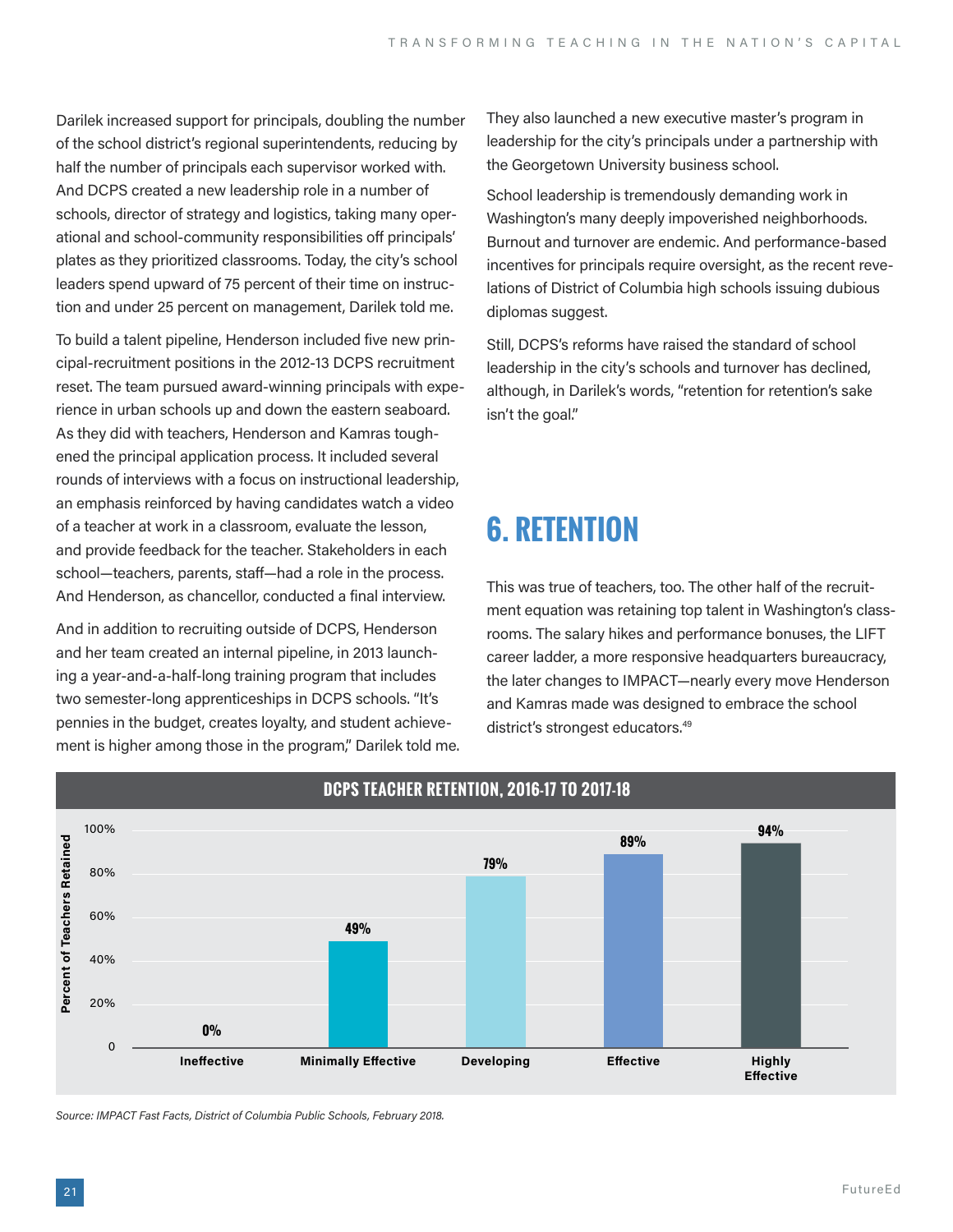<span id="page-25-0"></span>They even established a Teacher Retention Team that feted high performers with personalized thank you notes, leadership opportunities, letters of recommendation, summer fellowships, and an annual black-tie event at the Kennedy Center for the Performing Arts complete with Grammywinning entertainers and a rooftop dinner for 2,000. Launched in 2010, the annual Standing Ovation soiree also recognized outstanding principals. It was the sort of event official Washington would throw for visiting dignitaries, produced by George Stevens, the television and film impresario, and funded by the Carlyle Group, the Bradley Family Foundation, the Washington Post Company, the Marriott Family Foundation, and other leading Washington organizations. But it was D.C. educators who packed the Kennedy Center's Concert Hall four balconies high in evening gowns and tuxedos.

Researchers Dee and Wyckoff found that the retention strategies paid off.<sup>50</sup> While charter schools and surrounding suburbs once poached DCPS talent with impunity, the school district in 2016-17 lost only 6 percent of its top-rated teaching talent, even as highly effective teachers grew to 36 percent of the teaching force.<sup>51</sup>

A key factor in the success of the talent retention strategy was a belief among top teachers that the foundation for Washington's new, performance-based staffing system—the district's new teacher evaluation system—was legitimate. Said Dee: "They only stayed once they thought IMPACT was fair."

# **7. IMPROVEMENT**

Even as Henderson and Kamras upgraded their teaching talent, they realized they couldn't produce the student improvement they wanted with pink slips and thank you notes alone; they had to ratchet up the performance of Washington's entire teaching force. It wasn't enough to get better people in the city's classrooms; they also had to make the people who were already there better. As Kamras put it, "You can't recruit your way to closing the achievement gap. There are not enough super men and

super women in existence. It's about helping solid teachers willing to work hard."

Henderson and her team hired a consulting company to study what it would take to get 90 percent of teachers to effective or highly effective, up from 80 percent. Every model the company produced required the same approach: improving the current D.C. teaching force rather than merely bringing in stronger replacements.<sup>52</sup>

Not every strategy worked. Henderson's team discontinued a mentoring program for new teachers involving 20 central office staff when they didn't see enough difference in IMPACT scores between those who were mentored and those who weren't. As another example, Kamras declared early on that teachers themselves would be responsible for addressing the weaknesses in their teaching that IMPACT exposed; DCPS would provide teachers new resources, but responsibility for using the resources would rest with teachers.

To implement the strategy, Kamras launched an ambitious new Teacher Data and Professional Development (TDPD) initiative that combined information on students, teachers, teaching standards, teaching strategies and curricula within a single digital platform to create personalized, computer-generated professional-development plans—a playlist of workshops, books, and mentoring opportunities—for teachers based on their evaluation results. The system would be built by a Rupert Murdoch-owned education technology company called Wireless Generation with more than \$6 million in funding from the Bill & Melinda Gates Foundation.

To enhance the resources that the Wireless Generation algorithm could draw on for crafting teacher improvement plans, the district's curriculum division commissioned a video company that had done work for the Discovery Channel and National Geographic to capture the city's best teachers demonstrating the district's nine teaching standards at every grade level in every subject—a project dubbed Reality PD. More than 100 of the segments debuted in 2012-13 on a new DCPS Educator Portal.

But expecting teachers to teach themselves proved difficult.

Owing to technical challenges and a lack of clear ownership of the project within DCPS, the ambitious personalized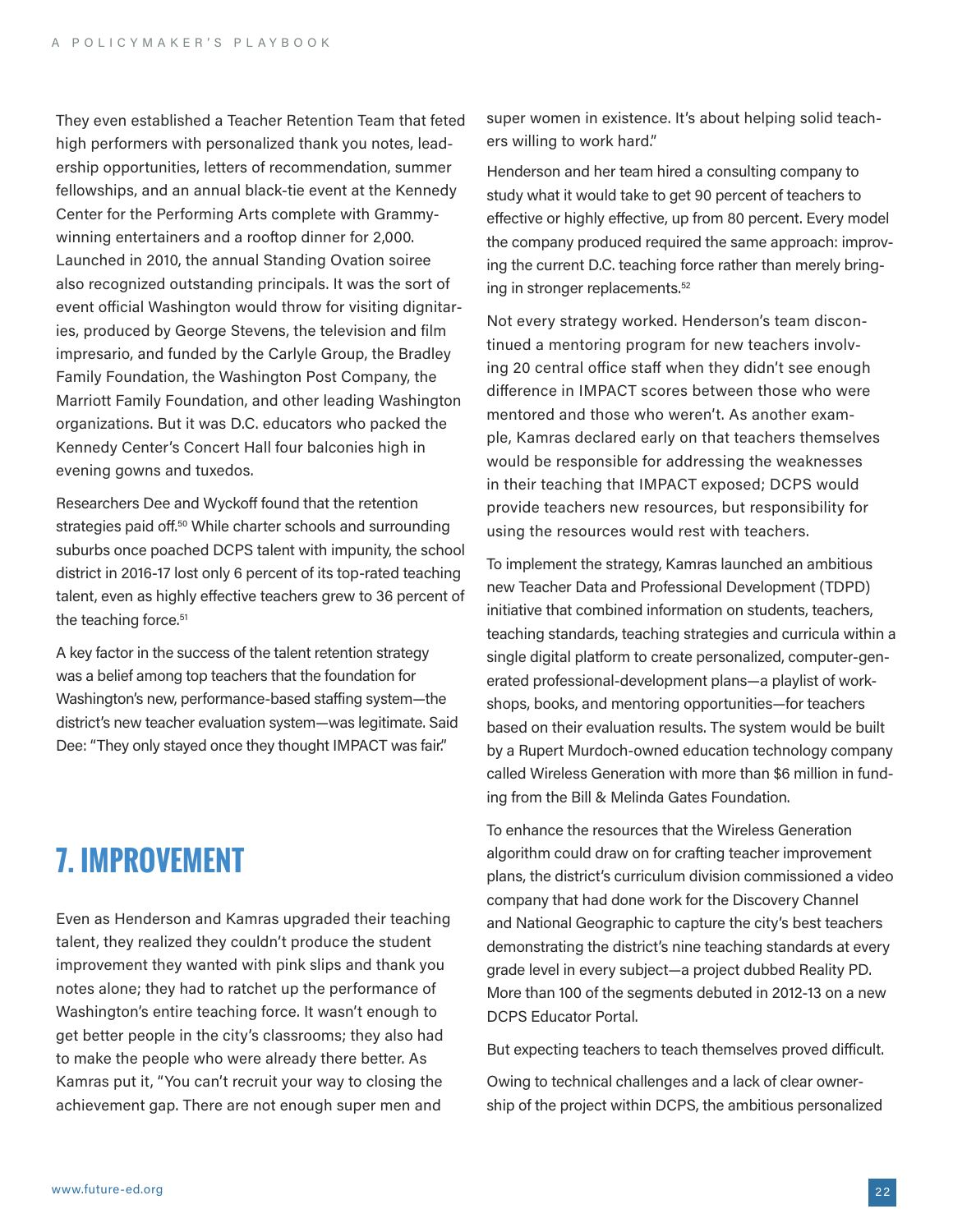# **The district's curriculum division commissioned a video company that had done work for the Discovery Channel and National Geographic to capture the city's best teachers demonstrating the district's nine teaching standards.**

professional development engine was never built and the school system parted ways with Wireless Generation.

And teachers didn't gravitate to Reality PD and other resources on the new educator portal.

"Just putting [resources] out there isn't enough," Thompson told me. "Only about 10 percent of teachers can take what they learn in one-off sessions and use it [effectively]. A laundry list of recommendations overwhelms many teachers." Teachers working together to tackle instructional challenges was the most effective strategy, they came to conclude.

As a result, DCPS shifted to having principals and more than 100 instructional coaches (that Rhee had hired in 2008 at a cost of \$13 million a year) incorporate Reality PD and other resources into more structured professional development activities, working with teachers in their classrooms in six-week "learning cycles"—a more productive strategy.

# **The "What" of Teaching**

The district's early professional development work focused on teaching strategies, the how of teaching. Henderson and Kamras realized they also needed to address the what of educators' work—curriculum. "In listening groups, teachers were saying, 'You've told us how to, but we don't know what to teach, we're making things up," Henderson told me, adding, "If you don't have deep content knowledge you can have the best teaching practices around, but you aren't going to get where you want to go."

The District of Columbia was an early adopter of the newly released Common Core State Standards in summer 2010.

When Henderson became chancellor in the fall, she wanted to know how the DCPS curriculum stacked up against the demanding new math and reading standards.

The answer was, not well. Everything from teaching materials to the rigor of reading and the quality of teacher's questions varied widely from school to school and classroom to classroom. "It was, Let a thousand flowers bloom," one of Henderson's senior staffers told me. Worse, many teachers had a weak grasp of the subjects they taught. As a result, Henderson's first major move as chancellor was to create a coherent, citywide curriculum that reflected the Common Core's high expectations.

By December, she had put Brian Pick—a 30-year-old alumnus of Princeton, Berkeley and Teach for America, and a former D.C. charter school teacher—in charge of crafting new standards for every subject and grade, fresh course content, updated teaching materials, subject-specific instructional strategies, and subject-related tests to measure students' progress throughout the school year. It would be a total overhaul of the school district's educational engine.

As Kamras had when he developed IMPACT, Pick and a colleague spent several months on a research "sabbatical," reading, talking to experts like core knowledge proponent E.D. Hirsch and the Education Trust's Kati Haycock, and traveling to Louisiana, New York and other states at the forefront of instructional reform. By May 2011, they had final approval for a 27-strand work plan for everything from instructional materials and teacher training to new tests to gauge students' progress during the school year. By June, Pick was leading the development of entirely new Common Corebased reading, math, and writing curricula.

He worked closely with Student Achievement Partners, a company founded in 2007 by Rhodes Scholars David Coleman and Jason Zimba and curriculum expert Susan Pimentel to develop rigorous content for the nation's schools. They would play a central role in the drafting of the Common Core standards that were released by the National Governors' Association and the Council of Chief State School Officers three years later. Since then, the company has worked with school districts to implement the voluntary national standards. Pick also enlisted local talent in the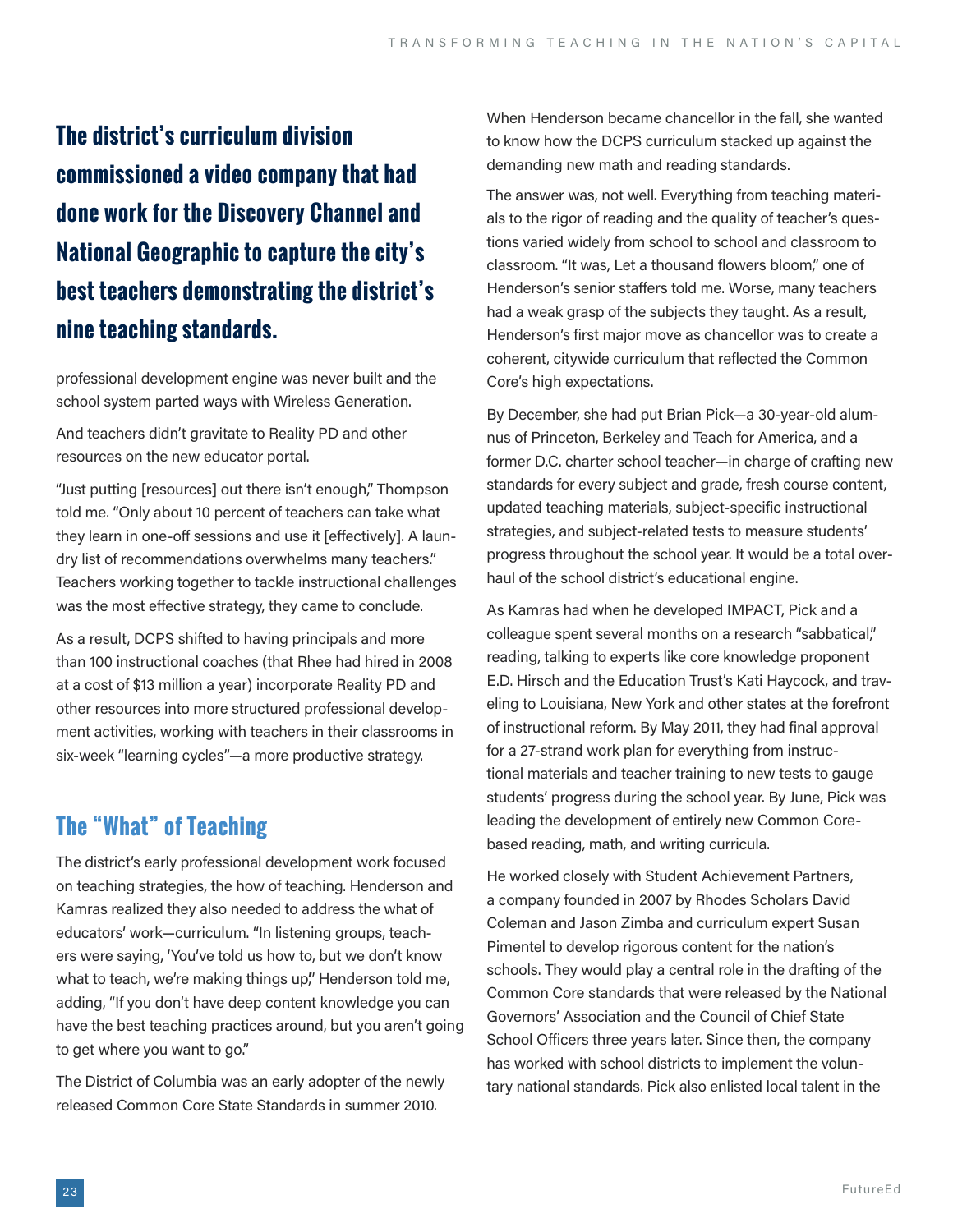enterprise—50 Washington math teachers and 50 English language arts teachers with highly effective IMPACT ratings.

With funding from the federal Race to the Top grant, Pick and his team started started with a pre-K-to-grade 12 reading curriculum that they launched at the beginning of the 2011-12 school year. Working through the summer of 2011, they built 30-day teaching units in every grade, putting a premium on replacing textbook-based instruction with a range of "authentic texts," high-quality literature and non-fiction readings.

Each unit lists a handful of "anchor texts," along with dozens of articles, novels, plays, poems, essays, and other works as suggested readings. And they drafted "essential questions" for every unit, learning activities, and target vocabulary. "We wanted more complex texts, authentic texts, texts that were worth teaching," Pick told me. They also changed social studies and science materials to increase the amount of reading students do in those subjects. With a highly mobile urban student population, it was important to have a common, district-wide curriculum, they reasoned. A new math curriculum followed in summer 2012, and a writing curriculum in summer 2013.<sup>53</sup>

## **Delivery Problems**

But delivering the Common Core in urban classrooms proved difficult. With their emphasis on mastery of demanding texts and their focus on advanced math concepts rather than just computation, the standards required much more of students. After watching the district's stronger teachers struggle to teach the new subject matter effectively over the next couple of years, Henderson, Pick, and Kamras realized they needed to help teachers deliver the new curriculum. "We have a great curriculum, but it's hard to teach," as Kamras put it.

DCPS' results on demanding new national tests from the Partnership for Assessment of Readiness for College and Careers (PARCC) in the spring of 2015 confirmed Henderson's concerns. Only 25 percent of students scored proficient in English language arts and only 21 percent in math.<sup>54</sup> Henderson deserves credit for having the city's students take the much more difficult tests when many school districts were avoiding them, as Ross Wiener, the

director of the Aspen Institute's education program, has argued. But the results were sobering.

Teachers told DCPS leaders that they wanted the school district to provide them with Common Core-based instructional standards and units of study, but not individual lesson plans and definitely not the highly scripted lessons favored in some school districts. "No great teacher wants to teach with 180 days' worth of scripted lesson or with everyone doing their own thing," Pick noted. "We need to be in the middle."

But Henderson's team didn't like the quality of the individual lessons they were seeing from many teachers. So Pick assembled another team of 100 top teachers from the upper reaches of IMPACT and LIFT in the summer of

**But delivering the Common Core in urban classrooms proved difficult. With their emphasis on mastery of demanding texts and focus in math on advanced concepts not just computation, the standards required much more of students.** 

2015 to draft sample lessons for every subject at every grade level to give teachers models of rigorous, engaging Common Core-aligned teaching. These became known as the Cornerstones lessons.

With foundation funding and support from Student Achievement Partners, Pick's cadre produced a video archive of over 200 of the hands-on Cornerstones lessons.<sup>55</sup> Two sample lessons give a sense of the material covered: 1) In "Growing Vegetable Soup," kindergarten "students will taste new fruits and vegetables, while learning how to sort foods according to their food groups and sources. They will create a drawing of foods they enjoy and identify whether each is a fruit or a vegetable." 2) As part of a model Ted Talk addressing the question, "What is the American Dream and how is it achievable for all Americans?", eighth grade "students will study effective narratives by analyzing structural and language techniques used by powerful TED speakers, and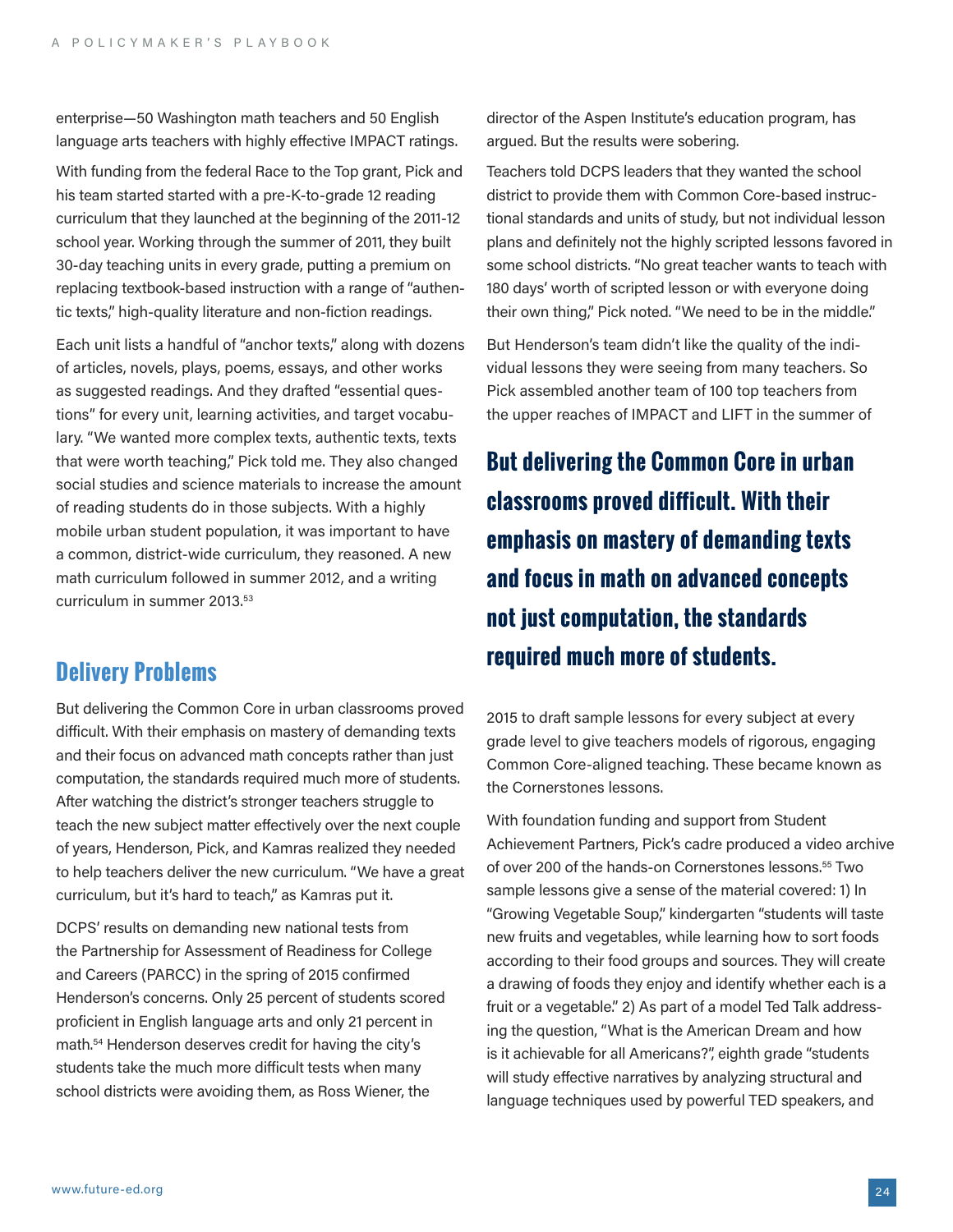present their own talks to peers and the community." When teachers asked the school district to expand the bank of model lessons, Pick's team produced dozens more the following summer.<sup>56</sup>

# **Systematic Support**

Yet Henderson and her team concluded that the Cornerstones project didn't go far enough; teachers' Common Core instruction needed more intensive and systematic support.

The school district had moved to subject-specific professional development for its teachers a couple of years earlier. But the teachers were meeting only five times a year in central locations, supplemented by support from the district's network of classroom coaches—a lot more professional development than teachers in many school districts receive, but not enough for Henderson and her team.

Even as they launched Cornerstones in spring 2015, Henderson's team started planning an even more ambitious initiative, one that wove the school district's earlier teacher reforms into a revolutionary new instructional-improvement program for DCPS educators.

One of the many lessons they had learned from studying IMPACT evaluation results was that teachers who improved the most tended to have instructional coaches who gave them regular feedback focused on one or two key teaching strategies, rather than a smorgasbord of improvement activities. Henderson's team also wanted to leverage research showing that teachers working together on topics directly relevant to upcoming instruction was the most valuable type of professional development.

With several million dollars in funding from Bloomberg Philanthropies, the Gates Foundation, and the Schusterman Foundation, and with support from Leading Educators, a nonprofit teacher professional-development organization, they built a new school-based professional-development system focused on teaching the Common Core. Kamras moved to a new office of instructional practice to head the project.

Beginning with the 2016-17 school year, under the new Learning Together to Advance Our Practice initiative (LEAP), Kamras' team assigned the bulk of the DCPS teaching force to grade-level and subject-matter teams within their schools.<sup>57</sup> Led by subject-matter expert teachers and administrators known as LEAP Leaders, the teams of half a dozen or so teachers would meet weekly for 90 minutes to prepare for upcoming Common Core units, deepen their subject-mat-

**Henderson's team also wanted to leverage research showing that teachers working together on topics directly relevant to upcoming instruction was the most valuable type of professional development.**

ter knowledge, hone their teaching techniques, and review student work and school data.

In the following days, LEAP leaders would visit team members' classrooms to observe how teachers were implementing what they had learned from the weekly seminars. These visits were followed by one-on-one debriefings, a system that provided teachers with regular feedback as well as opportunities to practice new teaching techniques without the high stakes attached to IMPACT.<sup>58</sup>

This is the sort of collaboration and support that many public school teachers, isolated in their classrooms, have long said they want but rarely get. As a veteran DCPS reading teacher put it, "Now it feels like people care about our work." As part of the process, LEAP leaders would upload notes into a new DCPS portal designed to give teachers immediate written recommendations. This allowed Kamras' LEAP coaches to monitor LEAP leaders' work.

### **Learning Teams**

Henderson and Kamras debuted their latest teacher reform during two weeks of LEAP leader training in July 2016.

Seated around tables on the basketball court of one of Washington's newly renovated high schools, experts from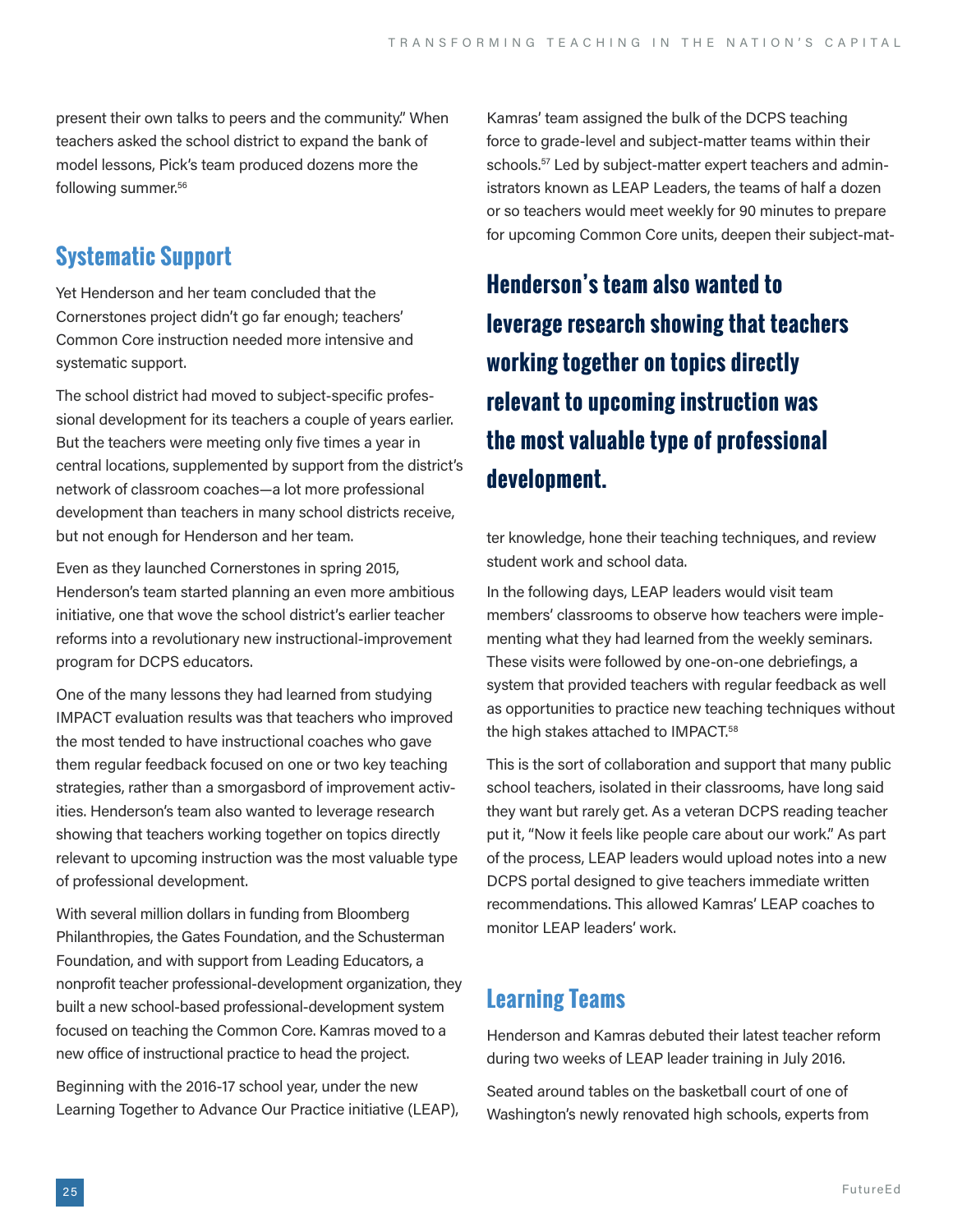Leading Educators taught the LEAP basics to the assistant principals, instructional coaches, teacher leaders, and (at the high school level) department chairs who would run the LEAP teams in their schools. Topics included the LEAP curriculum, do's and don'ts of teaching adults, feedback strategies, dealing with teacher resistance and other features of their new roles.

The LEAP leaders—516 of them working with 3,147 teachers in the program's first year—were the keys to shifting professional development from "downtown" to schools, and from large-scale lectures to continuing conversations among colleagues. They would have their own cadre of central office coaches, also trained by Leading Educators.<sup>59</sup>

Principals' days were too busy to lead individual LEAP teams, so Kamras tapped assistant principals to be LEAP leaders. But there weren't enough assistant principals to lead the many teams. So the majority of LEAP leaders were teachers. To Kamras, that was a plus. LEAP had evolved out of work begun several years earlier by Kamras' team and Leading Educators to create teacher leadership opportunities for highly rated teachers moving up the LIFT ladder.

Launched in seven schools in 2013-14, the Teacher Leadership Innovation Program (TLI) gave highly effective teachers reduced teaching loads and training to take on new roles and responsibilities in their schools, including coaching colleagues. Funded out of the federal grants as part of the DCPS performance based teacher system, the program doubled to 14 schools in 2014-15 and doubled again the following year, as teacher performance improved in schools with teacher leaders and TLI teachers reported valuing the sense of professionalism the work afforded.

When LEAP launched at the start of the 2016-17 school year, the majority of the school district's 180 TLI teachers transitioned into LEAP leader roles, earning \$2,500 stipends on top of their salaries and IMPACT bonuses. Starting small and expanding the TLI program gradually over several years, including training for principals in how to share leadership roles with teachers, was important. "If we had tried to launch the concept citywide with LEAP, we would have gotten so much more wrong," Chong-Hao Fu, Leading Educators' chief learning officer, told me.

Henderson and Kamras also folded IMPACT master educators into the ranks of LEAP leaders. The federal funding that supported the master educators was running out, principals' IMPACT ratings were becoming more reliable, and while many teachers had come to value observations by the independent subject matter experts, it was challenging to staff the positions. The work involved a lot of driving and paperwork, and what were often difficult conversations with struggling teachers. But the LEAP leader role, requiring content expertise and skills in observation and feedback, was well-suited to the master educators. So Henderson and Kamras eliminated the master educator component of IMPACT for 2016-17, and shifted some of the master educators to LEAP. "We could no longer afford MEs, but we also saw a new opportunity," Henderson told me.

# **To reduce the workloads of the LEAP leaders, and to encourage consistency in the LEAP program throughout the school district, the DCPS central office created a detailed LEAP curriculum aligned with the Common Core.**

The observation and coaching components of LEAP leaders' work also made the DCPS network of instructional coaches duplicative. So Henderson and Kamras ended the program and shifted the best coaches into LEAP leadership roles. They insisted that every LEAP leader candidate—coaches, master educators, and assistant principals alike—take exams in the subjects they would teach as LEAP leaders, and they hired the top performers for the LEAP roles. Nearly a decade into reform, with many schools improving, Henderson and her team were giving individual schools larger leadership roles, while continuing to establish common standards.

To reduce the workloads of the LEAP leaders, and to encourage consistency in the LEAP program throughout the school district, the DCPS central office created a detailed LEAP curriculum aligned with the Common Core, complete with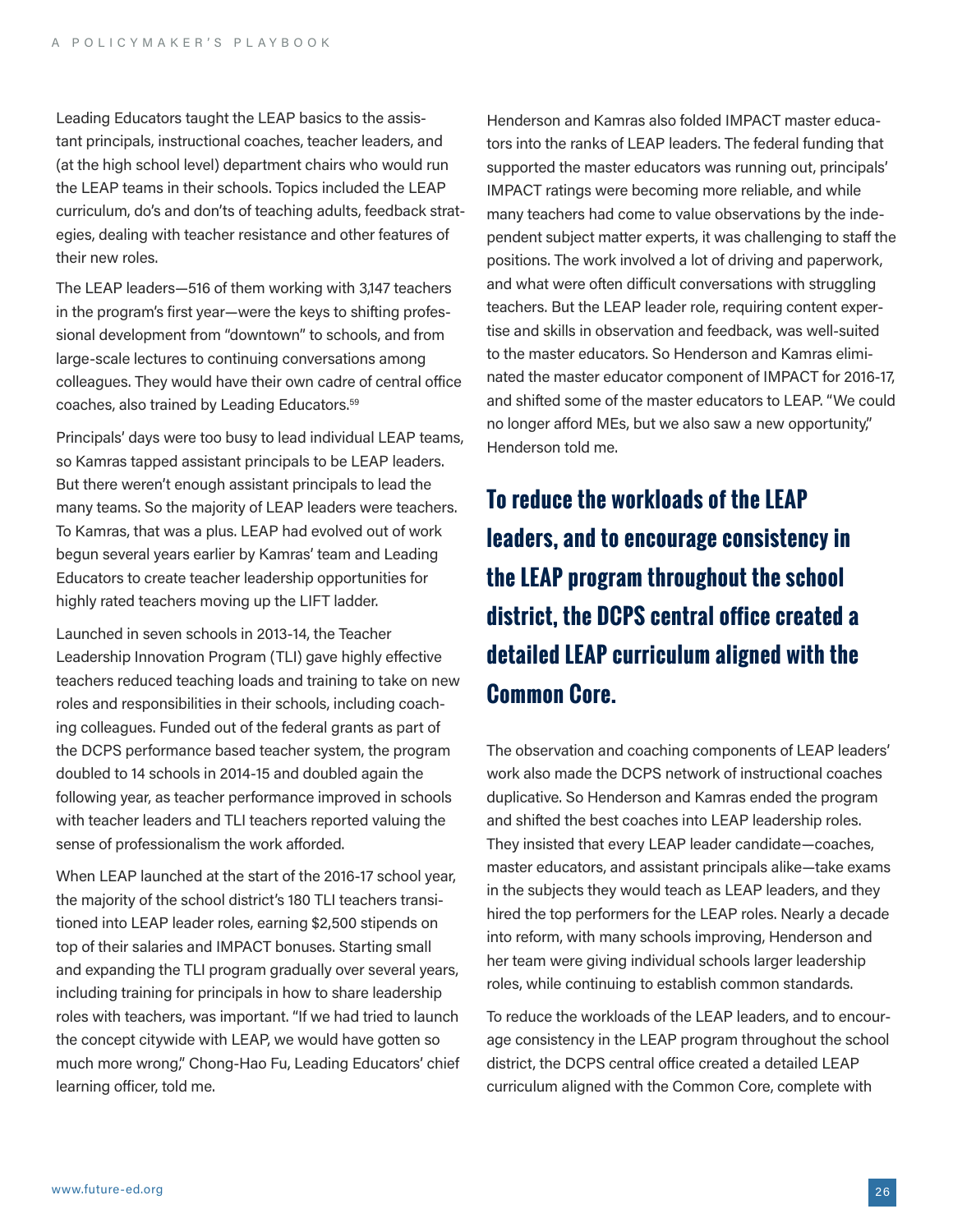instructional practice guides, videos, PowerPoint decks, resource lists, and teacher "action steps" for their classrooms—what amounted to the nation's first Common Corealigned adult curriculum.

"We heard over and over that they didn't have time or the expertise to plan professional development themselves," Katie Burke, the director of LEAP design, told me. The school district's central office also supports LEAP leaders and teams throughout the school year, using funding from Title II of the federal Every Student Succeeds Act, some philanthropy, and redeployed professional development monies.

## **Building Commitment**

Not surprisingly, given LEAP's scale and the fact that it changed teachers' daily routines and relationships in basic ways, researchers studying LEAP found mixed results in the program's first year. There was "a huge amount of variability" in school-to-school implementation, concluded Bridget Hamre, part of a team of researchers from the University of Virginia and Stanford.

Fully 96 percent of DCPS principals and LEAP leaders found LEAP to be a valuable use of time and an improvement over prior professional development. And 73 percent of teachers in schools that implemented LEAP with high fidelity—holding LEAP seminars, conducting the classroom observations and feedback sessions, following up on teachers' performance said LEAP improved their teaching.<sup>60</sup>

But DCPS reported that only about one-third of its schools implemented LEAP with high fidelity. Only 71 percent of teams met weekly as expected. And while the LEAP model calls for weekly teacher observations, only three-quarters of DCPS teachers reported being observed at least twice a month.<sup>61</sup>

Many LEAP leaders strayed from the curriculum and many didn't use the online feedback portal assiduously. Hamre and her colleagues concluded that LEAP was "relatively successful" in "shifting the focus of [teacher professional development] to the intensive study of content-specific teaching."

Yet LEAP's first year revealed the potential power of the program: In schools where LEAP was implemented with high fidelity, the percentage of students scoring proficient in reading on the city's standardized PARCC test increased four times more from 2016 to 2017 than in schools where LEAP was implemented with low fidelity. The gap was even greater in math.

Widening and deepening LEAP's presence in DCPS depends on school principals buying into the initiative. "DCPS has to move principals and teachers from compliance to commitment" to get the full benefits of LEAP, says Ross Wiener of the Aspen Institute. "The design and investment from the central office is impressive, but ultimately educators in each school have to 'own' LEAP for it to improve practice."

To build commitment, Kamras and his team have made modifications in the program in response to teacher feedback, as they did with IMPACT. They have also increased support for schools struggling to implement LEAP effectively. To stress the program's importance, fidelity of implementation has become part of principals' evaluations, and bonuses.

LEAP has shifted the locus of improvement in DCPS from the individual teacher to the school. By moving teacher professional development inside schools and making it part of daily life, LEAP places a bet on empowering schools to be learning organizations for adults as well as for students.<sup>62</sup> The focus is on preparation rather than remediation.

In that sense, LEAP builds substantially on the conversations about what constitutes good teaching that IMPACT kindled among teachers and principals. By further reducing teachers' long-standing sense of professional isolation in public education, of being imprisoned in their classrooms, LEAP has signaled to teachers that they are valued professionals doing important work, and that their improvement is a district priority.<sup>63</sup>

"LEAP is a key to building teacher morale in an era of high standards," Kamras told me. "It says, 'We get that this is hard and we want to help you."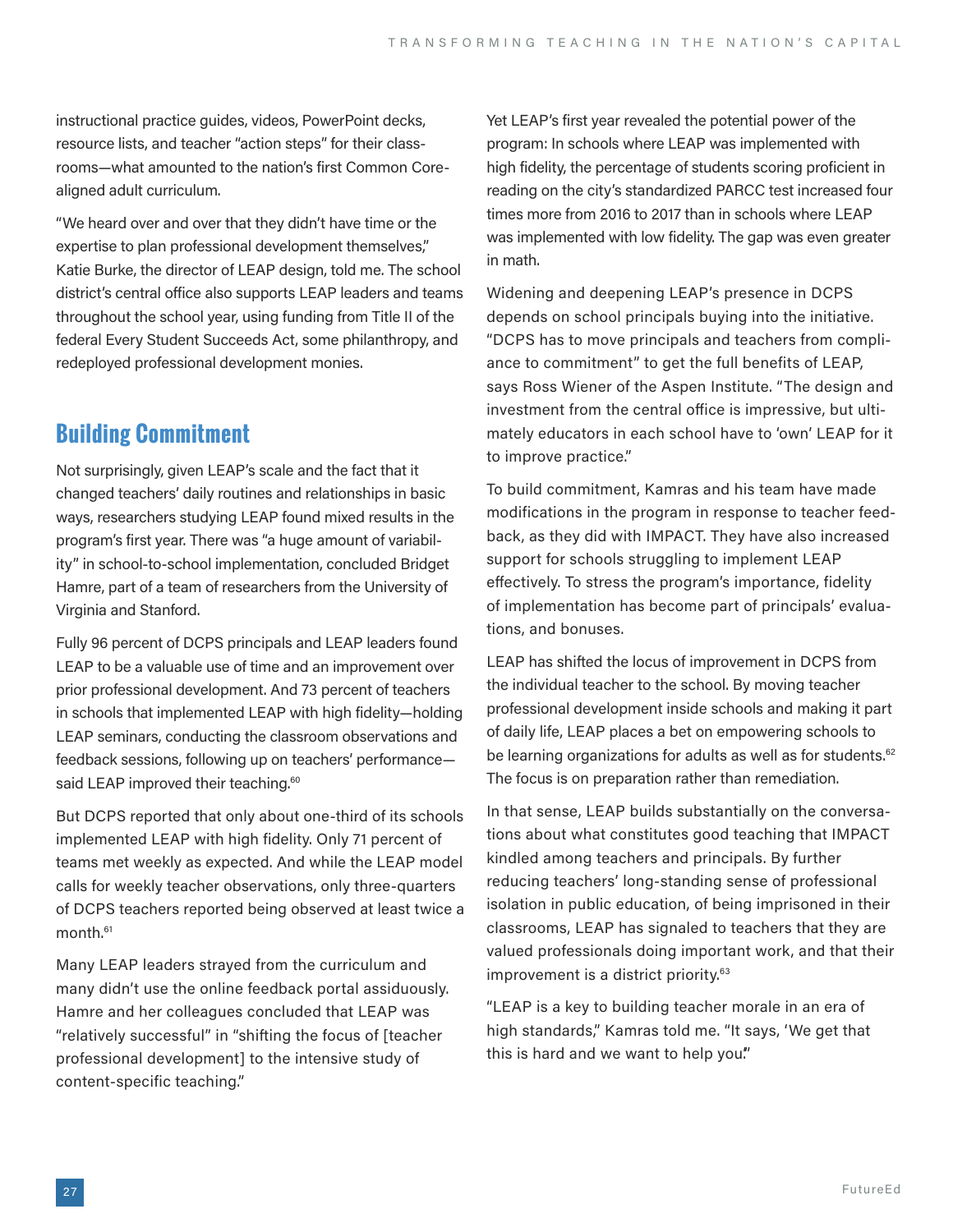# <span id="page-31-0"></span>**8. CATALYSTS**

The District of Columbia Public Schools has launched a remarkable number of major initiatives over the past decade to strengthen instruction in Washington's schools new teaching standards, a comprehensive teacher evaluation system, a new educator compensation system, a redesigned recruitment and hiring system, new curricular materials and instructional strategies, a new student testing system, a teacher career ladder, an ambitious schoolbased teacher professional-development system, and new information-management systems. What's more, Rhee and Henderson had to raze much of DCPS' dysfunctional central bureaucracy and build a new administrative infrastructure before it could pursue this ambitious agenda.

The tenacity with which Rhee, Henderson and their colleagues pursued their vision of a performance-based teaching profession was an important factor in the breadth of reform in the nation's capital. But there were other key contributors.

# **The shift to mayoral control of the city's schools enabled the hiring of a firebrand reformer like Rhee and produced over nine years of leadership continuity.**

The shift to mayoral control of the city's schools enabled the hiring of a firebrand reformer like Rhee and produced over nine years of leadership continuity. As contentious as Rhee and her reforms were, there surely would have been a sharp change in direction if the selection of Rhee's successor had been left to an elected school board.

Instead, incoming Mayor Vincent Gray replaced Rhee with her deputy. Henderson was smoother around the edges than Rhee, but she shared Rhee's reform agenda and was just as driven: she had spent her early years in public housing just north of the Bronx as the only child of a single mother who was a public educator by day and a postal worker by night; school

reform was personal for her. She had lived in Washington for years, and knows the city's school system well.

Henderson and her team had time to build on Rhee's early reforms, using the new teacher evaluation and performance pay systems, for example, to establish a teacher career ladder that improved teacher retention. They were able to respond to major challenges—such as their realization that even the city's best teachers needed support in teaching the Common Core— with comprehensive initiatives such as Cornerstones and LEAP. And they were able to address early mistakes without major course changes, notably modifications to the IMPACT evaluation system in response to teacher feedback.

Continuity in the chancellor's office also helped the school district to retain senior talent like Pick and Kamras and the strong teams they formed. That, in turn, led to a shared vision of reform in the DCPS central office, something that hadn't existed under the six different leadership regimes and fractious school boards of the previous decade. "You couldn't find three people talking about the mission of the school district when I worked in the central office in 2000-01," Peter Weber, who worked in DCPS for a year pre-Rhee before returning as Henderson's chief of staff, told me. "In 2010, everyone was."

The continuity in leadership continued after Henderson's departure in 2016. New Mayor Muriel Bowser was committed to building on the DCPS reforms rather than taking the school district in a new direction. She brought in Antwan Wilson from Oakland to succeed Henderson, and during his brief tenure he stayed the course on reform.

Henderson's ability to build a new teacher evaluation system outside of the DCPS collective bargaining contract was another advantage. Teacher unions have traditionally used the bargaining process to minimize both the rigor of evaluations and the consequences of low ratings for teachers. It's an arguably shortsighted stance. As DCPS has demonstrated, meaningful evaluations create a sound basis for removing poor performers and provide a solid foundation for career ladders and increased compensation—reforms that raise teaching's stature and draw talent to the profession, outcomes teacher unions would seemingly support.

In the same way, other districts could embrace DCPS' strategy for strengthening its existing teachers if they are able to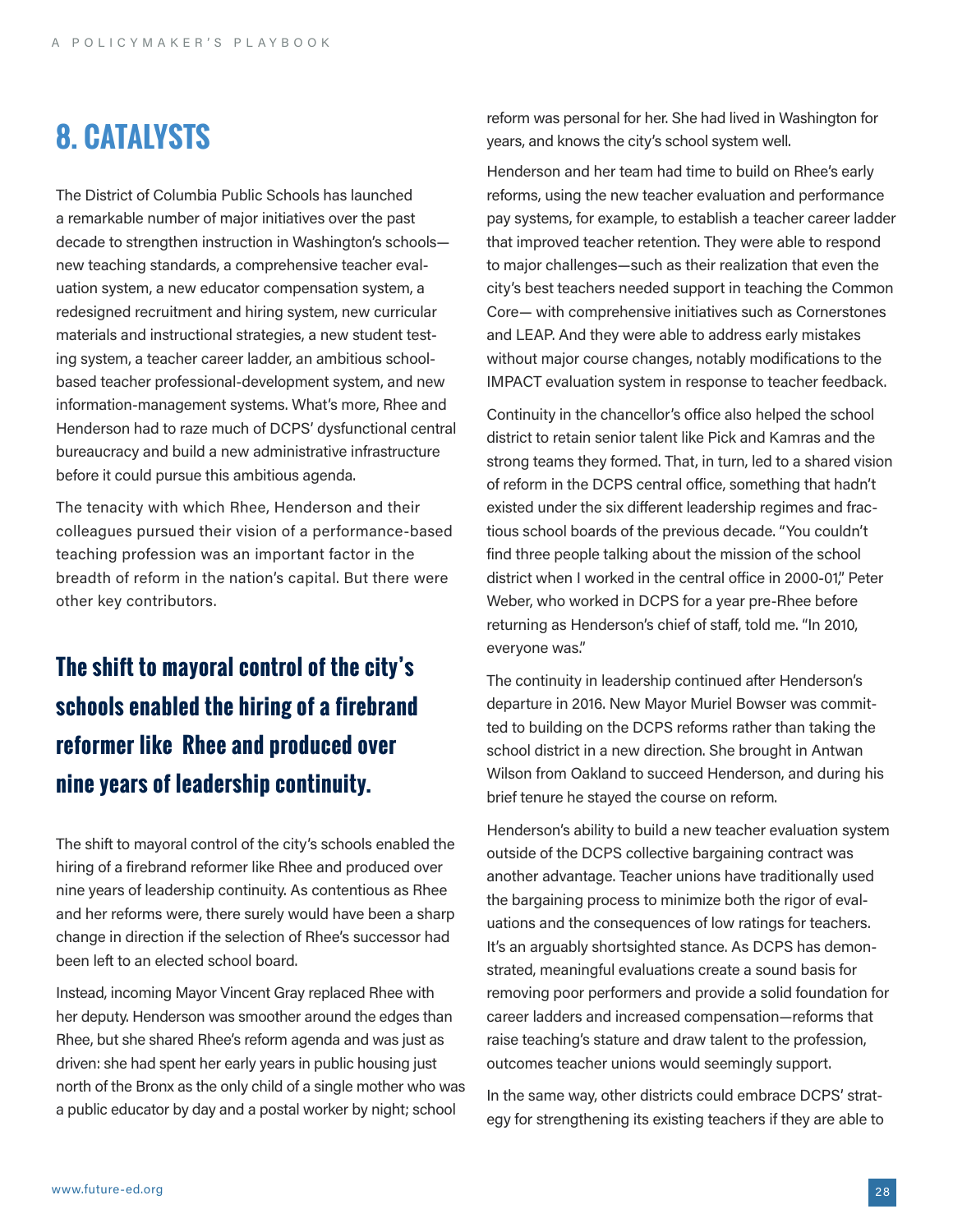secure under their collective bargaining contracts an ability for teachers to lead professional development teams of their peers (and be paid for the leadership work), and sufficient flexibility in teachers' daily schedules for the 90-minute weekly LEAP meetings.

### **Millennial Magnet**

But it would have been difficult for Henderson to strengthen Washington's teaching corps if she couldn't replace teachers removed through the new evaluation system with stronger talent. Researchers at the University of Virginia and Stanford found that she was able to do that. And the new recruitment and hiring systems, career ladder, and higher, performance-based pay were clearly important contributors.

So was the fact that the District of Columbia had become an increasingly vibrant city and a magnet for well-educated millenials, helping to attract talent to DCPS' classrooms and to the district's central office, an advantage that many school districts don't have. Still, many talented teachers and administrators were drawn to DCPS because of the district's commitment to reform. Other reform-minded school districts could attract talent in the same way, regardless of where they're located.

Ample resources—both the \$200 million in federal and foundation funding and the internal savings from school closings and special education changes—were another key reform catalyst.

In 2010, as the school district's reforms ramped up, DCPS received three times as much money per student—\$705 from the nation's largest education philanthropies as the next largest school district recipient.<sup>64</sup> "It would have been really tough to do reform without the outside money," Peter Weber told me.

DCPS' growing enrollment (fueled in substantial part by increasing confidence generated by the city's school reforms) also brought in more revenue, as did the generosity of mayors Gray and Bowser, who tapped the proceeds of Washington's booming local economy to increase city funding for DCPS. At the same time, Weber told me, Henderson and her team were aggressive in earmarking as much money as possible for reform-related expenditures. "Public sector finance people are an extraordinarily conservative lot," Weber said. "As a result, [in many school districts] you are not optimizing spending on kids." Or as Henderson told me, "There's always \$10 million here or there you're spending on dumb stuff. I told them to go find it" and spend it on reform.

But the cost of reform necessitated central office layoffs in 2015, despite the district's outside revenue and internal savings. DCPS enrollment declined slightly in 2017-18, for the first time in six years, while the cost of Washington's improving teaching force continues to rise. Weber warns that the new teacher contract Wilson signed in 2017, with a 9 percent across-the-board pay hike over three years, will "dramatically exacerbate the teacher cost problem" over the next couple of years. A key question is whether the city's recent high school scandal and the abrupt departure of Chancellor Wilson will erode confidence in the school district, driving down enrollment and intensifying the financial challenges. At some point, DCPS may have to cap the percentage of teachers as the top of its evaluation and career ladder systems.

# **A Long Climb**

Teacher support for reform has grown steadily since Michelle Rhee's arrival, with 81 percent of Washington's teaching force now saying they are satisfied with their jobs.<sup>65</sup> But teaching in the city's many impoverished neighborhoods continues to be very demanding work. Even though only 6 percent of highly effective DCPS teachers left the school district last year, the city's 40 lowest-performing schools had to replace 30 percent of their total teachers.

Not all of the attrition was problematic. Nine percent of those teachers were fired for ineffectiveness or were low-rated teachers who resigned. Another 9 percent moved to other DCPS schools or to new roles, often with promotions. But 12 percent were effective teachers who left the school district. And replacing nearly a third of a school's teaching team is challenging regardless of the reasons for the departures.<sup>66</sup>

As the recent revelations of substandard diplomas in the city's neighborhood high schools makes clear, the school district still has a very long way to go academically. Achievement levels among students of color, who make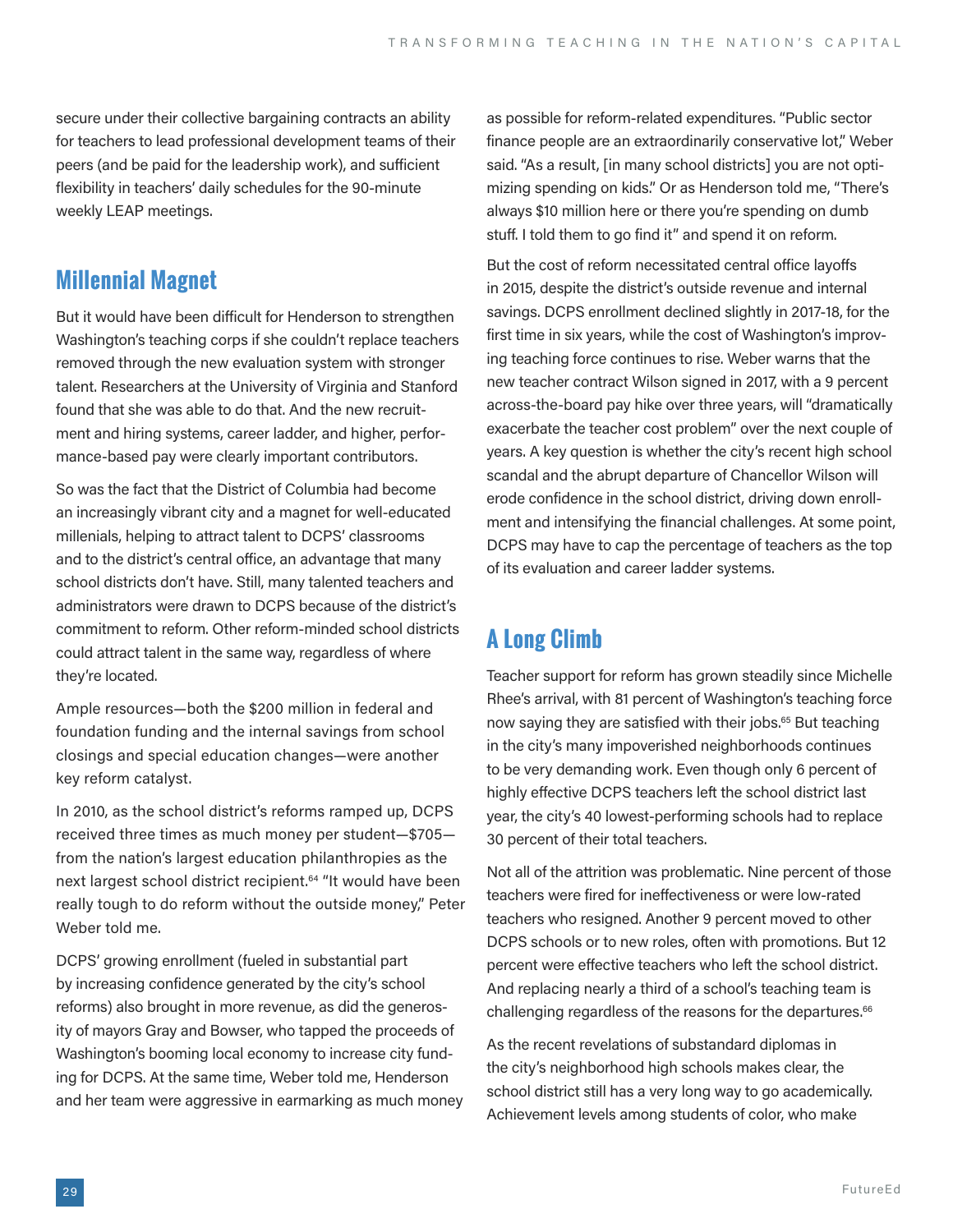up 82 percent of enrollment, lag badly. Only 15 percent of black students scored "proficient" in math last year on Washington's new, more demanding Common Core-aligned PARCC exams, compared to 76 percent of white students.<sup>67</sup>

As many of Washington's schools improve, DCPS leaders will have to navigate the tricky balance between centralization and school autonomy, between lock-step change and capacity-building and innovation. If giving teachers and principals free reign when they lack capacity and commitment is problematic, giving them a sense of ownership of their schools, signaling to them the importance of their contributions, is key to winning their commitment to reform.

And uncertainty hangs over the DCPS central office. Kamras, after nearly two decades as a DCPS teacher and administrator, departed in December 2017 to become superintendent of Richmond Public Schools in Virginia (where he plans to make teachers and teaching a priority). IMPACT's deputy director and other DCPS staffers followed him there. Brian Pick recently announced he was leaving DCPS to attend the Harvard Graduate School of Education. Following Chancellor Antwan Wilson's forced resignation in early 2018 and the attendance scandal in the district's neighborhood high schools, other senior staff members are also looking to leave DCPS. Opponents of the district's teacher reforms (primarily teacher unions and their allies) have argued—falsely—that the reforms are the source of the district's recent high school problems and should be abandoned, shaking the confidence of some central office staff.

Still, the transformation of teaching and the teaching profession in the nation's capital has demonstrated that traditional public school systems can be laboratories of innovation. Notably, the reforms that the school district's detractors have opposed most strongly have been central to its transformation. Creating the opportunities to advance within the profession, the substantial compensation incentives, and the culture of collegiality and continuous improvement that LEAP provides would have been next to impossible without abandoning seniority-based staffing; without performance-based pay and a career ladder; and, ultimately, without knowing who is doing a good job in the classrooms and who isn't.

Rhee, Henderson, and their colleagues have proven that it's possible to attract talented teachers to the nation's urban

school systems and get them to stay. Teaching can be turned into attractive work with career opportunities, professional support, and substantial pay. No school system can simply wave a wand and overcome the impact of poverty on the students it serves. But by overhauling its teaching corps and the daily lives of teachers in schools, DCPS has given its students a far better chance than they had before.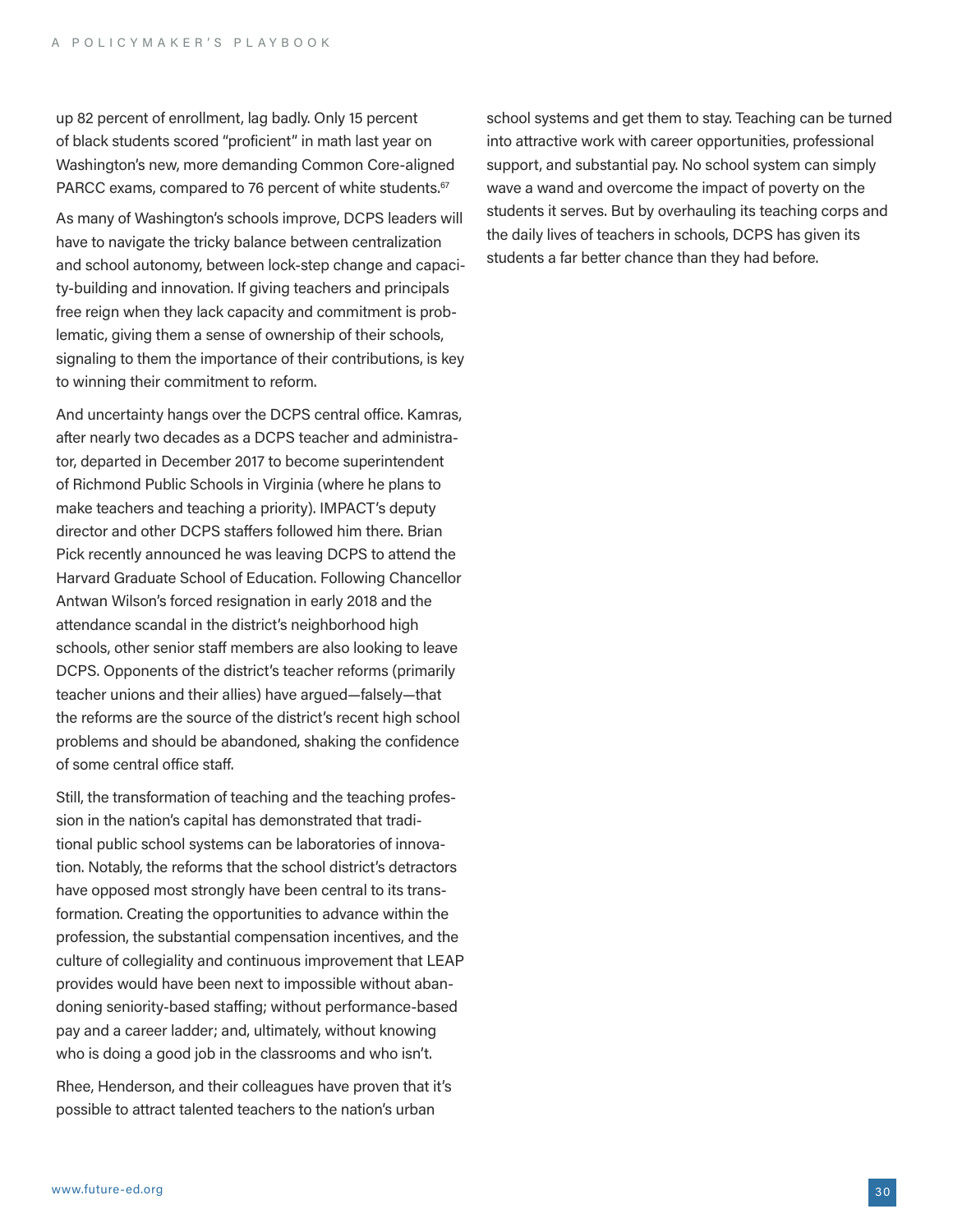# **CRITICAL QUESTIONS**

The following questions are designed to help state and local education policymakers and practitioners analyze the District of Columbia Public Schools' human capital reforms, providing insights into what it would take to introduce the reforms successfully in their own states, districts, and schools. Questions focused on learnings from D.C. are in regular type face; questions exploring the implications of the DCPS reforms for other school districts are in **bold**.

### **1. DISRUPTION**

- What were the characteristics of the teaching profession that Michelle Rhee inherited?
- **Do you face different challenges than DCPS?**
- What was her theory of change?
- How did the DCPS reforms evolve? Why did they evolve the way they did?
- **How would you sequence human capital reform in your district? Why?**
- What are the key ingredients of DCPS' success?
- DCPS had some advantages in pursuing reform. **How can you leverage these or other advantages in your district?**
- What did successful human capital reform require of DCPS' central office?
- What is the right mix of central control and school autonomy at different stages of reform?
- What conditions need to exist in individual schools for school leaders to successfully assume more autonomy?
- What mistakes did DCPS leaders make? **How would you avoid them in your district?**
- Can a case be made to teacher unions for supporting DCPS' reforms? **What other constituencies are critical to reform in your district?**

#### **2. TALENT**

• What were the key features of DCPS' new teacher evaluation system? How did the new system differ from the district's old system?

- How did DCPS build a shared vision of quality instruction? **What is the instructional vision in your district? How is it communicated? How widely is it shared? Why?**
- What are the arguments for and against including student achievement results in teachers' ratings? **How do you approach the use of value-added data in your district?**
- What were the pluses and minuses of launching the IMPACT evaluation system without pilot testing it? **What would you do in your district?**
- How, and why, did IMPACT evolve over the years?
- Teacher satisfaction with the system has risen since IMPACT's inception. What led to the shift? **How would you encourage teacher buy-in?**
- What questions does teacher evaluation reform raise about the role of school principals and their selection, support and supervision? **What does "instructional leader" mean to you?** What were the benefits of a more meaningful teacher evaluation system?
- **How could you implement human capital reforms less controversially?**

### **3. PERFORMANCE**

- Could DCPS have introduced performance-based pay without eliminating seniority-based staffing? Why or why not?
- **What would it take to introduce performance-based pay in your district?**
- How would you determine if a performance-pay system is successful?
- How important do you think it is to introduce performance-based pay for principals? What are pros and cons of the concept?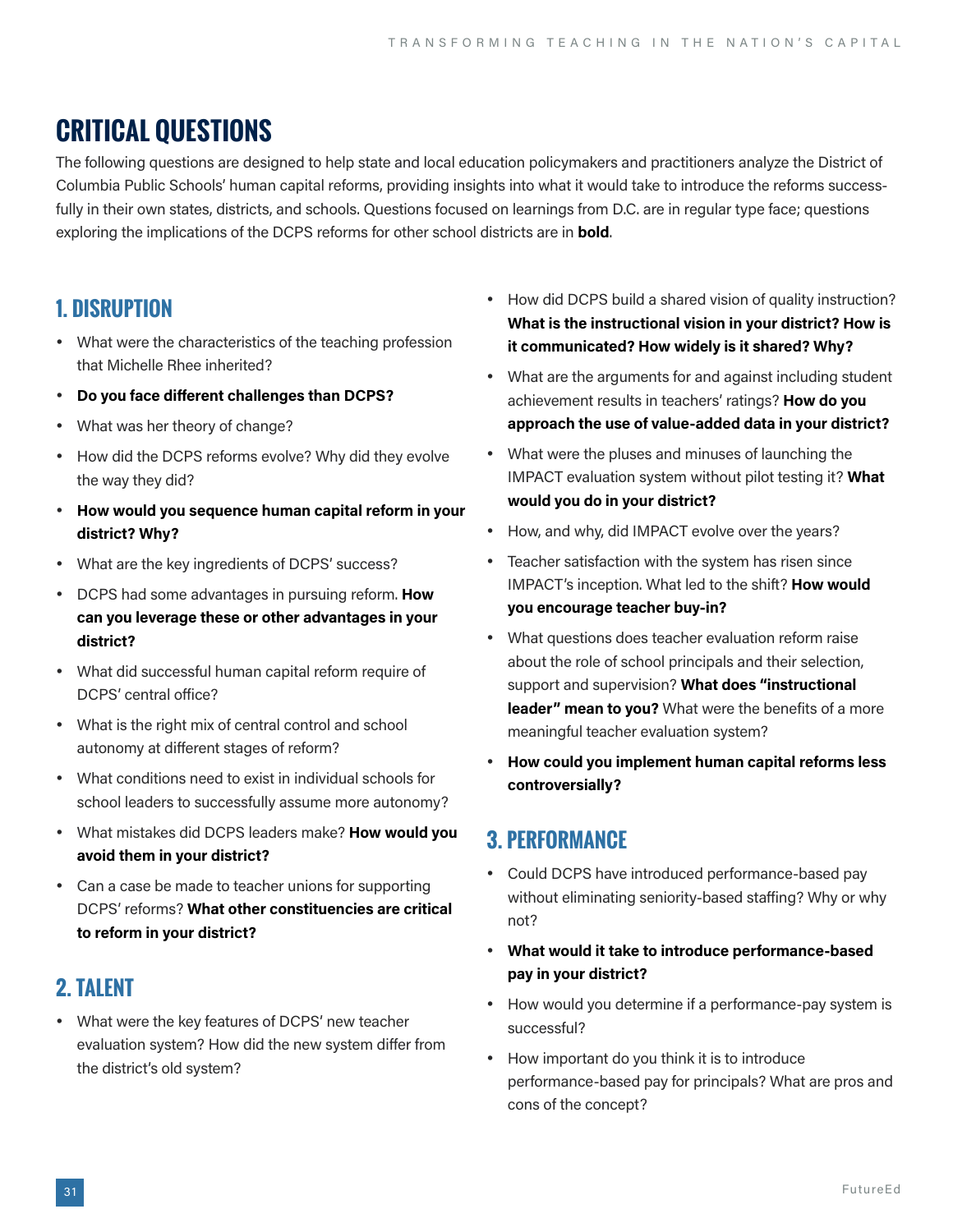#### **4. CAREER**

- Why did Henderson create a teacher career ladder? **What would you want from a career ladder in your district?**
- What were the keys to making the concept work in D.C.? What enabling conditions needed to be in place?
- **How should school districts gauge the success of career ladders?**

#### **5. RECRUITMENT**

- How did DCPS establish a national teacher-recruitment system?
- How does the district's new TeachDC hiring system differ from traditional school district vetting systems?
- Why had DCPS teachers left for charter schools in the past? What were the keys to stemming that exodus of talent?
- How did DCPS overhaul principal recruitment?
- **What conditions would you need to redesign teacher and principal recruitment in your district?**

#### **6. RETENTION**

- How did DCPS' approach to teacher retention differ from traditional efforts? **How do your efforts match those of DCPS in scope and strategy?**
- What are the key ingredients of the DCPS strategy?
- The relationship between teachers and principals has often been cited as a reason for high teacher turnover. **What policies could strengthen teachers' trust of and respect for their principals?**

#### **7. IMPROVEMENT**

• The DCPS reforms evolved away from a singular focus on teacher accountability, toward a comprehensive strategy combining teacher quality with improvements in curriculum, instruction, and professional development. Why? **Where on this continuum would you start work to improve instruction in your school district? Why?** 

#### **What improvement components do you already have in place that you can build on?**

- An early system of personalized, on-line professionaldevelopment foundered. Why? **How would you apply the lessons learned there to your district?**
- LEAP shifted the locus of improvement in DCPS from the individual teacher to teams of teachers in schools. Why?
- What are the advantages of school-based professional development? **What obstacles would you face in introducing the model?**
- **What traditional teacher policies and school structures need to change to enable school-based professional development and other DCPS reforms in your district?**
- What roles should school districts' central offices and schools play in strengthening instruction? **How should those roles evolve over time?**
- **What strategies would you use to communicate the proper division of reform labor between your central office and your schools?**
- How did DCPS central office communication with teachers evolve between 2010 and 2017? W**hat are the obstacles preventing this kind of communication in your district? What are the solutions?**

#### **8. CATALYSTS**

- What were the key drivers of the DCPS teacher and teaching reforms?
- **Were they unique to DCPS, or could they be replicated in your district?**
- **Could you improve teachers and teaching substantially without the DCPS drivers?**
- **What reform catalysts do you have in your district that DCPS lacks?**
- **How can districts pursue comprehensive reform without large infusions of outside funding of the sort that DCPS enjoyed?**
- If you were Michelle Rhee or Kaya Henderson, would you feel good about what you've accomplished in D.C.? Why or why not?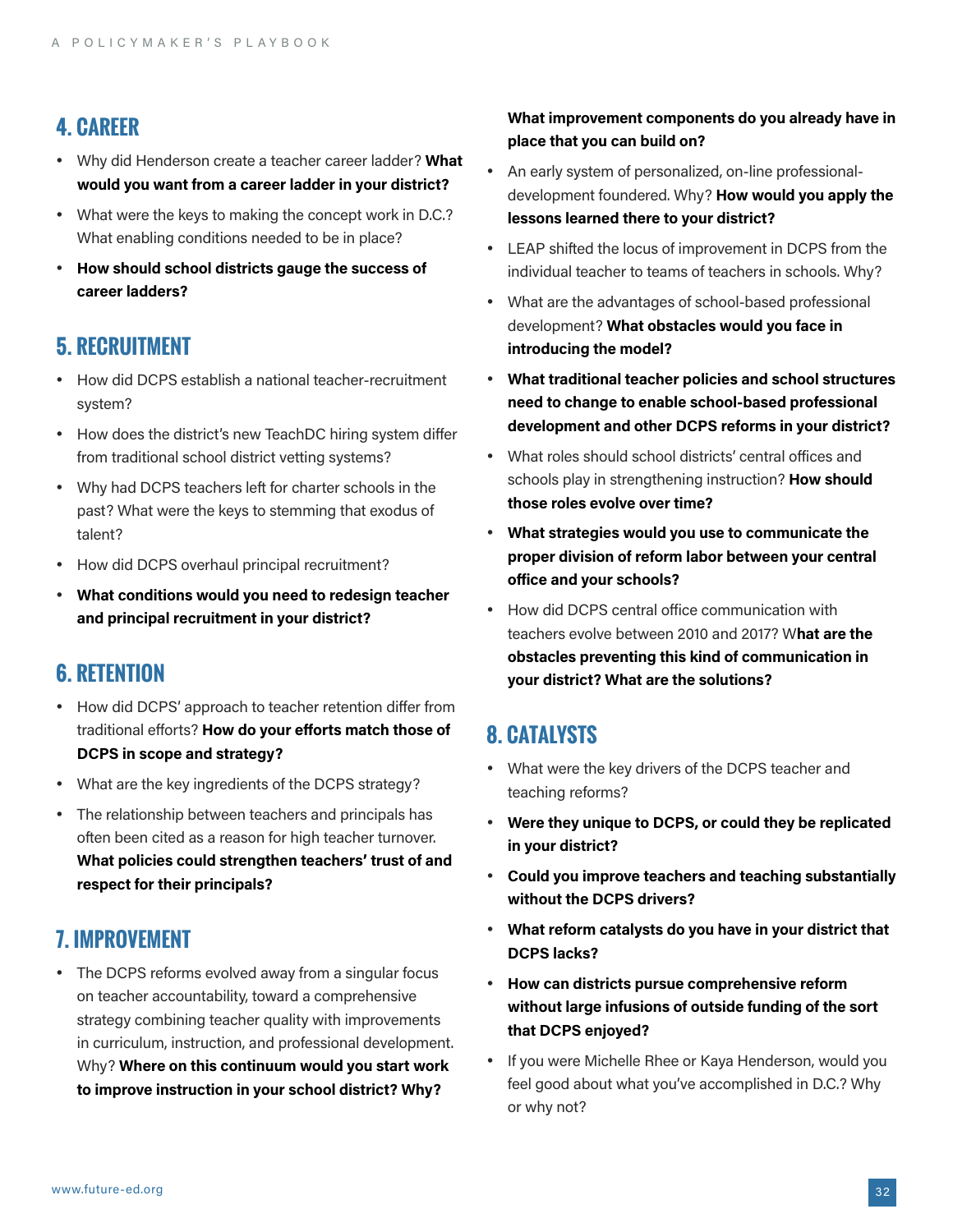# **TIMELINE**

<span id="page-36-0"></span>

| <b>DCPS MAJOR</b><br><b>EVENTS</b>                                                                     |                                                                                                                                                      | <b>EVALUATION &amp;</b><br><b>COMPENSATI</b>                                                   | & HIRING                                                                                                                       |                                                                           | <b>CURRICULUM</b>                                                           |  |  |
|--------------------------------------------------------------------------------------------------------|------------------------------------------------------------------------------------------------------------------------------------------------------|------------------------------------------------------------------------------------------------|--------------------------------------------------------------------------------------------------------------------------------|---------------------------------------------------------------------------|-----------------------------------------------------------------------------|--|--|
| <b>JUNE 2007</b><br>D.C. City Council approves mayoral control of Washington's<br>public school system |                                                                                                                                                      |                                                                                                |                                                                                                                                |                                                                           |                                                                             |  |  |
| <b>AUGUST 2009</b>                                                                                     |                                                                                                                                                      | <b>IMPACT</b> teacher<br>evaluation system<br>launched; teacher<br>tenure effectively<br>ended | Mayor Adrian Fenty names Michelle Rhee DCPS chancellor<br>Multi-step<br><b>TeachDC</b> teacher<br>hiring process<br>introduced |                                                                           |                                                                             |  |  |
| <b>APRIL 2010</b>                                                                                      | New teacher contract approved; single salary schedule<br>abandoned; seniority-based staffing ended; IMPACTplus<br>performance-based bonuses launched |                                                                                                |                                                                                                                                |                                                                           |                                                                             |  |  |
| <b>JULY 2010</b>                                                                                       |                                                                                                                                                      | poor performance                                                                               | First IMPACT ratings released; 75 teachers dismissed for                                                                       |                                                                           | <b>DCPS</b> adopts<br>Common Core<br><b>State Standards</b>                 |  |  |
| <b>AUGUST 2010</b>                                                                                     |                                                                                                                                                      | DCPS receives \$63 million federal<br>Race to the Top grant                                    |                                                                                                                                |                                                                           |                                                                             |  |  |
| OCTOBER 2010                                                                                           |                                                                                                                                                      | Michelle Rhee resigns; Kaya<br>Henderson named chancellor                                      |                                                                                                                                |                                                                           |                                                                             |  |  |
| SY 2011 - 12                                                                                           |                                                                                                                                                      | Performance-<br>based principal<br>evaluation system<br>launched                               |                                                                                                                                | <b>Teacher</b><br>Data and<br>Professional<br>Development<br>(TDPD) plat- | Three-year<br>curriculum<br>overhaul begun,<br>to align with<br>Common Core |  |  |
| <b>SEPTEMBER 2012</b>                                                                                  |                                                                                                                                                      | DCPS awarded \$62 million Teach<br>Incentive Fund grant                                        |                                                                                                                                | form launched                                                             | <b>State Standards</b>                                                      |  |  |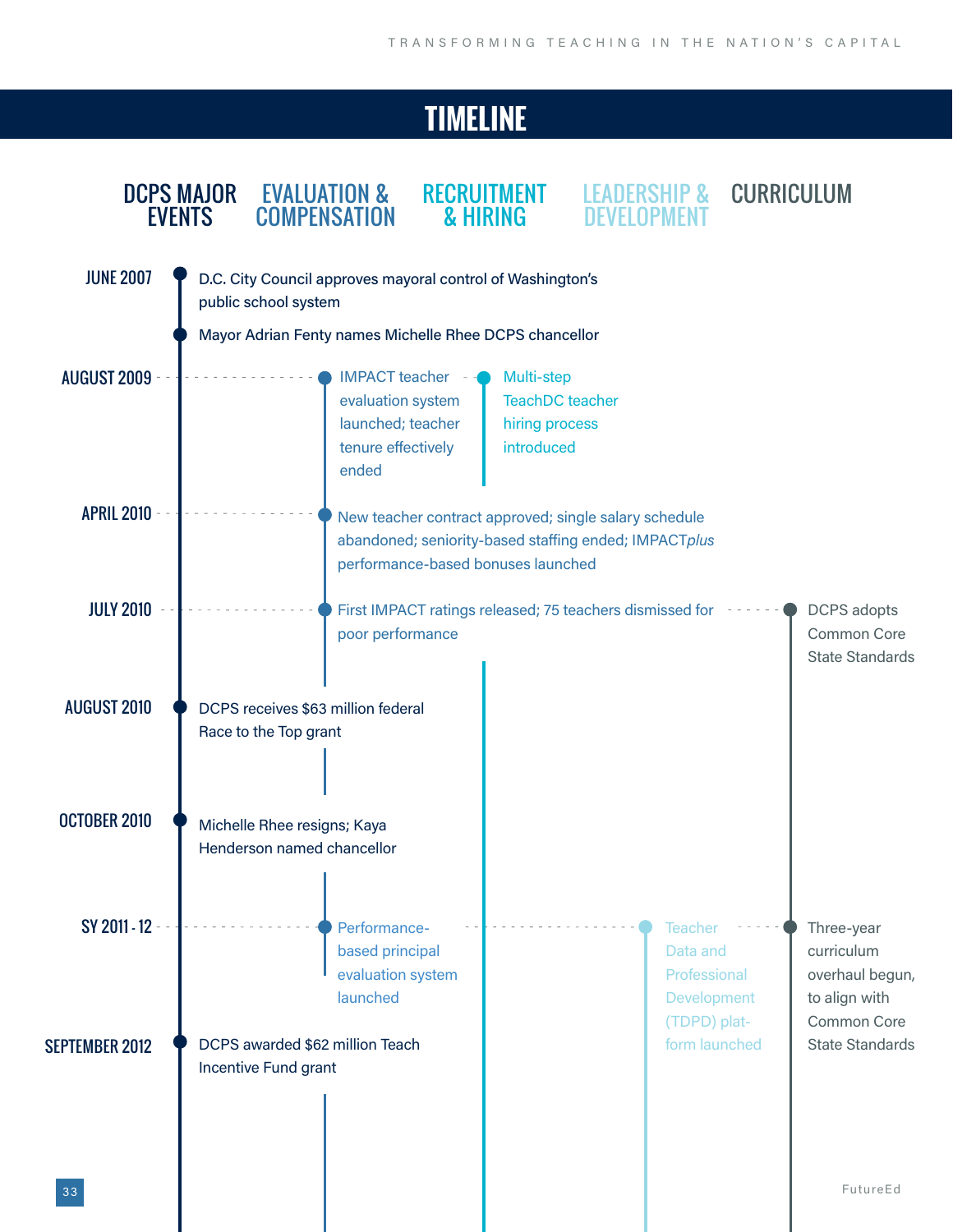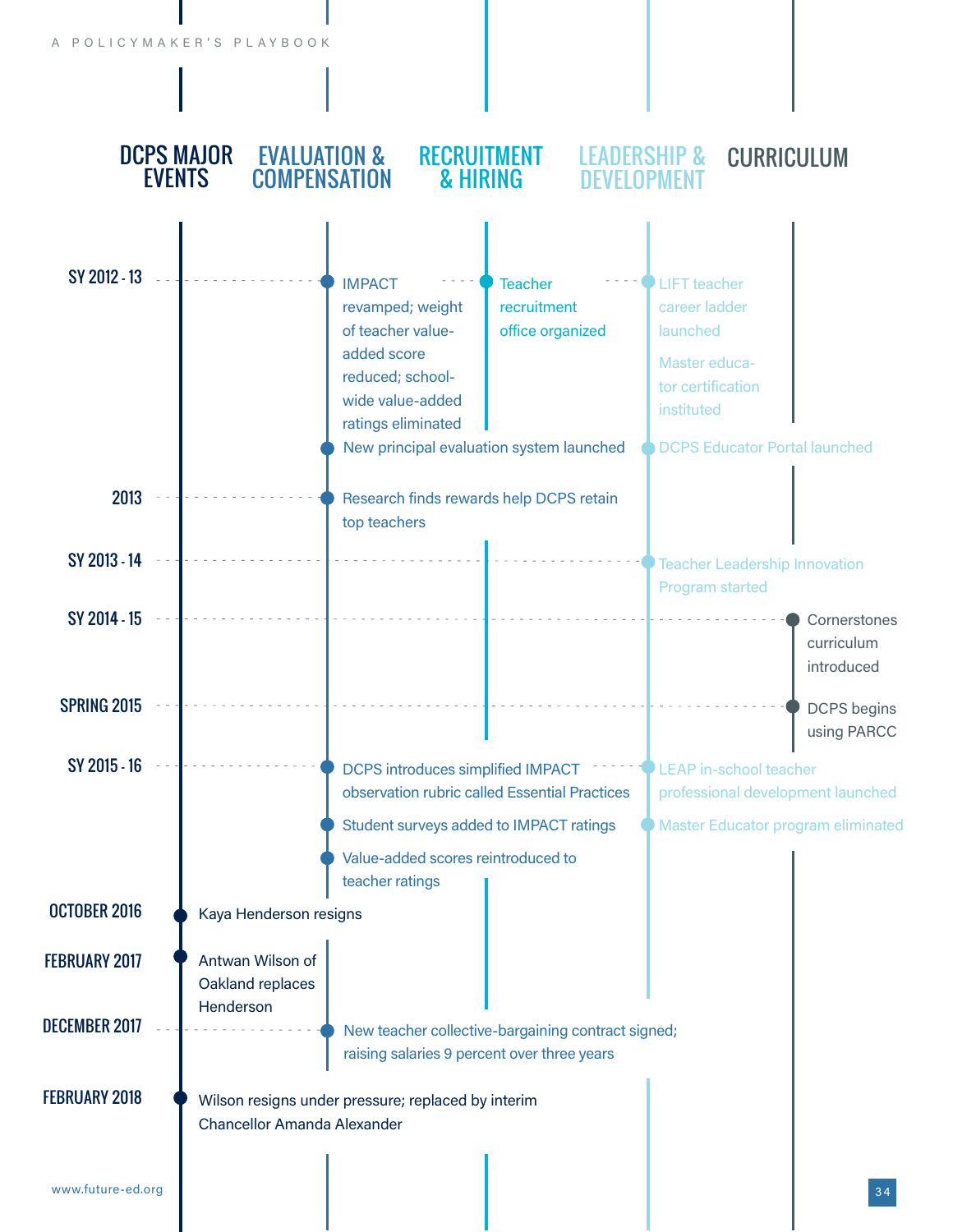# <span id="page-38-0"></span>**RESOURCES**

#### **IMPACT**

[https://dcps.dc.gov/](https://dcps.dc.gov/publication/2017-2018-impact-guidebooks) [publication/2017-2018-impact-guidebtooks](https://dcps.dc.gov/publication/2017-2018-impact-guidebooks)

#### **IMPACT**

[https://dcps.dc.gov/sites/default/files/dc/sites/dcps/publi](https://dcps.dc.gov/sites/default/files/dc/sites/dcps/publication/attachments/1%20%20%20Teachers%20G)[cation/attachments/1%20%20%20Teachers%20Grades%20](https://dcps.dc.gov/sites/default/files/dc/sites/dcps/publication/attachments/1%20%20%20Teachers%20G) [4%20with%20Individual%20Value-](https://dcps.dc.gov/sites/default/files/dc/sites/dcps/publication/attachments/1%20%20%20Teachers%20G)

#### **IMPACT**

[https://dcps.dc.gov/sites/default/files/dc/sites/dcps/publi](https://dcps.dc.gov/sites/default/files/dc/sites/dcps/publication/attachments/2%20%20%20Teachers%20Grades%203%20with%20Student%20Survey%20Data.pdf)[cation/attachments/2%20%20%20Teachers%20Grades%20](https://dcps.dc.gov/sites/default/files/dc/sites/dcps/publication/attachments/2%20%20%20Teachers%20Grades%203%20with%20Student%20Survey%20Data.pdf) [3%20with%20Student%20Survey%20Data.pdf](https://dcps.dc.gov/sites/default/files/dc/sites/dcps/publication/attachments/2%20%20%20Teachers%20Grades%203%20with%20Student%20Survey%20Data.pdf)

#### **LIFT**

[https://dcps.dc.gov/sites/default/files/dc/sites/dcps/publi](https://dcps.dc.gov/sites/default/files/dc/sites/dcps/publication/attachments/2017-18%20LIFT%20guidebook%20-%20FINAL.pdf)[cation/attachments/2017-18%20LIFT%20guidebook%20](https://dcps.dc.gov/sites/default/files/dc/sites/dcps/publication/attachments/2017-18%20LIFT%20guidebook%20-%20FINAL.pdf) [-%20FINAL.pdf](https://dcps.dc.gov/sites/default/files/dc/sites/dcps/publication/attachments/2017-18%20LIFT%20guidebook%20-%20FINAL.pdf)

#### **Cornerstones**

[https://dcps.dc.gov/sites/default/files/dc/sites/dcps/publi](https://dcps.dc.gov/sites/default/files/dc/sites/dcps/publication/attachments/CS%20Brochure.pdf)[cation/attachments/CS%20Brochure.pdf](https://dcps.dc.gov/sites/default/files/dc/sites/dcps/publication/attachments/CS%20Brochure.pdf)

#### **LEAP**

[https://dcps.dc.gov/sites/default/files/dc/sites/dcps/page\\_](https://dcps.dc.gov/sites/default/files/dc/sites/dcps/page_content/attachments/LEAP%20Handbook%202016-2017.pdf) [content/attachments/LEAP%20Handbook%202016-2017.pdf](https://dcps.dc.gov/sites/default/files/dc/sites/dcps/page_content/attachments/LEAP%20Handbook%202016-2017.pdf)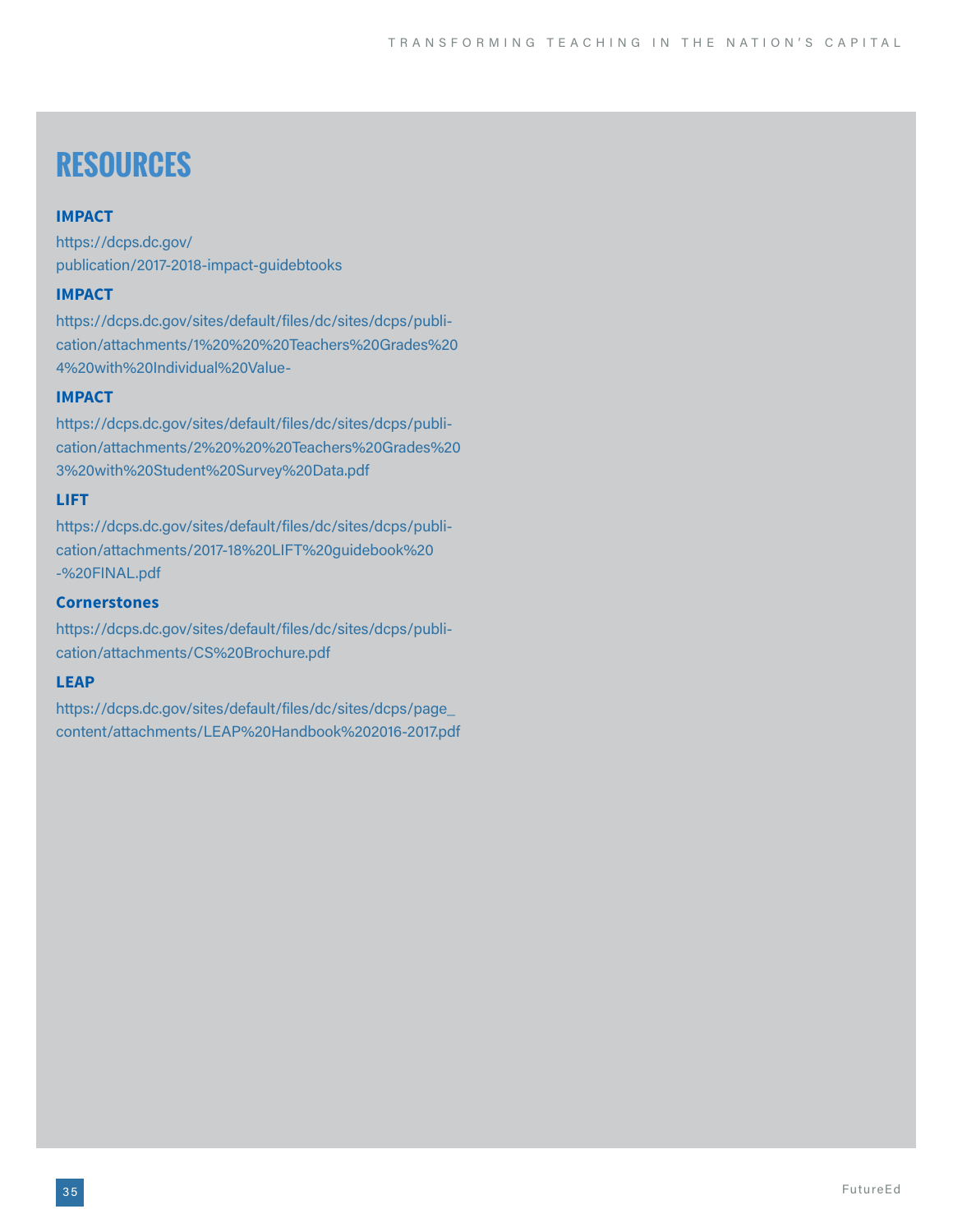# <span id="page-39-0"></span>**ENDNOTES**

- 1 IMPACT Fast Facts, District of Columbia Public Schools, February 2018
- 2 Melinda Adnot, Thomas Dee, Veronica Katz, and James Wyckoff, "Teacher Turnover, Teacher Quality, and Student Achievement in DCPS," Educational Evaluation and Policy Analysis (2017), <http://cepa.stanford.edu/wp16-03>
- 3 Author correspondence with Michelle Lerner, District of Columbia Public Schools, May 1, 2018
- 4 [https://www.nationsreportcard.gov/profiles/districtprofile/](https://www.nationsreportcard.gov/profiles/districtprofile/overview/XW?cti=PgTab_OT&chort=1&sub=MAT&sj=XW&fs=Grade&st=AP&year=2017R3&sg=Gender%3A+Male+vs.+Female&sgv=Difference&ts=Single+Year&tss=2015R3-2017R3&sfj=NL) [overview/XW?cti=PgTab\\_OT&chort=1&sub=MAT&sj=XW&fs=Gra](https://www.nationsreportcard.gov/profiles/districtprofile/overview/XW?cti=PgTab_OT&chort=1&sub=MAT&sj=XW&fs=Grade&st=AP&year=2017R3&sg=Gender%3A+Male+vs.+Female&sgv=Difference&ts=Single+Year&tss=2015R3-2017R3&sfj=NL) [de&st=AP&year=2017R3&sg=Gender%3A+Male+vs.+Female&sg](https://www.nationsreportcard.gov/profiles/districtprofile/overview/XW?cti=PgTab_OT&chort=1&sub=MAT&sj=XW&fs=Grade&st=AP&year=2017R3&sg=Gender%3A+Male+vs.+Female&sgv=Difference&ts=Single+Year&tss=2015R3-2017R3&sfj=NL) [v=Difference&ts=Single+Year&tss=2015R3-2017R3&sfj=NL](https://www.nationsreportcard.gov/profiles/districtprofile/overview/XW?cti=PgTab_OT&chort=1&sub=MAT&sj=XW&fs=Grade&st=AP&year=2017R3&sg=Gender%3A+Male+vs.+Female&sgv=Difference&ts=Single+Year&tss=2015R3-2017R3&sfj=NL)
- 5 [https://dcps.dc.gov/release/dc-public-schools-release-2017-parcc](https://dcps.dc.gov/release/dc-public-schools-release-2017-parcc-scores-showing-significant-gains-across-all-grade)[scores-showing-significant-gains-across-all-grade](https://dcps.dc.gov/release/dc-public-schools-release-2017-parcc-scores-showing-significant-gains-across-all-grade)
- 6 [https://www.washingtoncitypaper.com/news/article/13014786/no](https://www.washingtoncitypaper.com/news/article/13014786/no-right-answer;)[right-answer;](https://www.washingtoncitypaper.com/news/article/13014786/no-right-answer;) author interview with Jason Kamras
- 7 Author interview with Jason Kamras
- 8 It required loading into a computer the previous year's test scores of a teacher's students, together with the scores of every other student in the city with the same achievement and demographic backgrounds—and then predicting, based on the previous year's results, how the teacher's students would perform on the current year's tests. If the teacher's students outperformed expectations, the teacher would be rated above average; if the students underperformed their peers, the teacher would get a low rating.
- 9 Raj Chetty, John N. Friedman, and Jonah E. Rockoff, "Measuring the Impacts of Teachers II: Teacher Value-Added and Student Outcomes in Adulthood," American Economic Review 104, no. 9 (September 2014): 2633-2679.
- 10 Dan Goldhaber, Douglas N. Harris, Susanna Loeb, Daniel F. McCaffrey, and Stephen W. Raudenbush, ["Carnegie Knowledge](http://www.carnegieknowledgenetwork.org/briefs/concluding-recommendations/)  [Network Concluding Recommendations](http://www.carnegieknowledgenetwork.org/briefs/concluding-recommendations/)," Carnegie Foundation for the Advancement of Teaching, January 30, 2015, [http://www.carnegieknowledgenetwork.org/briefs/concluding](http://www.carnegieknowledgenetwork.org/briefs/concluding-recommendations/)[recommendations/](http://www.carnegieknowledgenetwork.org/briefs/concluding-recommendations/)
- 11 Researchers Peter Schochet and Hanley Chiang of Mathematica have found that when teachers' ratings are based on three years' worth of student scores, value-added ratings should be expected to misidentify a quarter of teachers judged "highly effective" and an equal number judged "ineffective." Closer to a third would be misclassified if rated on the basis of a single year's scores. Peter Z. Schochet and Hanley S. Chiang, "Error Rates in Measuring Teacher and School Performance Based on Student Test Score Gains," U.S. Department of Education, 2010.
- 12 Research also revealed that comprehensive teacher-evaluation models like that of DCPS were stronger than the sum of their parts. "Multiple measures produce more consistent ratings than students achievement measures alone," the \$500 million Gates study found. "Ensuring Fair and Reliable Measures of Effective Teaching: Culminating Findings from the MET Project's Three-Year Study," Bill & Melinda Gates Foundation, (January 2013): 5, <https://www.edweek.org/media/17teach-met1.pdf>
- 13 DCPS Responses for Thomas Toch FutureEd Inquiries, District of Columbia Public Schools, March 2018: 3.
- 14 Heather M. Buzik and Nathan D. Jones, "Using Test Scores from Students with Disabilities in Teacher Evaluation," Educational Measurement: Issues and Practice 34, no. 3 (2015): 34. This is also a challenge under the growing number of flexible teaching arrangements in public education, where team-teaching, learning that blends fact-to-face instruction with technology, and other innovations are expanding.
- 15 In a comprehensive 2014 study of state practices for evaluating teachers in non-tested subjects and grades, five testing experts at the National Center for the Improvement of Educational Assessment concluded that "evaluation procedures for this population [of teachers] has greatly lagged behind that of other teachers," and that it is "extremely difficult" to come up with measures of this sort that are "rigorous and comparable across schools within districts." Erika Hall, Douglas Gagnon, Jeri Thompson, M. Cristina Schneider, and Scott Marion, "State Practices Related to the Use of Student Achievement Measures in the Evaluation of Teachers in Non-Tested Subjects and Grades," National Center for the Improvement of Educational Assessment, 2014: 3, [http://www.nciea.org/sites/default/files/publications/](http://www.nciea.org/sites/default/files/publications/Gates_NTGS_Hall_082614.pdf) [Gates\\_NTGS\\_Hall\\_082614.pdf](http://www.nciea.org/sites/default/files/publications/Gates_NTGS_Hall_082614.pdf)
- 16 Stephen Sawchuk, "AFT's Weingarten Backtracks on Using Value-Added Measures for Evaluations," Education Week Teacher Beat Blog, January 7, 2014, [http://blogs.edweek.org/edweek/](http://blogs.edweek.org/edweek/teacherbeat/2014/01/weingartens_retrenchment_on_va.html) [teacherbeat/2014/01/weingartens\\_retrenchment\\_on\\_va.html](http://blogs.edweek.org/edweek/teacherbeat/2014/01/weingartens_retrenchment_on_va.html)
- 17 [https://usatoday30.usatoday.com/news/education/2011-03-28-](https://usatoday30.usatoday.com/news/education/2011-03-28-1Aschooltesting28_CV_N.htm;) [1Aschooltesting28\\_CV\\_N.htm;](https://usatoday30.usatoday.com/news/education/2011-03-28-1Aschooltesting28_CV_N.htm;) [https://usatoday30.usatoday.](https://usatoday30.usatoday.com/news/education/story/2012-06-22/DC-schools-test-cheating/55764600/1) [com/news/education/story/2012-06-22/DC-schools-test](https://usatoday30.usatoday.com/news/education/story/2012-06-22/DC-schools-test-cheating/55764600/1)[cheating/55764600/1](https://usatoday30.usatoday.com/news/education/story/2012-06-22/DC-schools-test-cheating/55764600/1)
- 18 [http://www.pbs.org/wgbh/frontline/article/education-department](http://www.pbs.org/wgbh/frontline/article/education-department-finds-no-evidence-of-widespread-cheating-on-d-c-exams/)[finds-no-evidence-of-widespread-cheating-on-d-c-exams/](http://www.pbs.org/wgbh/frontline/article/education-department-finds-no-evidence-of-widespread-cheating-on-d-c-exams/)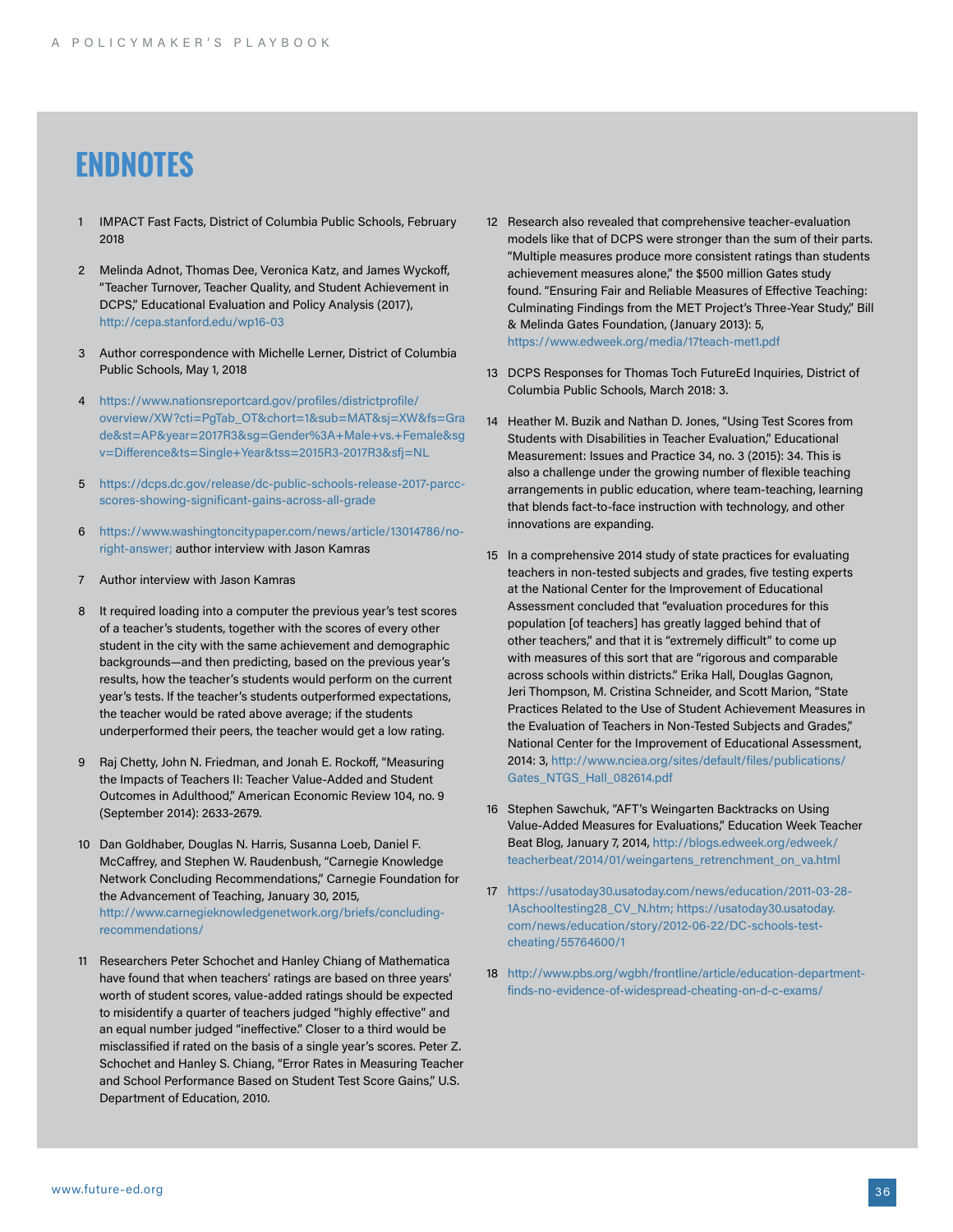- 19 At Noyes Elementary School, proficiency rates dropped from 84 percent in reading and 63 percent in math in 2009 to 32 percent in reading and 33 percent in math two years later. At Aiton Elementary, another award-winning school, reading and math proficiency peaked at 58 percent in 2008 and then plummeted to 21 percent in reading and 17 percent in math under stricter testing protocols in 2012.
- 20 Ross Wiener, director of the Aspen Institute's education policy program, proposed this idea.
- 21 DCPS data and unpublished analysis by Thomas Toch for the Carnegie Foundation for the Advancement of Teaching, 2011.
- 22 [http://www.washingtonpost.com/wp-dyn/content/](http://www.washingtonpost.com/wp-dyn/content/article/2011/02/08/AR2011020804813.html) [article/2011/02/08/AR2011020804813.html;](http://www.washingtonpost.com/wp-dyn/content/article/2011/02/08/AR2011020804813.html) author interview with Kaya Henderson

[http://www.washingtonpost.com/wp-dyn/content/](http://www.washingtonpost.com/wp-dyn/content/article/2008/07/03/AR2008070303441.html) [article/2008/07/03/AR2008070303441.html](http://www.washingtonpost.com/wp-dyn/content/article/2008/07/03/AR2008070303441.html)

- 23 [http://abcnews.go.com/blogs/politics/2013/02/michelle-rhee](http://abcnews.go.com/blogs/politics/2013/02/michelle-rhee-probably-shouldnt-have-fired-school-principal-on-national-tv/)[probably-shouldnt-have-fired-school-principal-on-national-tv/](http://abcnews.go.com/blogs/politics/2013/02/michelle-rhee-probably-shouldnt-have-fired-school-principal-on-national-tv/)
- 24 [http://www.press.org/news-multimedia/news/dc-schools-chief](http://www.press.org/news-multimedia/news/dc-schools-chief-says-much-more-work-ahead)[says-much-more-work-ahead](http://www.press.org/news-multimedia/news/dc-schools-chief-says-much-more-work-ahead)
- 25 [https://www.census.gov/data/tables/time-series/demo/voting](https://www.census.gov/data/tables/time-series/demo/voting-and-registration/electorate-profiles-2016.html)[and-registration/electorate-profiles-2016.html](https://www.census.gov/data/tables/time-series/demo/voting-and-registration/electorate-profiles-2016.html) (This leads you to a table with DC demographic breakdowns of voters.)
- 26 [http://www.washingtonpost.com/wp-dyn/content/](http://www.washingtonpost.com/wp-dyn/content/article/2010/09/14/AR2010091407328.html) [article/2010/09/14/AR2010091407328.html](http://www.washingtonpost.com/wp-dyn/content/article/2010/09/14/AR2010091407328.html)
- 27 [http://www.newsweek.com/why-michelle-rhee-isnt-done-school](http://www.newsweek.com/why-michelle-rhee-isnt-done-school-reform-68975)[reform-68975](http://www.newsweek.com/why-michelle-rhee-isnt-done-school-reform-68975)
- 28 IMPACT Fast Facts, District of Columbia Public Schools, February 2018
- 29 DCPS pilot tested the student surveys in 25 percent of the district's schools in 2015-16, expanding the program district-wide the following year. Some school systems also use other measures, including "contributions to school culture," peer surveys, and "professionalism."
- 30 Author interview with Michelle Hudacsko, April 2016
- 31 Correspondence with Alden Wells, District of Columbia Public Schools, March 2016
- 32 That's higher than in other parts of the country, and critics have argued that large numbers of satisfactory ratings under new evaluation systems nationally is evidence that the reforms have been ineffective. That point of view ignores an important feature of the new evaluation systems, which, like D.C.'s, have several categories above "ineffective," resulting in substantial differentiation among "effective" teachers. Traditional ratings were binary: teachers were either effective or ineffective. And the mere fact that teachers and administrators are having conversations about what

constitutes good teaching, based on published rubrics, is itself a substantial step forward.

- 33 Salary freezes would also apply to "developing" teachers when that category was introduced in 2012-13.
- 34 LIFT: Leadership Initiative for Teachers, District of Columbia Public Schools, 2017-18: 14.
- 35 In a 1955 report to President Eisenhower, the organizers of a White House education conference urged that, "Every effort...be made to devise ways to reward teachers according to their ability without opening the school door to unfair personnel practices." But no school district in the nation had a fully performance-based staffing system in place when Rhee arrived in Washington. Experiment after experiment had failed to strengthen teacher evaluation enough to defend the shift. Performance-based employment systems that couldn't reliably compare teachers' performance couldn't last and didn't. The non-profit National Institute for Excellence in Teaching has created a comprehensive educator-effectiveness model that provides powerful opportunities for career advancement, professional growth, instructionally focused accountability and competitive compensation for educators. See, [http://www.niet.org/](http://www.niet.org/tap-system/elements-of-success/) [tap-system/elements-of-success/](http://www.niet.org/tap-system/elements-of-success/)
- 36 <http://www.nber.org/papers/w19529>
- 37 [https://dcps.dc.gov/sites/default/files/dc/sites/dcps/publication/](https://dcps.dc.gov/sites/default/files/dc/sites/dcps/publication/attachments/Consolidation%20Plan.pdf) [attachments/Consolidation%20Plan.pdf](https://dcps.dc.gov/sites/default/files/dc/sites/dcps/publication/attachments/Consolidation%20Plan.pdf)
- 38 Author interview with DCPS official Michelle Lerner
- 39 Author analysis of data from IMPACT Fast Facts, District of Columbia Public Schools, February 2018.
- 40 [https://dcps.dc.gov/sites/default/files/dc/sites/dcps/page\\_](https://dcps.dc.gov/sites/default/files/dc/sites/dcps/page_content/attachments/DCPSWeThePeople.pdf) [content/attachments/DCPSWeThePeople.pdf](https://dcps.dc.gov/sites/default/files/dc/sites/dcps/page_content/attachments/DCPSWeThePeople.pdf): 7
- 41 [https://dcps.secure.force.com/ts2\\_\\_](https://dcps.secure.force.com/ts2__JobDetails?jobId=a0x0P00000CAOloQAH&tSource=) [JobDetails?jobId=a0x0P00000CAOloQAH&tSource=](https://dcps.secure.force.com/ts2__JobDetails?jobId=a0x0P00000CAOloQAH&tSource=)
- 42 [https://dcps.dc.gov/sites/default/files/dc/sites/dcps/page\\_](https://dcps.dc.gov/sites/default/files/dc/sites/dcps/page_content/attachments/DCPSWeThePeople.pdf) [content/attachments/DCPSWeThePeople.pdf](https://dcps.dc.gov/sites/default/files/dc/sites/dcps/page_content/attachments/DCPSWeThePeople.pdf): 7
- 43 <https://dcps.dc.gov/page/teacher-application-process.>See also, [http://www.edpolicy.umich.edu/files/03-2016\\_teacher-applicant](http://www.edpolicy.umich.edu/files/03-2016_teacher-applicant-hiring-and-performance.pdf)[hiring-and-performance.pdf](http://www.edpolicy.umich.edu/files/03-2016_teacher-applicant-hiring-and-performance.pdf); and [http://educationpost.org/how](http://educationpost.org/how-meaningful-teacher-evaluation-systems-help-improve-the-teacher-pipeline/)[meaningful-teacher-evaluation-systems-help-improve-the-teacher](http://educationpost.org/how-meaningful-teacher-evaluation-systems-help-improve-the-teacher-pipeline/)[pipeline/](http://educationpost.org/how-meaningful-teacher-evaluation-systems-help-improve-the-teacher-pipeline/)
- 44 <http://www.nber.org/papers/w22054>
- 45 [https://dcps.dc.gov/sites/default/files/dc/sites/dcps/page\\_](https://dcps.dc.gov/sites/default/files/dc/sites/dcps/page_content/attachments/DCPSWeThePeople.pdf) [content/attachments/DCPSWeThePeople.pdf](https://dcps.dc.gov/sites/default/files/dc/sites/dcps/page_content/attachments/DCPSWeThePeople.pdf):.7 DCPS Responses for Thomas Toch FutureEd Inquiries, District of Columbia Public Schools, March 2018: 3.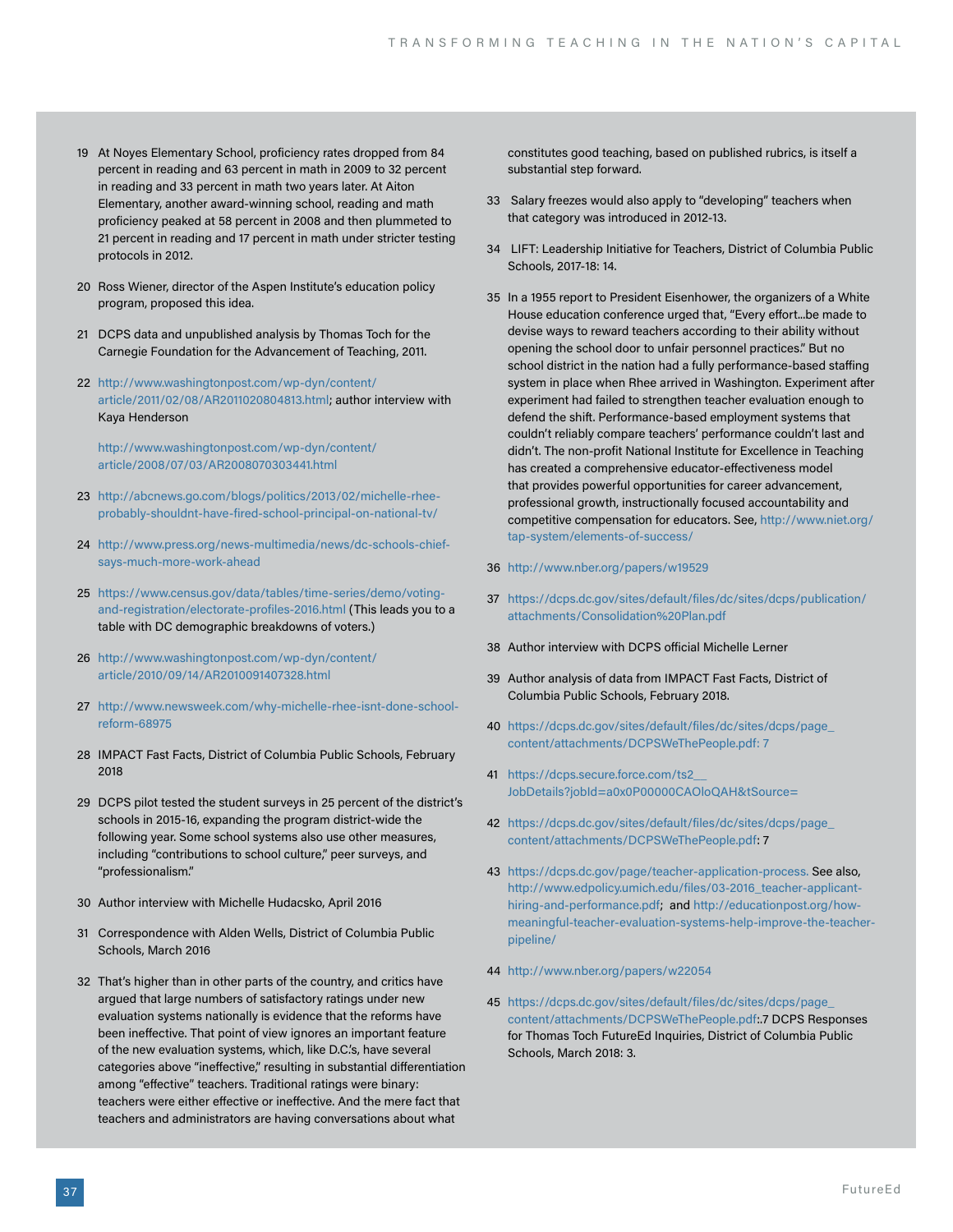- 46 [https://www.future-ed.org/wp-content/uploads/2017/02/](https://www.future-ed.org/wp-content/uploads/2017/02/TeacherEval_170105_v2.pdf) [TeacherEval\\_170105\\_v2.pdf:](https://www.future-ed.org/wp-content/uploads/2017/02/TeacherEval_170105_v2.pdf) 9
- 47 In some instances, the price for stronger instructors was the loss of educators with strong community ties.
- 48 [https://dcps.dc.gov/sites/default/files/dc/sites/dcps/publication/](https://dcps.dc.gov/sites/default/files/dc/sites/dcps/publication/attachments/FY17%20CSO%20Principals.pdf) [attachments/FY17%20CSO%20Principals.pdf](https://dcps.dc.gov/sites/default/files/dc/sites/dcps/publication/attachments/FY17%20CSO%20Principals.pdf)
- 49 [https://dcps.dc.gov/sites/default/files/dc/sites/dcps/](https://dcps.dc.gov/sites/default/files/dc/sites/dcps/publication/attachments/1.%20General%20Education%20Teachers%20with%20Individual%20Value-Added%20Student%20Achievement%20Data.pdf) [publication/attachments/1.%20General%20Education%20](https://dcps.dc.gov/sites/default/files/dc/sites/dcps/publication/attachments/1.%20General%20Education%20Teachers%20with%20Individual%20Value-Added%20Student%20Achievement%20Data.pdf) [Teachers%20with%20Individual%20Value-Added%20Student%20](https://dcps.dc.gov/sites/default/files/dc/sites/dcps/publication/attachments/1.%20General%20Education%20Teachers%20with%20Individual%20Value-Added%20Student%20Achievement%20Data.pdf) [Achievement%20Data.pdf](https://dcps.dc.gov/sites/default/files/dc/sites/dcps/publication/attachments/1.%20General%20Education%20Teachers%20with%20Individual%20Value-Added%20Student%20Achievement%20Data.pdf)
- 50 "Teacher Turnover"; Also, James Wyckoff, Susanna Loeb of Stanford and Luke Miller of the University of Virginia reported in 2014 that evaluation reforms in New York City have encouraged weaker teachers to leave the profession there, as well. See Susanna Loeb, Luke C. Miller, and James Wyckoff, "Performance Screens for School Improvement: The Case of Teacher Tenure Reform in New York City," Educational Researcher (2015) [http://cepa.stanford.edu/content/performance-screens-school](http://cepa.stanford.edu/content/performance-screens-school-improvement-case-teacher-tenure-reform-new-york-city)[improvement-case-teacher-tenure-reform-new-york-city](http://cepa.stanford.edu/content/performance-screens-school-improvement-case-teacher-tenure-reform-new-york-city)
- 51 IMPACT Fast Facts, District of Columbia Public Schools, February 2018
- 52 Author interview with Brian Pick
- 53 They also added art, music and physical education in every school, a rarity in urban school systems.
- 54 [https://dcps.dc.gov/sites/default/files/dc/sites/dcps/publication/](https://dcps.dc.gov/sites/default/files/dc/sites/dcps/publication/attachments/2015DCPARCCPresentation.pdf) [attachments/2015DCPARCCPresentation.pdf](https://dcps.dc.gov/sites/default/files/dc/sites/dcps/publication/attachments/2015DCPARCCPresentation.pdf)
- 55 <https://dcps.dc.gov/page/cornerstones>
- 56 Now DCPS is sharing the lessons with other school districts in a Cornerstones Network serving nearly 1 million students. DCPS also brought in BetterLesson and LearnZillion, new online networking platforms that provide teachers with thousands of lessons and other teaching materials and an opportunity to connect with teachers globally.
- 57 [https://dcps.dc.gov/sites/default/files/dc/sites/dcps/page\\_](https://dcps.dc.gov/sites/default/files/dc/sites/dcps/page_content/attachments/LEAP%20Handbook%202016-2017.pdf) [content/attachments/LEAP%20Handbook%202016-2017.pdf](https://dcps.dc.gov/sites/default/files/dc/sites/dcps/page_content/attachments/LEAP%20Handbook%202016-2017.pdf)
- 58 Because the weekly LEAP observations are low-stakes, focused on helping teachers improve targeted Common Core skills rather than addressing problems in their teaching, Henderson and Kamras did away with informal IMPACT observations.
- 59 In addition, Leading Educators trained the entire faculty in 40 highneed DCPS schools.
- 60 DCPS LEAP Implementation Evaluation: Year 1 Initial Findings Overview, University of Virginia EdPolicyWorks, 2018: 1.
- 61 Is LEAP Working? District of Columbia Public Schools, 2018: 1.
- 62 An important catalyst of this shift is DCPS' commitment to what's called "distributed leadership," the development of teams of administrators and senior teachers who take on school leadership responsibilities on behalf of principals. DCPS calls them Academic Leadership Teams.
- 63 Teachers consistently say they want to work in environments where they feel valued, where their work is taken seriously, and where they have opportunities to work with others to hone their craft. In a recent example, the Paris-based Organisation for Economic Cooperation and Development surveyed over 100,000 teachers from nearly three dozen developed nations and concluded that, "the more frequently teachers collaborated with colleagues the higher their job satisfaction." <http://www.oecd.org/education/talis/.>
- 64 Jeffrey W. Snyder and Sarah Reckhow, "Political Determinants of Philanthropic Funding for Urban Schools," Journal of Urban Affairs, 39:1 (April 2016) 91-107,<https://doi.org/10.1111/juaf.12295>
- 65 DCPS Responses for Thomas Toch FutureEd Inquiries, District of Columbia Public Schools, March 2018: 3.
- 66 DCPS Responses for Thomas Toch FutureEd Inquiries, District of Columbia Public Schools, March 2018: 1-2.
- 67 [https://dcps.dc.gov/sites/default/files/dc/sites/dcps/publication/](https://dcps.dc.gov/sites/default/files/dc/sites/dcps/publication/attachments/2017%20PARCC%20Results%20Deck_Press.pdf) [attachments/2017%20PARCC%20Results%20Deck\\_Press.pdf:](https://dcps.dc.gov/sites/default/files/dc/sites/dcps/publication/attachments/2017%20PARCC%20Results%20Deck_Press.pdf) 12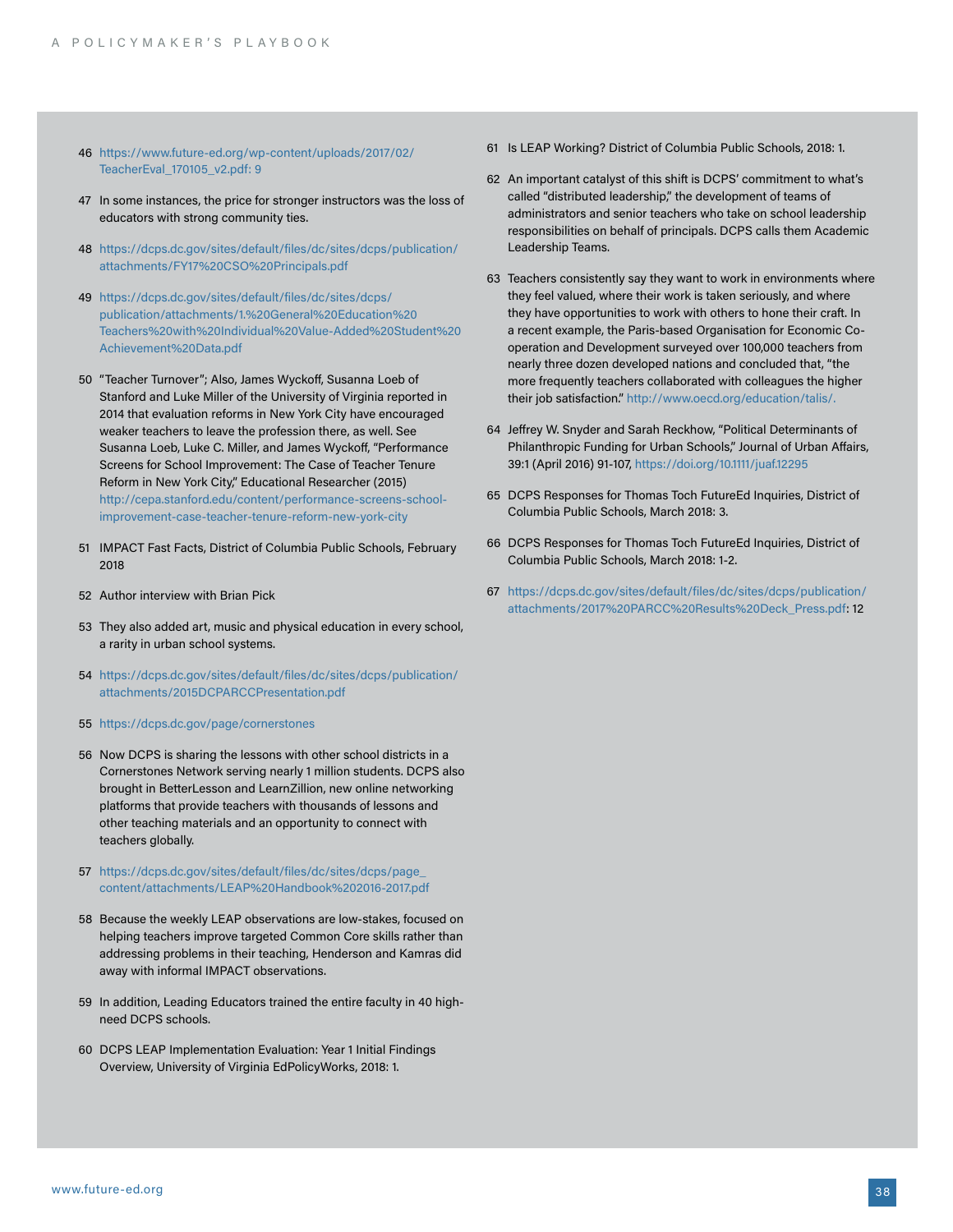